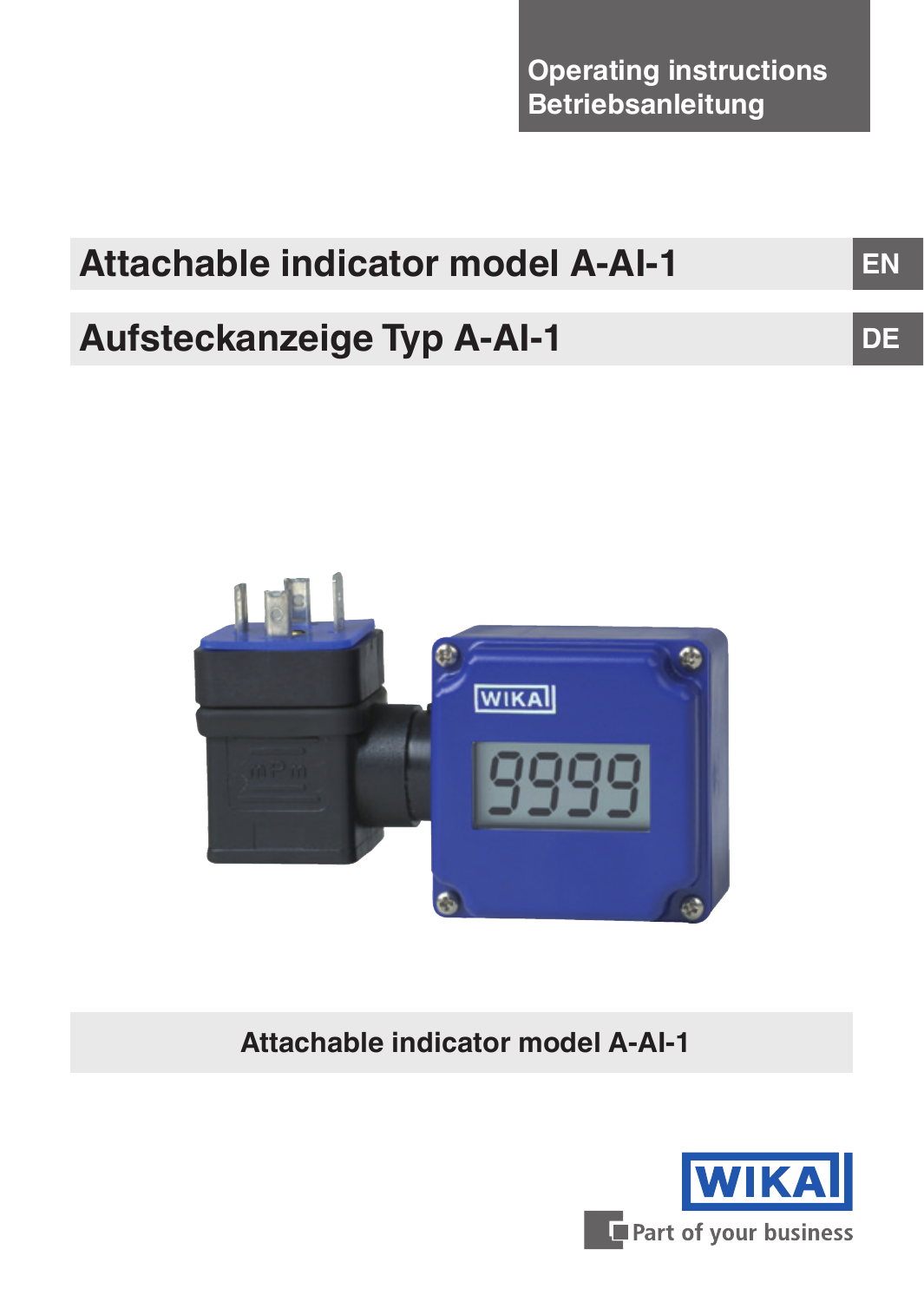| <b>EN Operating instructions model A-AI-1</b> | Page         | $3 - 22$  |
|-----------------------------------------------|--------------|-----------|
|                                               |              |           |
| <b>DE</b> Betriebsanleitung Typ A-AI-1        | <b>Seite</b> | $23 - 42$ |

© 2011 WIKA Alexander Wiegand SE & Co. KG All rights reserved. / Alle Rechte vorbehalten. WIKA<sup>®</sup> is a registered trademark in various countries. WIKA® ist eine geschützte Marke in verschiedenen Ländern.

Prior to starting any work, read the operating instructions! Keep for later use!

Vor Beginn aller Arbeiten Betriebsanleitung lesen! Zum späteren Gebrauch aufbewahren!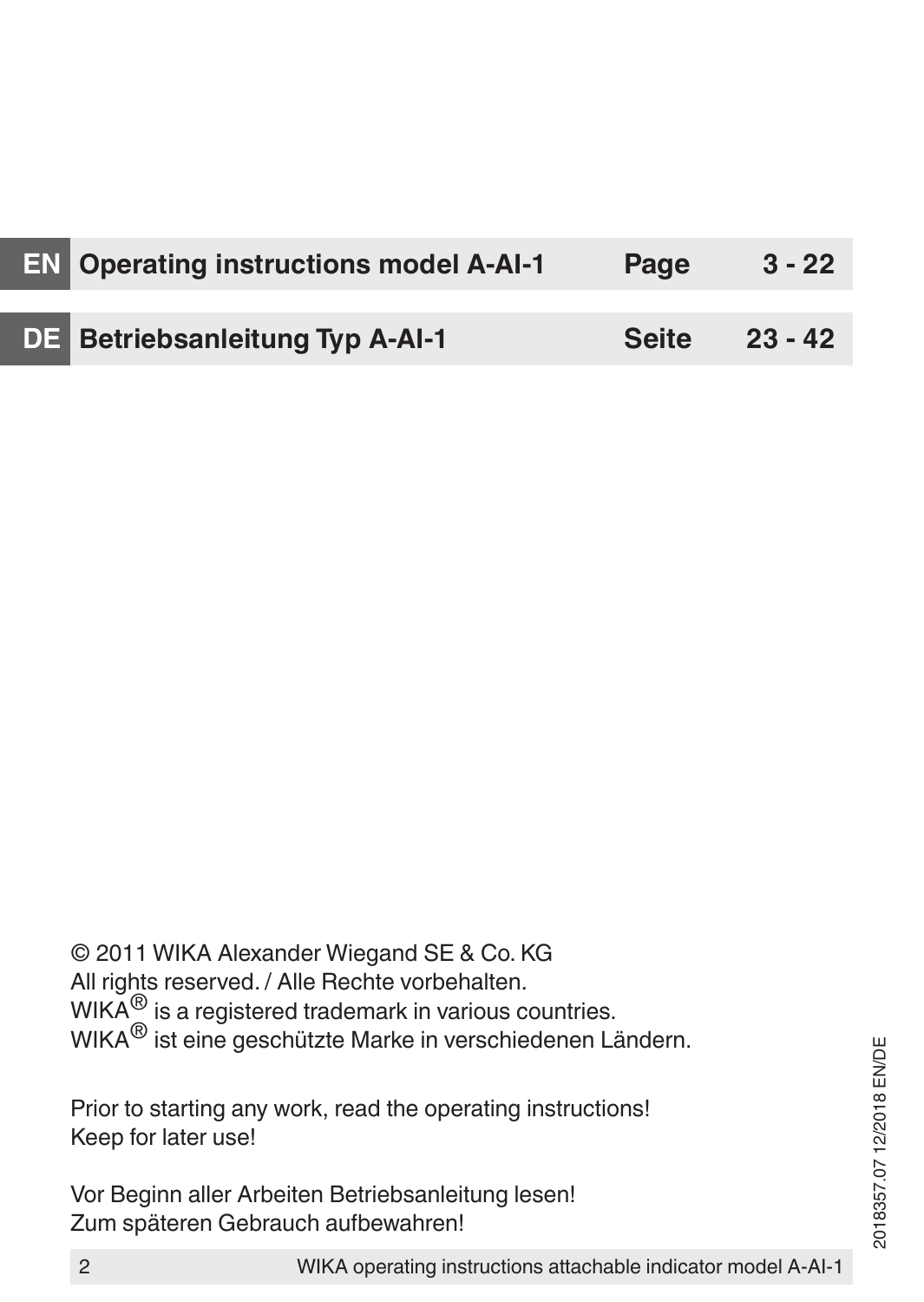# **Contents**

# **Contents**

| 1.  | <b>General information</b>                                | 4              |
|-----|-----------------------------------------------------------|----------------|
| 2.  | <b>Safety</b>                                             | 5              |
|     | 2.1 Intended use                                          | 5              |
|     | 2.2 Personnel qualification                               | 6              |
|     | 2.3 Special hazards                                       | $\overline{7}$ |
|     | 2.4 Labelling / Safety marks                              | 8              |
| 3.  | <b>Specifications</b>                                     | 10             |
| 4.  | <b>Design and function</b>                                | 11             |
|     | 4.1 Description                                           | 11             |
|     | 4.2 Scope of delivery                                     | 12             |
| 5.  | Transport, packaging and storage                          | 12             |
|     | 5.1 Transport                                             | 12             |
|     | 5.2 Packaging                                             | 12             |
|     | 5.3 Storage                                               | 12             |
| 6.  | Commissioning, operation                                  | 13             |
|     | 6.1 Electrical connection                                 | 13             |
|     | 6.2 Pin assignment                                        | 13             |
|     | 6.3 Configuration of the display                          | 15             |
| 7.  | <b>Maintenance and cleaning</b>                           | 18             |
| 7.1 | Maintenance                                               | 18             |
|     | 7.2 Cleaning                                              | 18             |
| 8.  | <b>Faults</b>                                             | 19             |
| 9.  | Dismounting, return and disposal                          | 20             |
|     | 9.1 Disassembly                                           | 20             |
|     | 9.2 Return                                                | 20             |
|     | 9.3 Disposal                                              | 21             |
|     | Appendix 1: EU Declaration of conformity for model A-AI-1 | 22             |
|     |                                                           |                |

Declarations of conformity can be found online at www.wika.com.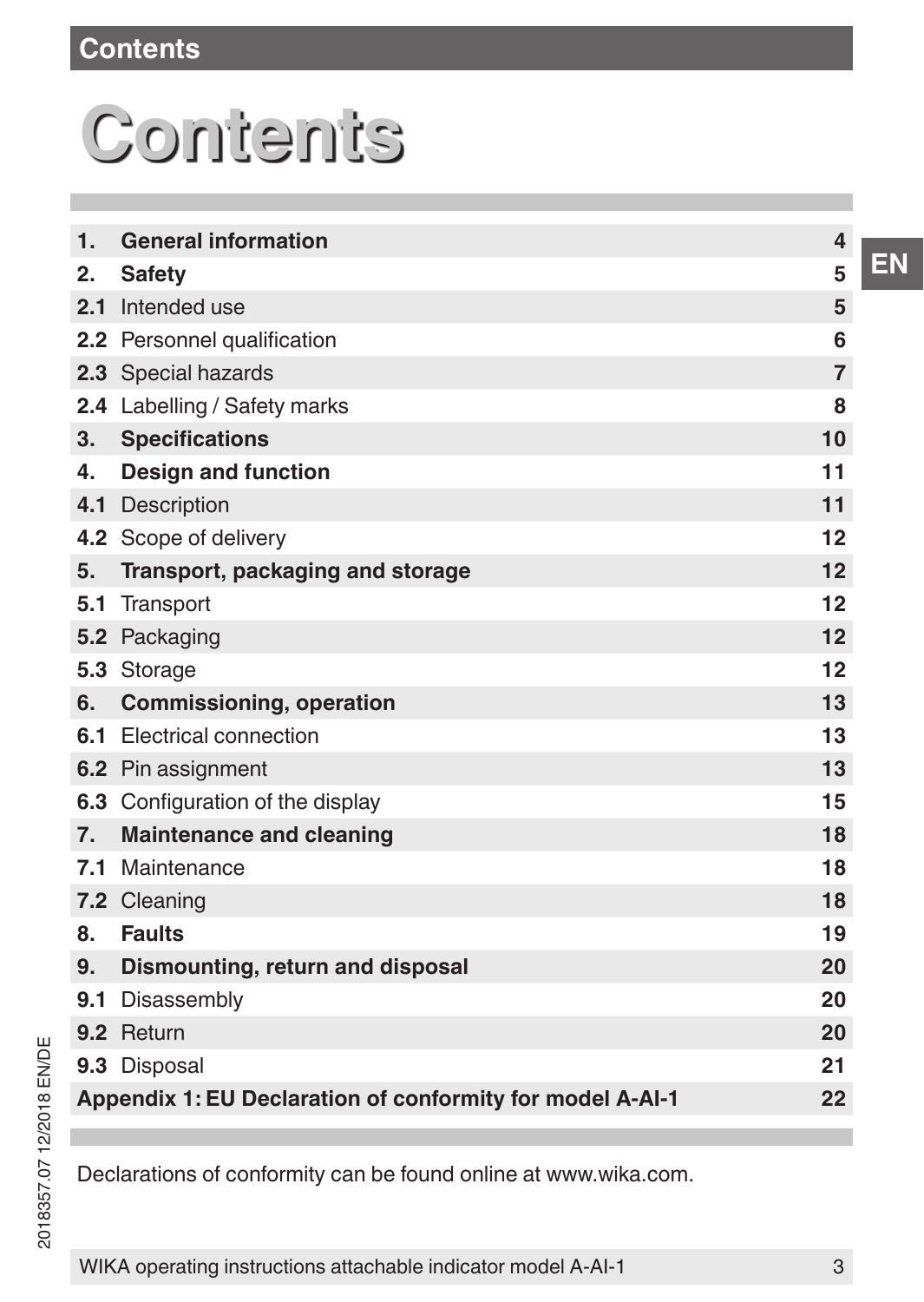# **1. General information**

- The model A-AI-1 attachable indicator described in the operating instructions has been manufactured using state-of-the-art technology. All components are subject to stringent quality and environmental criteria during production. Our management systems are certified to ISO 9001 and ISO 14001.
- These operating instructions contain important information on handling the instrument. Working safely requires that all safety instructions and work instructions are observed.
- Observe the relevant local accident prevention regulations and general safety regulations for the instrument's range of use.
- The operating instructions are part of the product and must be kept in the immediate vicinity of the instrument and readily accessible to skilled personnel at any time.
- Skilled personnel must have carefully read and understood the operating instructions prior to beginning any work.
- The manufacturer's liability is void in the case of any damage caused by using the product contrary to its intended use, non-compliance with these operating instructions, assignment of insufficiently qualified skilled personnel or unauthorised modifications to the instrument.
- The general terms and conditions, contained in the sales documentation, shall apply.
- Subject to technical modifications.
- Further information:

| - Internet address: | www.wika.de/www.wika.com |
|---------------------|--------------------------|
|                     |                          |

- Relevant data sheet: <br>- Application consultant: Tel.:
- 

- Application consultant: Tel.: (+49) 9372/132-9986 Fax: (+49) 9372/132-8767<br>F-mail: info@wika.de info@wika.de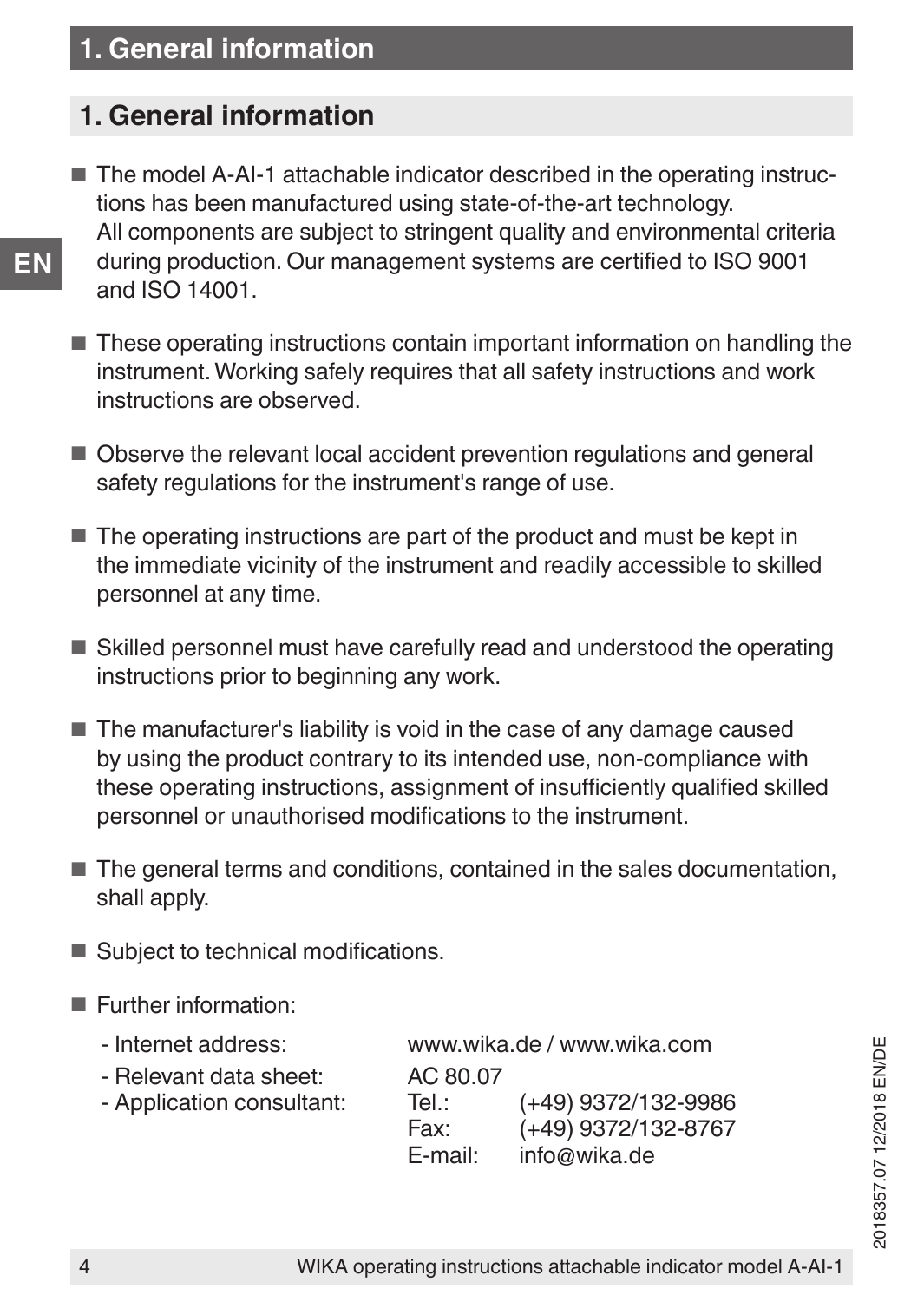## **Explanation of symbols**



#### **WARNING!**

... indicates a potentially dangerous situation that can result in serious injury or death, if not avoided.



## **CAUTION!**

... indicates a potentially dangerous situation that can result in light injuries or damage to equipment or the environment, if not avoided.



#### **Information**

... points out useful tips, recommendations and information for efficient and trouble-free operation.



## **DANGER!**

... identifies hazards caused by electric power. Should the safety instructions not be observed, there is a risk of serious or fatal injury.

## **2. Safety**



#### **WARNING!**

Before installation, commissioning and operation, ensure that the appropriate instrument has been selected in terms of measuring range, design and specific measuring conditions. Non-observance can result in serious injury and/or damage to the equipment.



Further important safety instructions can be found in the individual chapters of these operating instructions.

### **2.1 Intended use**

The model A-AI-1 attachable indicator is suitable for insertion between a transmitter and the corresponding output connector (angular connector).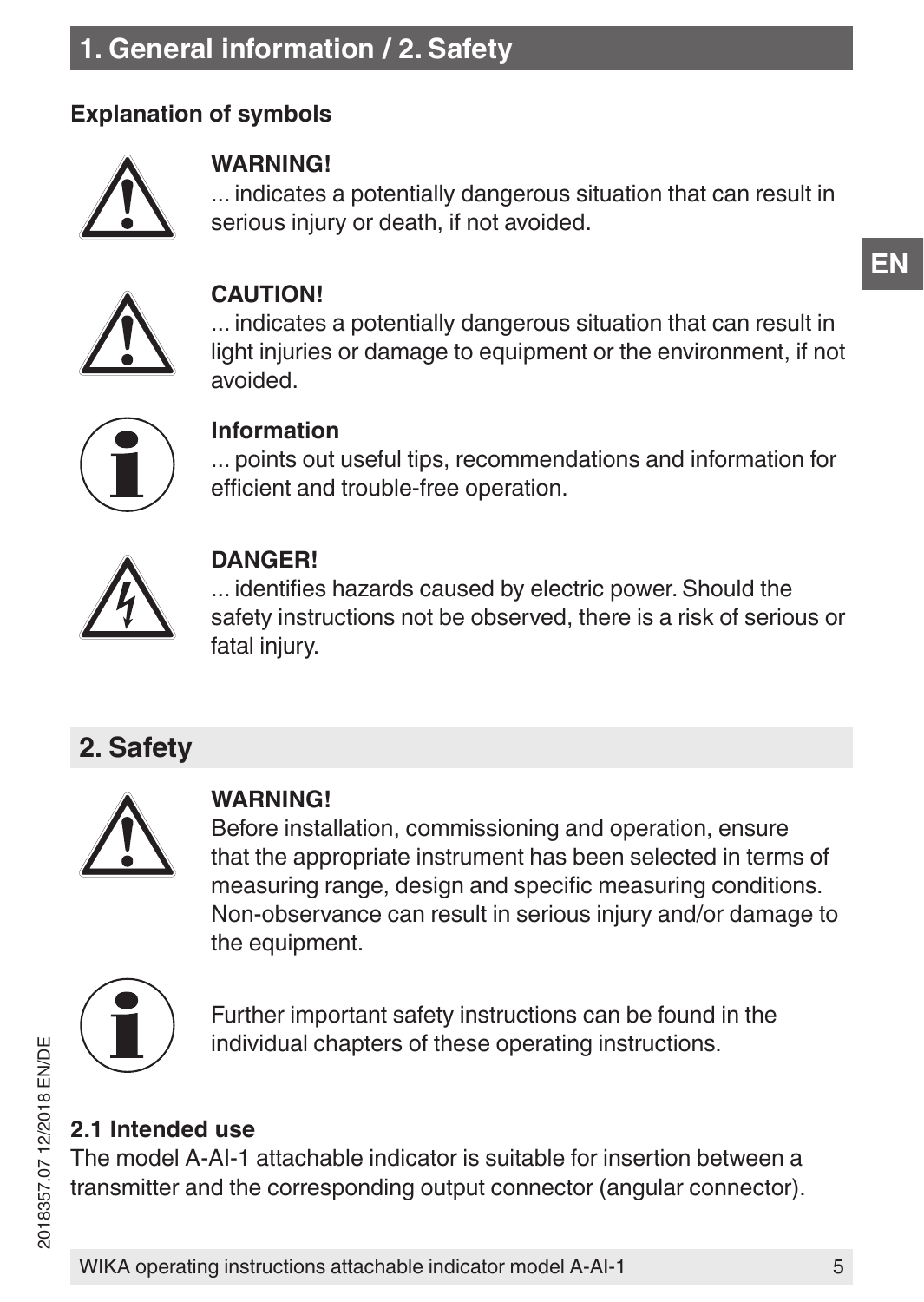## **2. Safety**

The instrument has been designed and built solely for the intended use described here, and may only be used accordingly.

The technical specifications contained in these operating instructions must be observed. Improper handling or operation of the attachable indicator outside of its technical specifications requires the instrument to be taken out of service immediately and inspected by an authorised WIKA service engineer.

Handle electronic precision measuring instruments with the required care (protect from humidity, impacts, strong magnetic fields, static electricity and extreme temperatures, do not insert any objects into the instrument or its openings). Plugs and sockets must be protected from contamination.

If the instrument is transported from a cold into a warm environment, the formation of condensation may result in instrument malfunction. Before putting it back into operation, wait for the instrument temperature and the room temperature to equalise.

The manufacturer shall not be liable for claims of any type based on operation contrary to the intended use.

#### **2.2 Personnel qualification**



#### **WARNING!**

**Risk of injury should qualification be insufficient!** Improper handling can result in considerable injury and damage to equipment.

- The activities described in these operating instructions may only be carried out by skilled personnel who have the qualifications described below.
- Keep unqualified personnel away from hazardous areas.

#### **Skilled electrical personnel**

Skilled electrical personnel are understood to be personnel who, based on their technical training, know-how and experience as well as their knowledge of country-specific regulations, current standards and directives, are capable of carrying out work on electrical systems and independently recognising and avoiding potential hazards.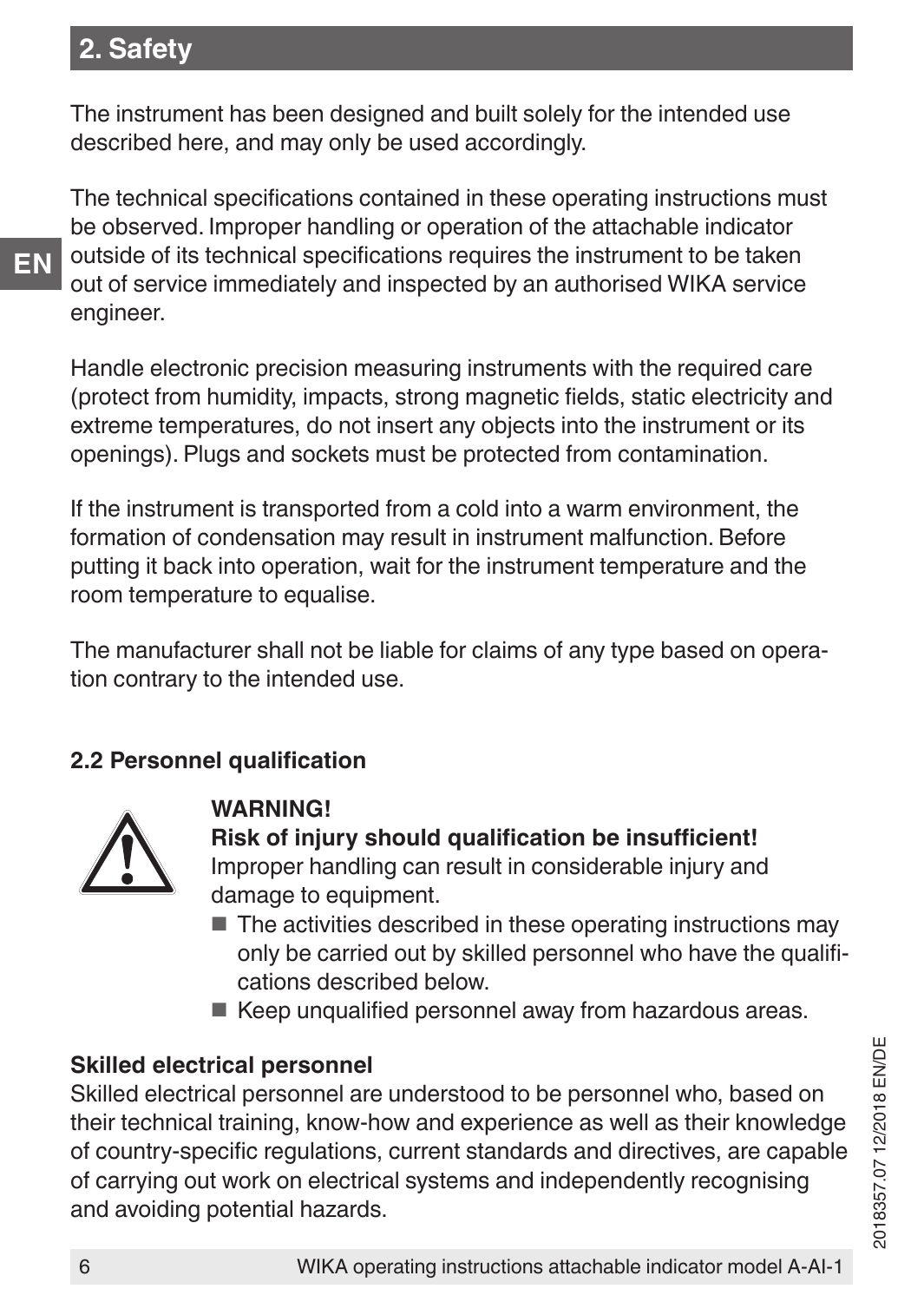# **2. Safety**

The skilled electrical personnel have been specifically trained for the work environment they are working in and know the relevant standards and regulations.

The skilled electrical personnel must comply with current legal accident prevention regulations.

#### **2.3 Special hazards**



#### **DANGER!**

Danger of death caused by electric current Upon contact with live parts, there is a direct danger of death. The instrument may only be installed and mounted by skilled personnel.



#### **WARNING!**

Do not use this instrument in safety or Emergency Stop devices. Incorrect use of the instrument can result in injury or material damage.

This instrument has been designed and tested in accordance with the relevant safety regulations for electronic measuring instruments.

The trouble-free operation and reliability of the instrument can only be guaranteed if the general safety measures and the instrument-specific safety instructions given in this manual are followed.



#### **WARNING!**

- Observe the working conditions in accordance with chapter 3 "Specifications".
- Prior to opening the instrument, disconnect it from the power supply. Take care that, in fitting the instrument and connections, all components are protected against direct contact.
- Observe standard regulations and safety rules for electrical, low-power and high-power systems, especially any countryspecific safety regulations (for example VDE 0100).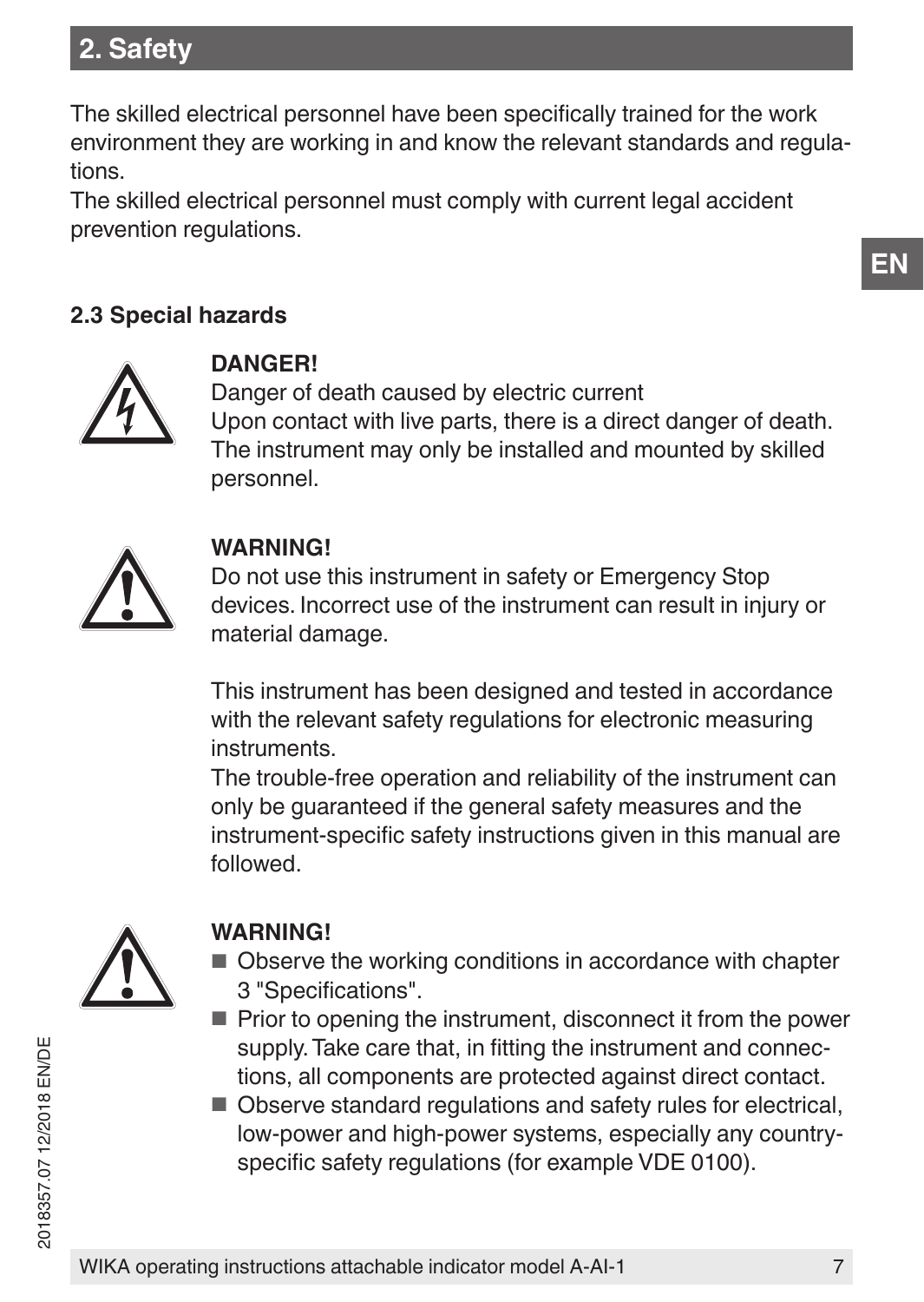

**EN**

## **WARNING!**

- Design the wiring particularly carefully when connecting to other devices (e.g. a PC). Under certain circumstances, internal connections in third-party devices (e.g. GND connected to the safety earth) can lead to impermissible voltages.
- If the connected cable is longer than 30 metres, or it runs outside the building, an additional and suitable overvoltage protection should be provided.

The safety of the operator may be endangered if, for example:

- there is visible damage to the instrument.
- the instrument is not working as specified.
- the instrument has been stored under unsuitable conditions for an extended period of time.

If there is any doubt, please return the instrument to the manufacturer for repair or maintenance.

## **2.4 Labelling / Safety marks**

#### **2.4.1 Product label**

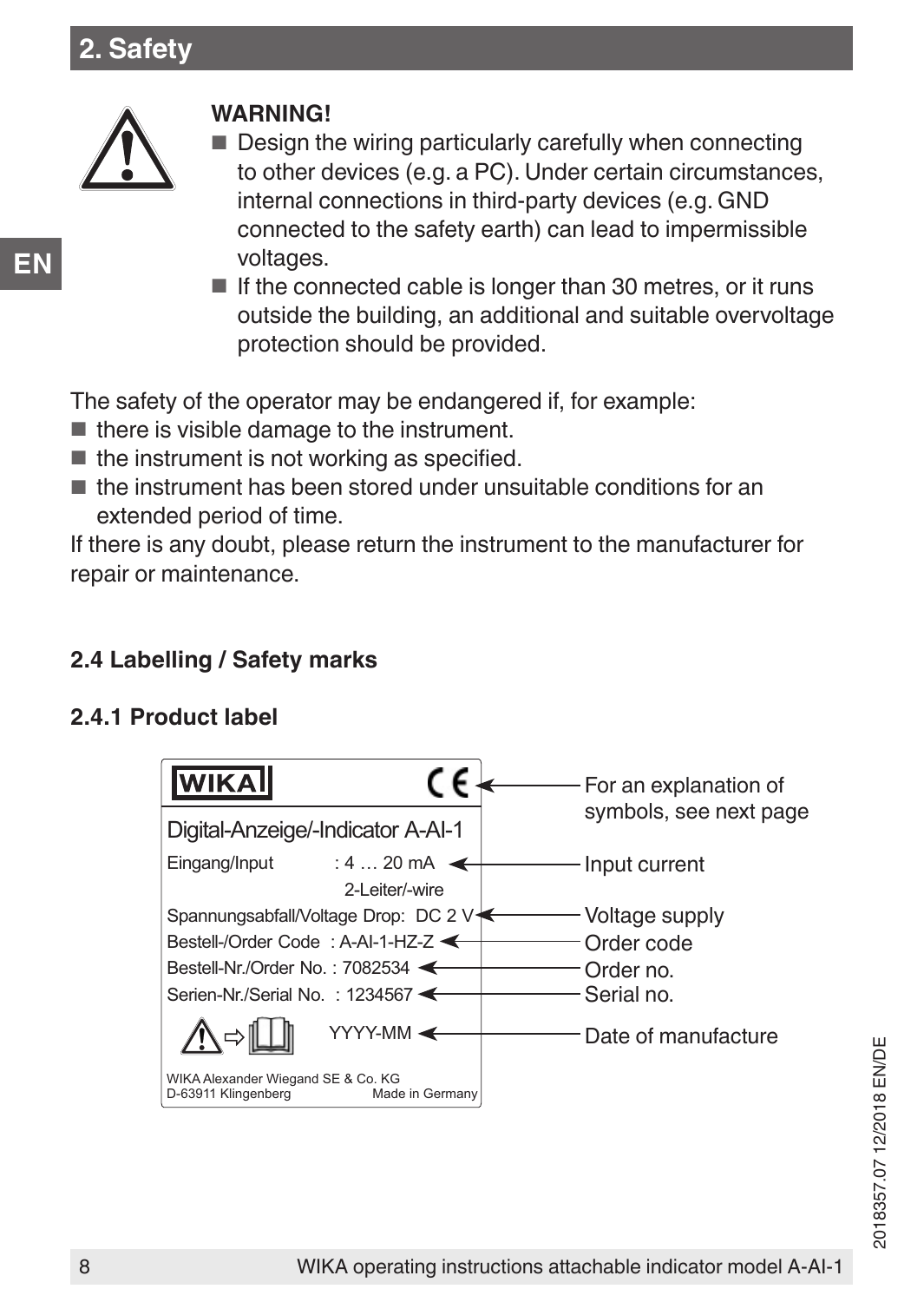# **2. Safety / 3. Specifications**

## **2.4.2 Explanation of symbols**



Before mounting and commissioning the instrument, ensure you read the operating instructions!



#### **CE, Communauté Européenne** Instruments bearing this mark comply with the relevant European directives.

# **3. Specifications**

| <b>Attachable indicator</b>            |                                                                                    |
|----------------------------------------|------------------------------------------------------------------------------------|
| <b>Display</b>                         |                                                                                    |
| Principle                              | 7-segment LCD, 4-digit, character size 10 mm                                       |
| Indication range                       | $-19999999$                                                                        |
| Accuracy                               | $\pm 0.2$ % of the measuring span $\pm 1$ digit                                    |
| Measuring rate                         | 5 measurements/sec                                                                 |
| <b>Voltage supply</b>                  |                                                                                    |
| Electrical connection                  | To transmitters with 4  20 mA output and<br>angular connector to DIN 175301-803 A. |
| Power supply                           | Not required, since the attachable indicator is<br>powered by the 4  20 mA loop    |
| Voltage drop                           | approx. DC 2 V                                                                     |
| Permitted current carrying<br>capacity | max. 25 mA (40 mA short term)                                                      |

| <b>Case</b>        |                                                                                                                          |
|--------------------|--------------------------------------------------------------------------------------------------------------------------|
| <b>Material</b>    | ABS, front window from polycarbonate                                                                                     |
| Ingress protection | IP 65 per EN 60529 / IEC 529                                                                                             |
| <b>Dimensions</b>  | ca. $48.5 \times 48.5 \times 35.5$ mm (without angular<br>connector)<br>ca. 90 x 50.5 x 39.5 mm (with angular connector) |
| Weight             | approx. 80 g                                                                                                             |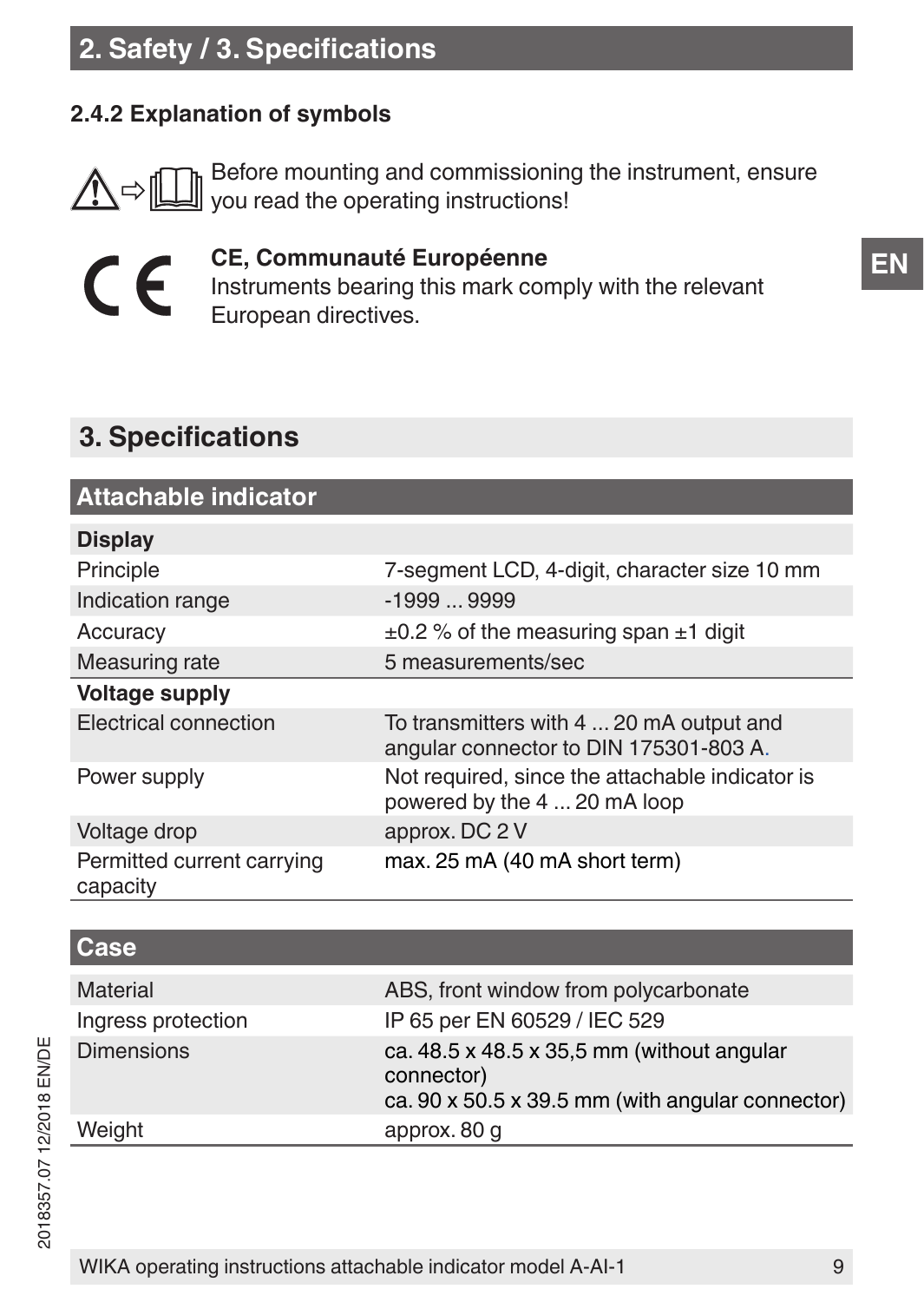# **3. Specifications**

| Permissible ambient conditions          |                           |  |  |
|-----------------------------------------|---------------------------|--|--|
| Operating temperature                   | $-2050 °C$                |  |  |
| Storage temperature                     | $-20+70$ °C               |  |  |
| Relative humidity                       | <80 % r.h. non-condensing |  |  |
| Temperature effect on the<br>indication | $0.1\% / 10K$             |  |  |
|                                         |                           |  |  |

## **EN**

#### **CE conformity**

EMC directive EN 61326 emission (group 1, class B) and interference immunity (industrial application)

RoHS directive

For further specifications see WIKA data sheet AC 80.07 and the order documentation.

## **Dimensions in mm**

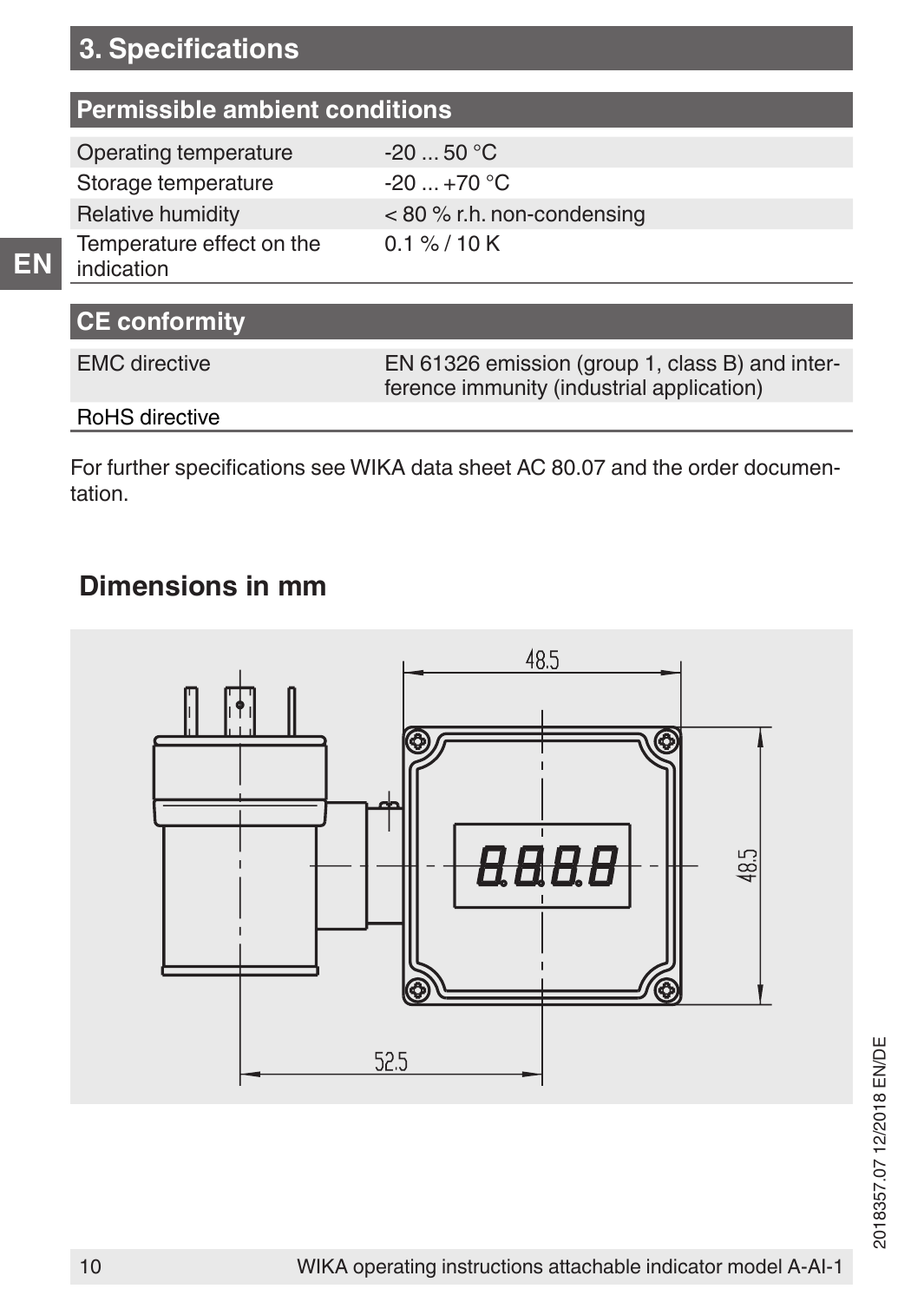# **4. Design and function**

## **4.1 Description**

The model A-AI-1 attachable indicator is a general-purpose, microprocessorcontrolled indicator for standard 4 ... 20 mA signals. It does not require its own power supply, but rather, it is powered directly from the measuring current. The display of the measured value is made on a 4-digit LCD display with a maximum indication range of -1999 ... 9999 digits.

The A-AI-1 has been designed for the connection of any transmitter (with 4 ... 20 mA output). The matching of the indicator range to the transmitter is made without external aids through the direct input of the upper and lower measuring range limits and the decimal point. The parameters and limit values are entered using three keys, accessible on removal of the cover. All programmable parameters are saved in an EEProm and are retained in the event of a loss of power (for a minimum of 10 years).

The attachable indicator has its own integrated self-diagnostics, which continuously checks that the key components of the instrument are working properly. The integrated self-diagnostics, as well as the reporting of an overrange or under-range condition, ensure high operational safety.

The attachable indicator is delivered tested and fully calibrated. It is therefore ready for operation, though it must first be configured for the particular application. See chapter 6.3 "Configuration of the display".

## **4.2 Scope of delivery**

The scope of delivery includes the following components:

- Attachable indicator
- 2 mounting screws (68 mm and 75 mm)
- Blue profile sealing
- Operating instructions

Cross-check scope of delivery with the delivery note.

**EN**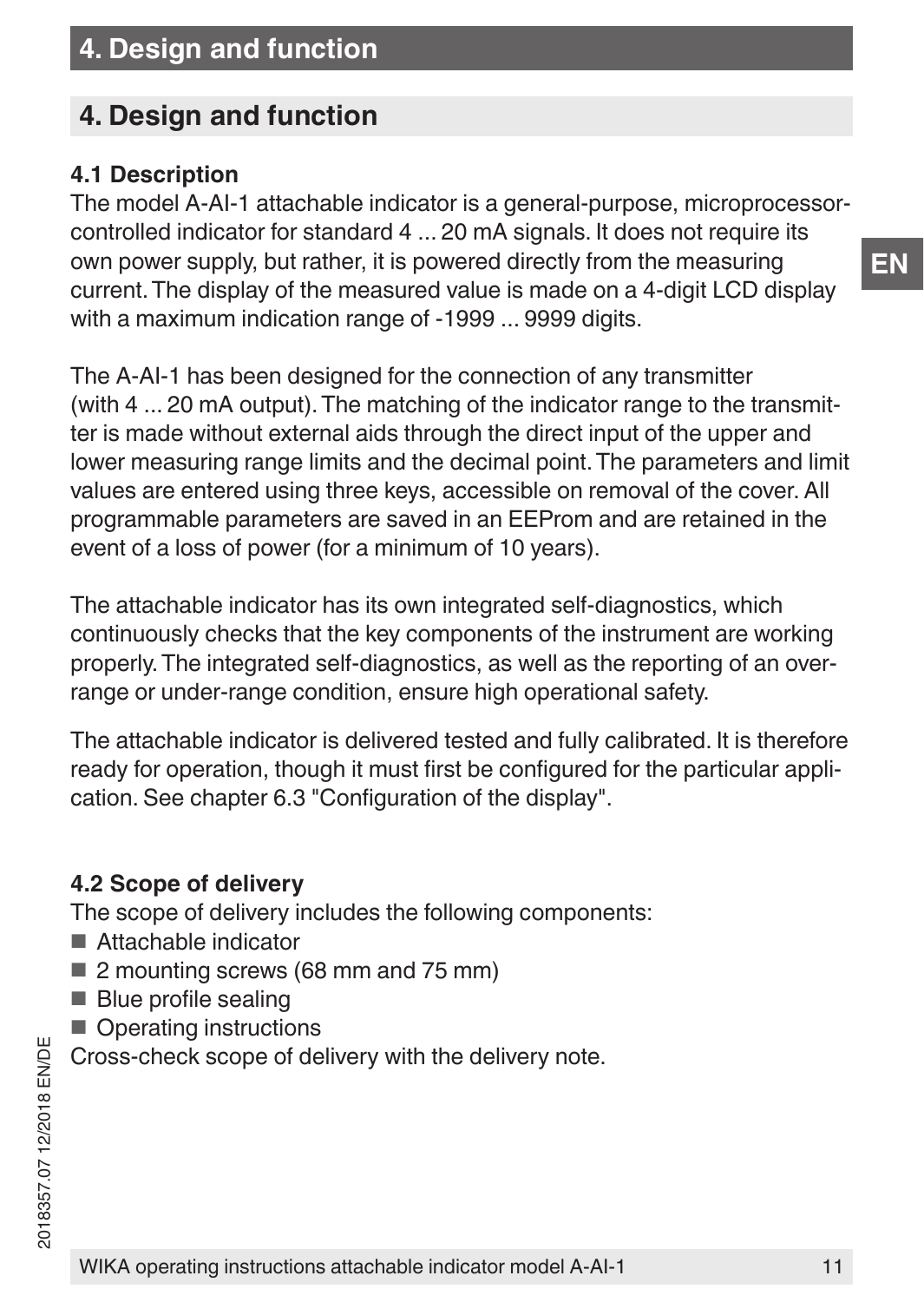# **5. Transport, packaging and storage**

#### **5.1 Transport**

Check the attachable indicator for any damage that may have been caused during transportation. Obvious damage must be reported immediately.

## **5.2 Packaging**

Do not remove packaging until just before mounting. Keep the packaging as it will provide optimum protection during transport (e.g. change in installation site, sending for repair).

## **5.3 Storage**

#### **Permissible conditions at the place of storage:**

- Storage temperature: -20 ... +70 °C
- Humidity: 0 ... 80 % r. h. (non-condensing)

#### **Avoid exposure to the following factors:**

- Direct sunlight or proximity to hot objects
- Mechanical vibration, mechanical shock (putting it down hard)
- Soot, vapour, dust and corrosive gases
- Potentially explosive environments, flammable atmospheres

Store the attachable indicator in its original packaging in a location that fulfils the conditions listed above. If the original packaging is not available, pack and store the instrument as described below:

- 1. Wrap the instrument in an antistatic plastic film.
- 2. Place the instrument, along with shock-absorbent material, in the packaging.
- 3. If stored for a prolonged period of time (more than 30 days), place a bag containing a desiccant inside the packaging.



#### **WARNING!**

Before storing the instrument (following operation), remove any residual media. This is of particular importance if the medium is hazardous to health, e.g. caustic, toxic, carcinogenic, radioactive, etc.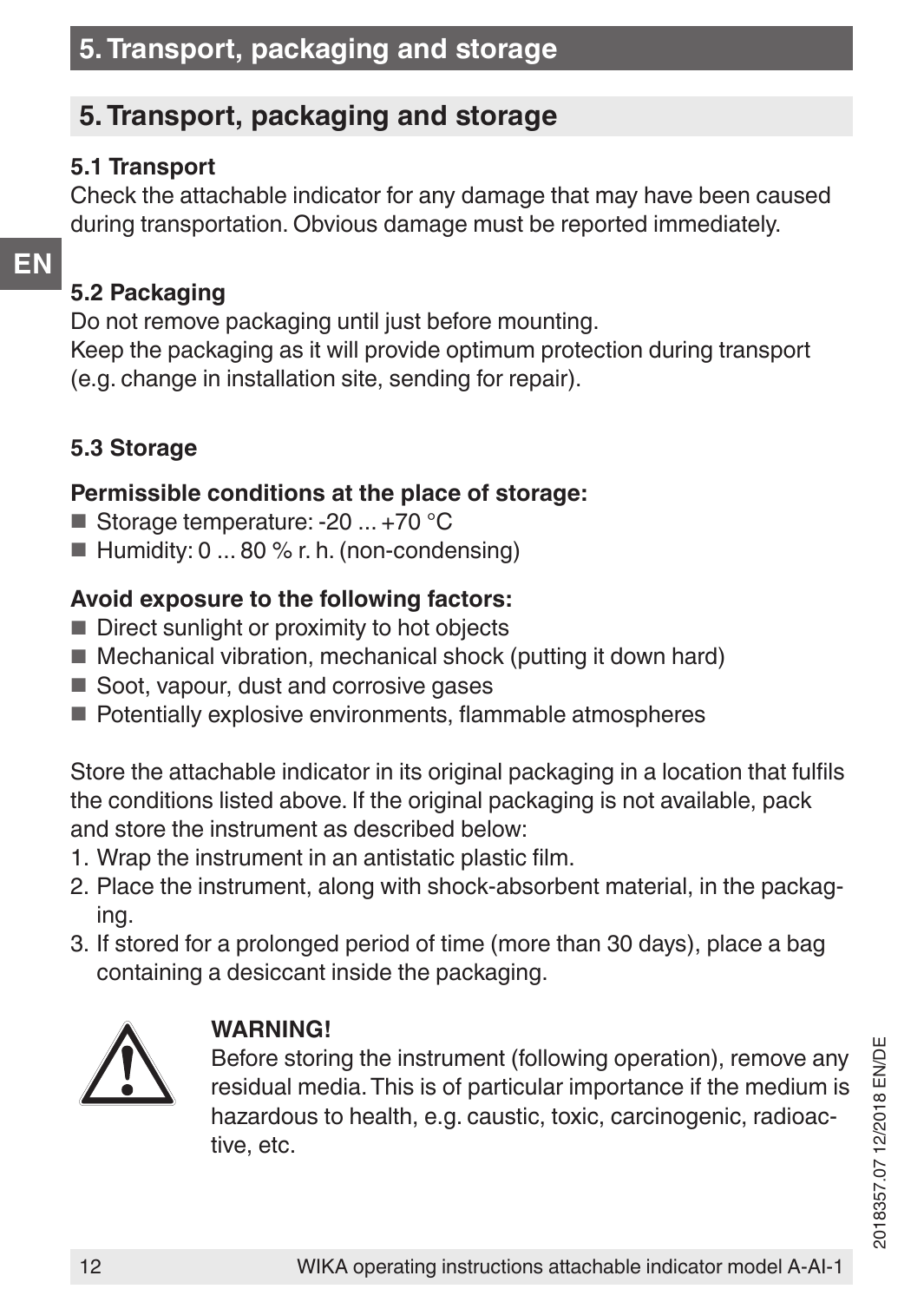## **6.1 Electrical connection**

The connection of the attachable indicator is made via simply plugging it between an existing transmitter and connector using a specific adapter design for connectors to DIN 175301-803 A.

No separate power supply is needed since the instrument is powered directly from the measuring current.



The connection and commissioning should only be carried out by skilled, qualified personnel. An incorrect connection could damage the indicator.



#### **CAUTION!**

Note the maximum permissible input current of 40 mA!

#### **6.2 Pin assignment**

The assignment of the angular connector is designed for the most commonly-used configuration for the respective input signal. Since this assignment is not standardised, it can happen that the assignment for the connected transmitter does not match the assignment of the attachable indicator.

## **Standard assignment for the model A-AI-1 angular connector**

| Contact no.   | Wiring colour Pin |             | <b>Female connector</b> |
|---------------|-------------------|-------------|-------------------------|
|               | grey              | $display +$ | display -               |
| $\mathcal{P}$ | red               | connected   |                         |
| -3            | $- -$             | n.c.        | n.c.                    |
|               | --                | n.c.        | n.c.                    |

 $n.e. = not connected$ 

**EN**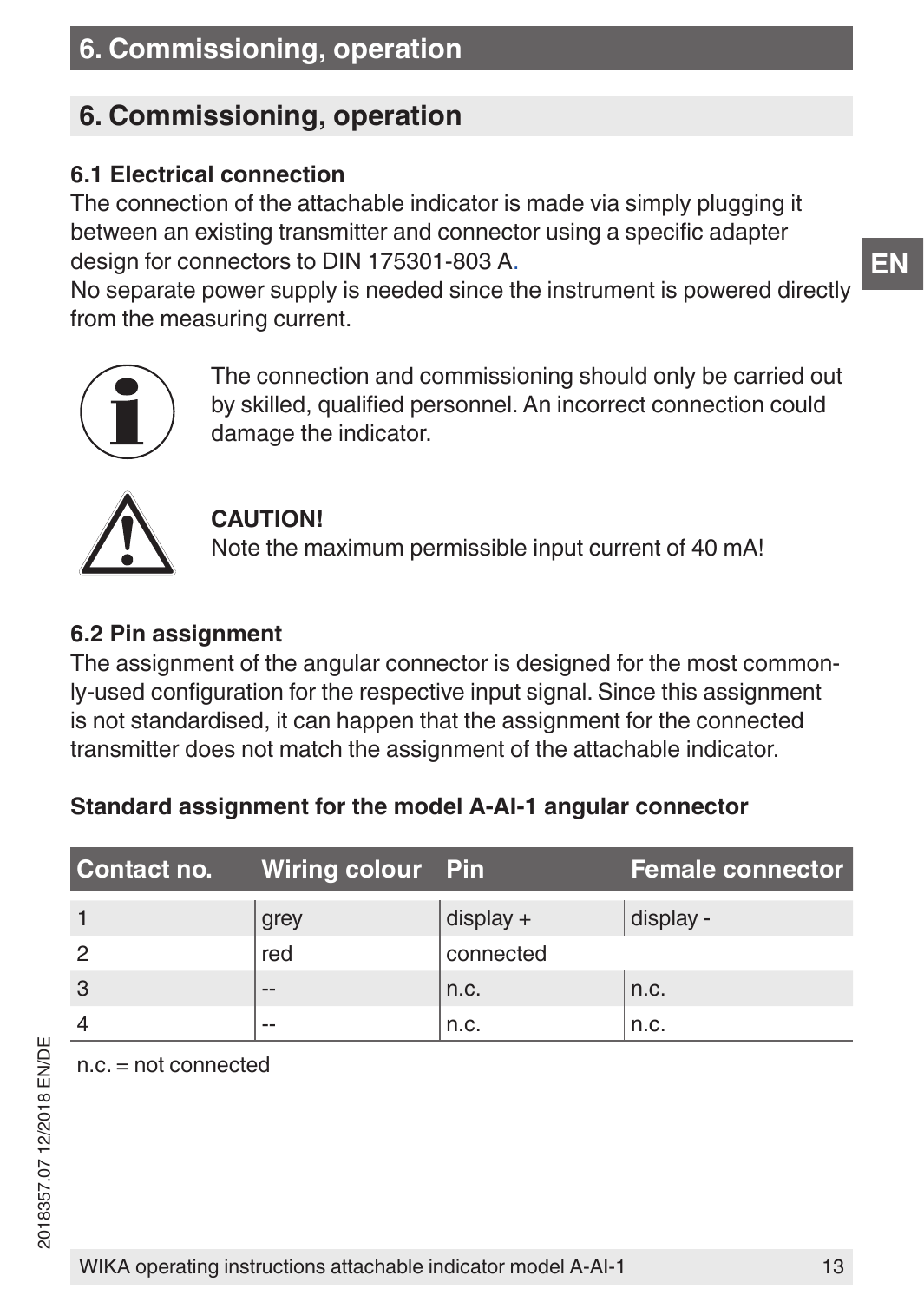In the angular connector, the pin contact 2 is directly connected (1:1) with the female contact. Between pin contact 1 (+) and female contact 1 (-) is the  $A-AI-1$ 



If the transmitter to be connected does not have the negative power terminal on contact 2 and the positive power terminal is not on contact 1, then the assignment of the A-AI-1 angular connector and the external angular connector must be matched accordingly. To do this, open the A-AI-1 angular connector and exchange the wires from contact 1 and contact 2, so that these match the connection of the transmitter to be attached.

Now wire both contacts in the angular connector accordingly.

#### **General information on changing the angular connector assignment**

Lift out the coupling assembly using a screwdriver in the recess on the side. Change the assignment in line with the instructions for the relevant input signal.

Then snap the coupling assembly back into the cover. There are 4 different output orientations to choose from - each at 90° to each other. Attach the angular connector and screw the connector together using the long bolt delivered with the unit (don't forget the seals).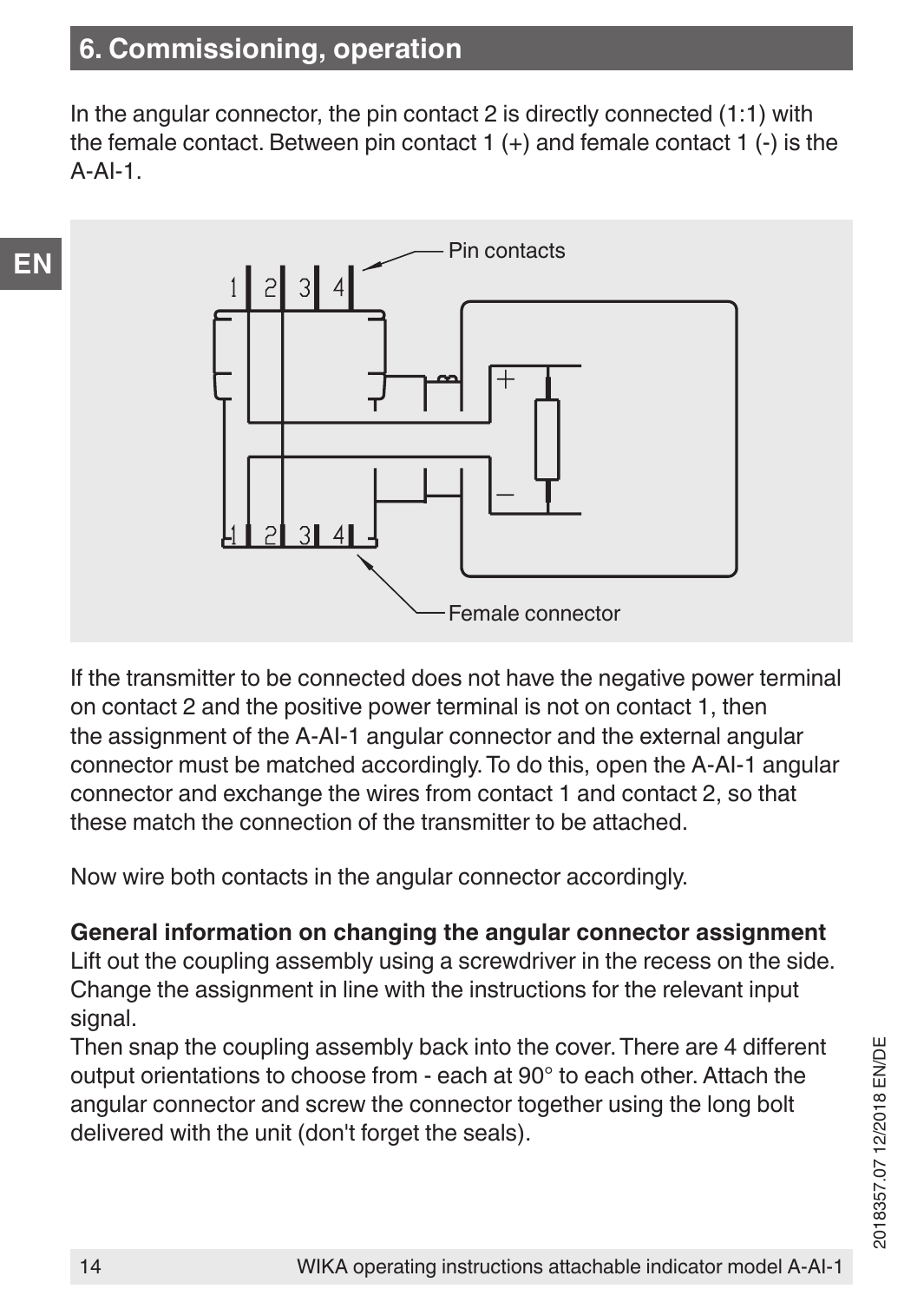## **6.3 Configuration of the display**

To configure the instrument, the cover must first be carefully removed, in order that the keys behind it can be reached. To do this, the four screws on the corners of the case must be removed.

## **Operating keys**

- Key 1: Calling menu options and saving settings
- Key 2: Increasing the parameter values
- Key 3: Decreasing the parameter values



Once the cover has been removed, to configure the instrument continue as follows:

- To access the menu, while the actual value is displayed, press key 2 for 2 seconds until "**dP**" appears in the display.
- To set the parameter values, press keys 2 and 3.
- To save the set value, press key 1. The parameter name will then appear in the display once more.
- To get to the next parameter to change, press key 1. The name of the parameter will appear in the display.



If, during input, no key is pressed for 60 seconds, the configuration of the instrument will be interrupted. Previously-saved values will not be lost.

**EN**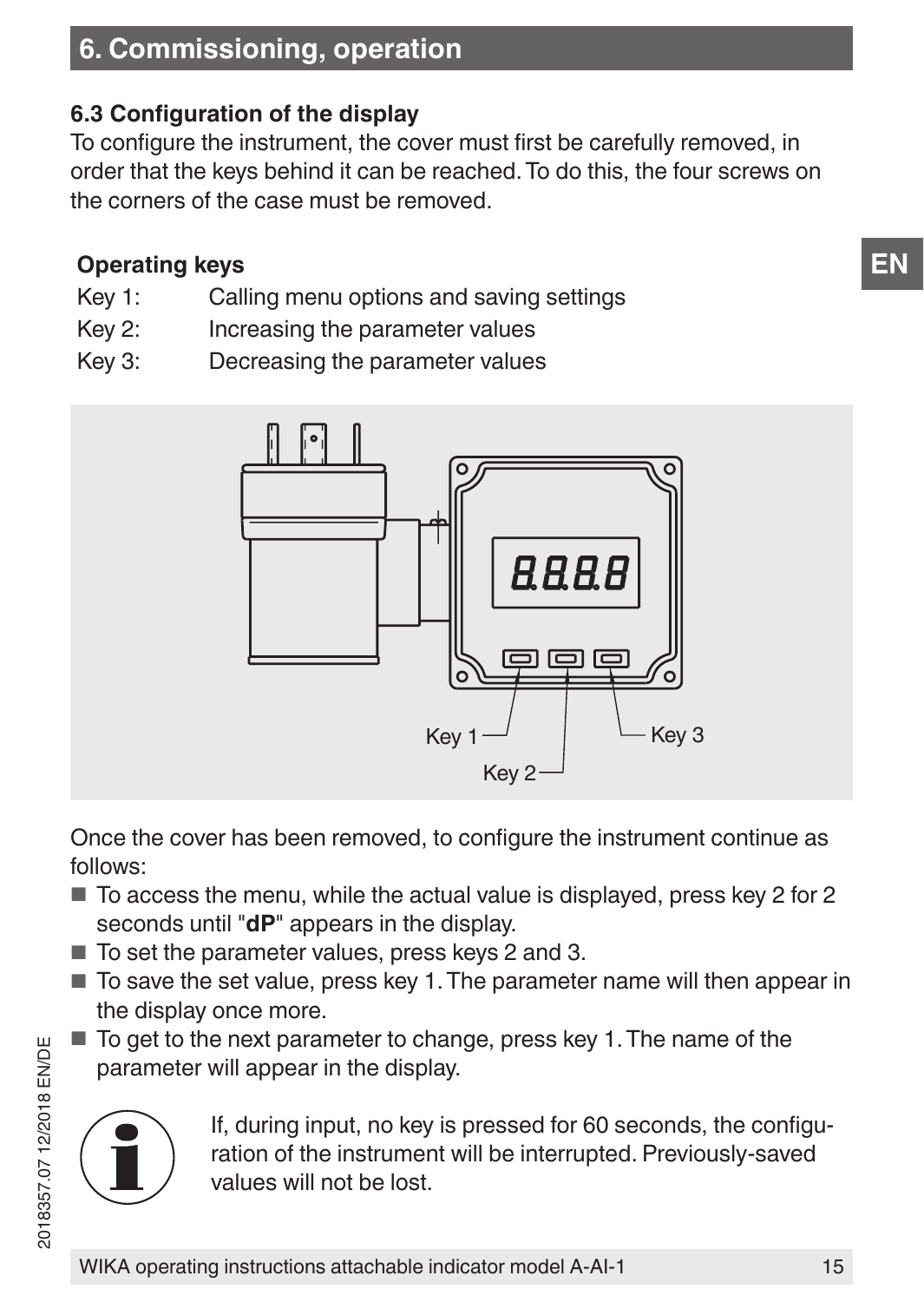## **Parameters of the A-AI-1 attachable indicator**

| <b>Parameters Values</b> |                                                                                                                                                                                                                                 | <b>Description</b>                                                                                                                                                                                                                                                                                                           |  |
|--------------------------|---------------------------------------------------------------------------------------------------------------------------------------------------------------------------------------------------------------------------------|------------------------------------------------------------------------------------------------------------------------------------------------------------------------------------------------------------------------------------------------------------------------------------------------------------------------------|--|
| Key 1                    | Keys 2 and 3                                                                                                                                                                                                                    |                                                                                                                                                                                                                                                                                                                              |  |
| dP                       | Position of the decimal point (decimal point)                                                                                                                                                                                   |                                                                                                                                                                                                                                                                                                                              |  |
|                          |                                                                                                                                                                                                                                 | Max. indication range: -1999  9999                                                                                                                                                                                                                                                                                           |  |
|                          | ---.-                                                                                                                                                                                                                           | Max. indication range: -199.9  999.9                                                                                                                                                                                                                                                                                         |  |
|                          | --.--                                                                                                                                                                                                                           | Max. indication range: -19.99  99.99                                                                                                                                                                                                                                                                                         |  |
|                          | -.---                                                                                                                                                                                                                           | Max. indication range: -1.999  9.999                                                                                                                                                                                                                                                                                         |  |
| di.Lo                    |                                                                                                                                                                                                                                 | Lower indication range limit (display low)                                                                                                                                                                                                                                                                                   |  |
|                          |                                                                                                                                                                                                                                 | -1999  9999 This value will be displayed when the input signal<br>$= 4 mA$                                                                                                                                                                                                                                                   |  |
| di.Hi                    |                                                                                                                                                                                                                                 | Upper indication range limit (display high)                                                                                                                                                                                                                                                                                  |  |
|                          |                                                                                                                                                                                                                                 | -1999  9999 This value will be displayed when the input signal<br>= 20 mA                                                                                                                                                                                                                                                    |  |
| Li                       | Measuring range limit (limit)                                                                                                                                                                                                   |                                                                                                                                                                                                                                                                                                                              |  |
|                          | oFF                                                                                                                                                                                                                             | deactivated<br>Exceeding the measuring range limits is permitted<br>up to the measuring limit (see note)                                                                                                                                                                                                                     |  |
|                          | on.Er                                                                                                                                                                                                                           | active, (error display):<br>The measuring range is limited exactly to the input<br>signal. When this exceeds or drops below it, a<br>corresponding error message is displayed.                                                                                                                                               |  |
|                          | on.rG                                                                                                                                                                                                                           | active, (display measuring range limits):<br>The measuring range is limited exactly to the input<br>signal. When this exceeds or drops below it, the<br>indication range limit is displayed. (e.g. for a humid-<br>ity of 0  100 % r.H: by dropping below the limit 0 is<br>displayed, and by exceeding it 100 is displayed. |  |
|                          | When the measuring limits are exceeded (at either end), independ-<br>ently of the limit settings, the corresponding error message<br>appears ("Err.1" or "Err.2"). The measuring limits are between<br>approx. 3.7 and 20.8 mA. |                                                                                                                                                                                                                                                                                                                              |  |
| FiLt                     | Filter (filter)                                                                                                                                                                                                                 |                                                                                                                                                                                                                                                                                                                              |  |
|                          | oFF                                                                                                                                                                                                                             | Filter deactivated                                                                                                                                                                                                                                                                                                           |  |
|                          | 0.12.0                                                                                                                                                                                                                          | Activate the filter in order to prevent the display<br>from 'jumping' with every small fluctuation and to<br>suppress single spikes. The larger the number, the<br>stronger the filtering.                                                                                                                                   |  |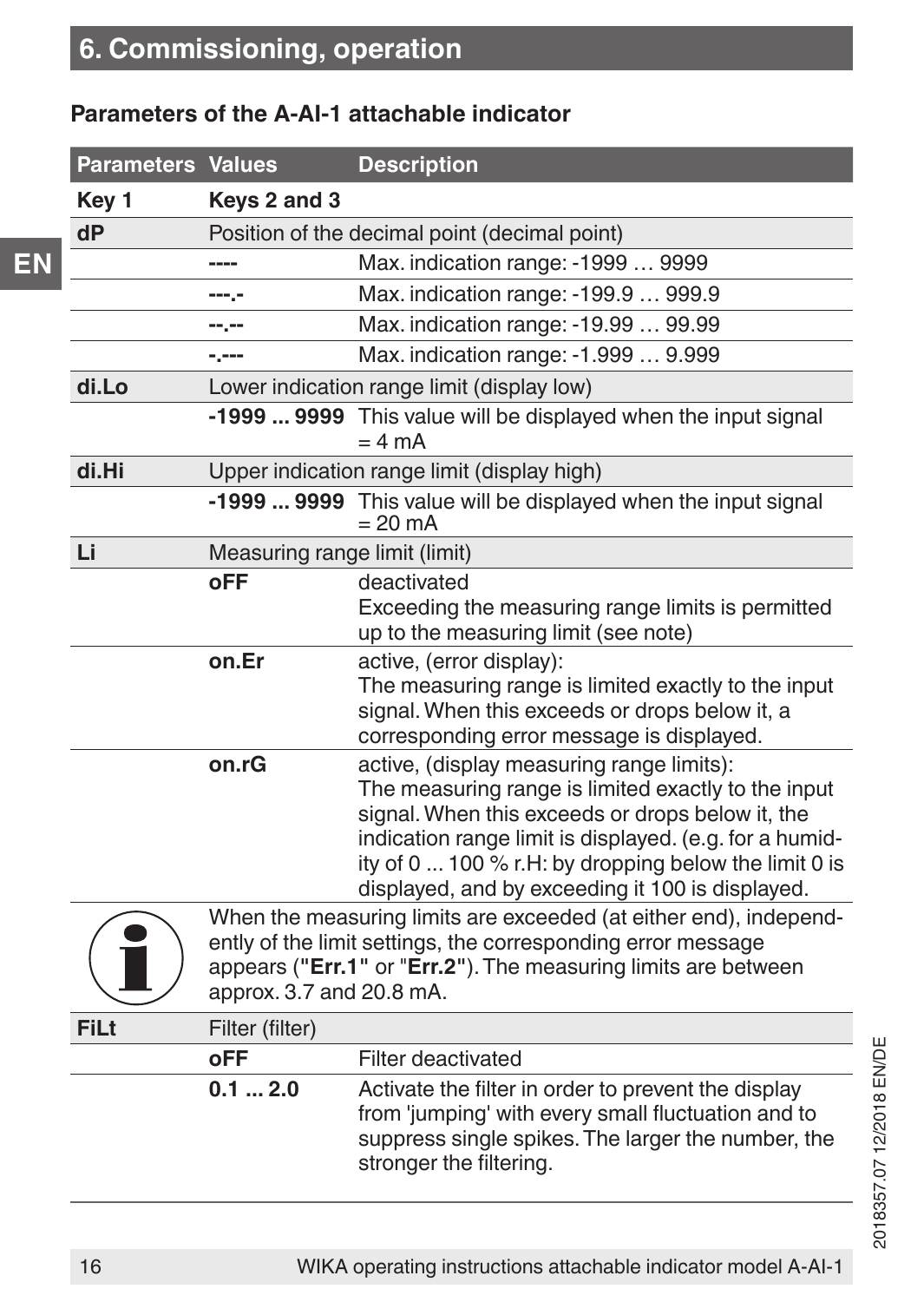## **Offset and slope correction**

The offset and slope correction is used to compensate for sensor tolerances and for the fine adjustment of deviations of the transmitter or signal transducer.

To set the offset and slope correction, carry out the following:

- While the actual value is being displayed, press key 3 for 2 seconds, until **"oFFS"** appears in the display.
- To set the parameter values, press keys 2 and 3.
- To save the set value, press key 1. The parameter name will then appear in the display once more.
- To get to the next parameter to change, press key 1. The name of the parameter will appear in the display.

| <b>Parameters Values</b> |                      | <b>Description</b>                                                                                                                                                                                                              |
|--------------------------|----------------------|---------------------------------------------------------------------------------------------------------------------------------------------------------------------------------------------------------------------------------|
| Key 1                    | Keys 2 and 3         |                                                                                                                                                                                                                                 |
| <b>oFFS</b>              | Zero offset (offset) |                                                                                                                                                                                                                                 |
|                          |                      | -5.00  5.00 The input of the offset is made in digits. The set<br>offset value is subtracted from the measured value.                                                                                                           |
| <b>ScAL</b>              | Slope (scale)        |                                                                                                                                                                                                                                 |
|                          | $-5.005.00$          | The input of the slope correction factor is made<br>in %. The displayed value is calculated as per the<br>following equation:<br>Display = (measured value - Offset - di.Lo) $*$ (1 +<br>slope correction $[% / 100]$ ) + di.Lo |

#### **Example for offset and slope correction**

Connection of a pressure transmitter The instrument display without offset and slope correction is as follows: at 0 bar =  $0.08$ , at 20 bar =  $20.02$ 

From this is calculated:

| Zero point:                            | 0.08 |                                                             |  |
|----------------------------------------|------|-------------------------------------------------------------|--|
| Slope:                                 |      | $20.02 - 0.08 = 19.94$                                      |  |
| Deviation:                             |      | $0.06$ = set slope - actual slope = $20.00 - 19.94$         |  |
| Therefore the following should be set: |      |                                                             |  |
| $Offset =$                             | 0.08 | $=$ zero error                                              |  |
| $Scale =$                              | 0.30 | = deviation/actual slope = $0.06 / 19.94 = 0.0030 = 0.30$ % |  |

**EN**

WIKA operating instructions attachable indicator model A-AI-1 17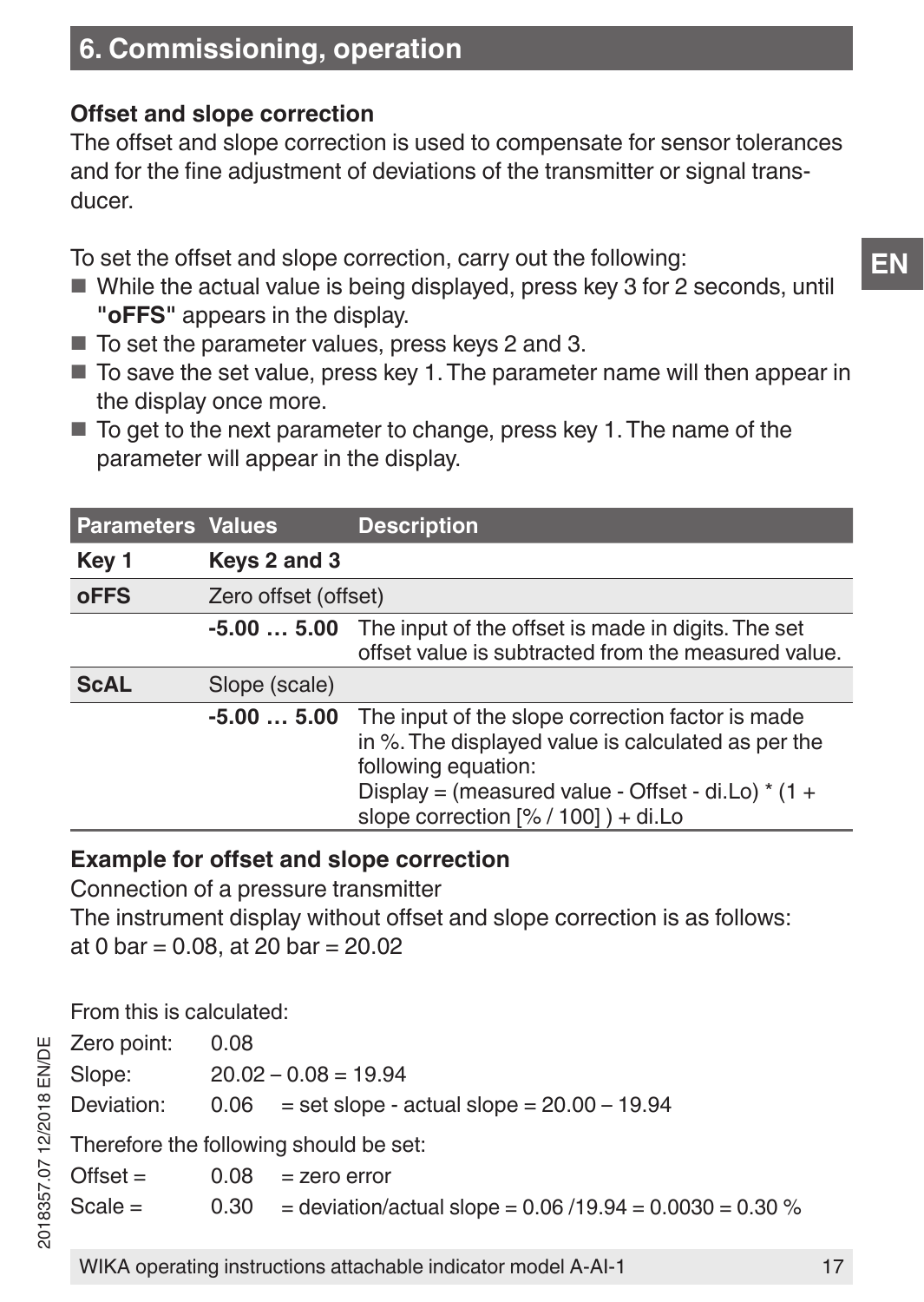#### **Min/Max value memory**

The instrument has a Min/Max value memory. In this are stored the lowest and the highest diplayed values. The Min/Max value memory is a volatile memory, meaning the stored values are lost when the power is interrupted.

| EN |                                  | Key                                                | <b>Display</b>                                                                                                  |
|----|----------------------------------|----------------------------------------------------|-----------------------------------------------------------------------------------------------------------------|
|    | To recall Min<br>value:          | Press key 3 briefly                                | "Lo" will be displayed briefly and then<br>for approx. 2 s the Min value will be<br>shown.                      |
|    | To recall Max<br>value:          | Press key 2 briefly                                | "Hi" will be displayed briefly and then<br>for approx. 2 s the Max value will be<br>shown.                      |
|    | To delete the<br>Min/Max values: | Press keys 2 and<br>3 simultaneously<br>for $2s$ . | "CLr" will briefly be shown in the<br>display, the Min/Max value will be reset<br>to the current display value. |

## **7. Maintenance and cleaning**

#### **7.1 Maintenance**

This attachable indicator is maintenance-free. Repairs must only be carried out by the manufacturer.

## **7.2 Cleaning**



#### **CAUTION!**

- Prior to cleaning, disconnect the attachable indicator from the mains.
- Clean the attachable indicator with a moist cloth
- Electrical connections must not come into contact with moisture.



For information on returning the attachable indicator see chapter 9.2 "Return".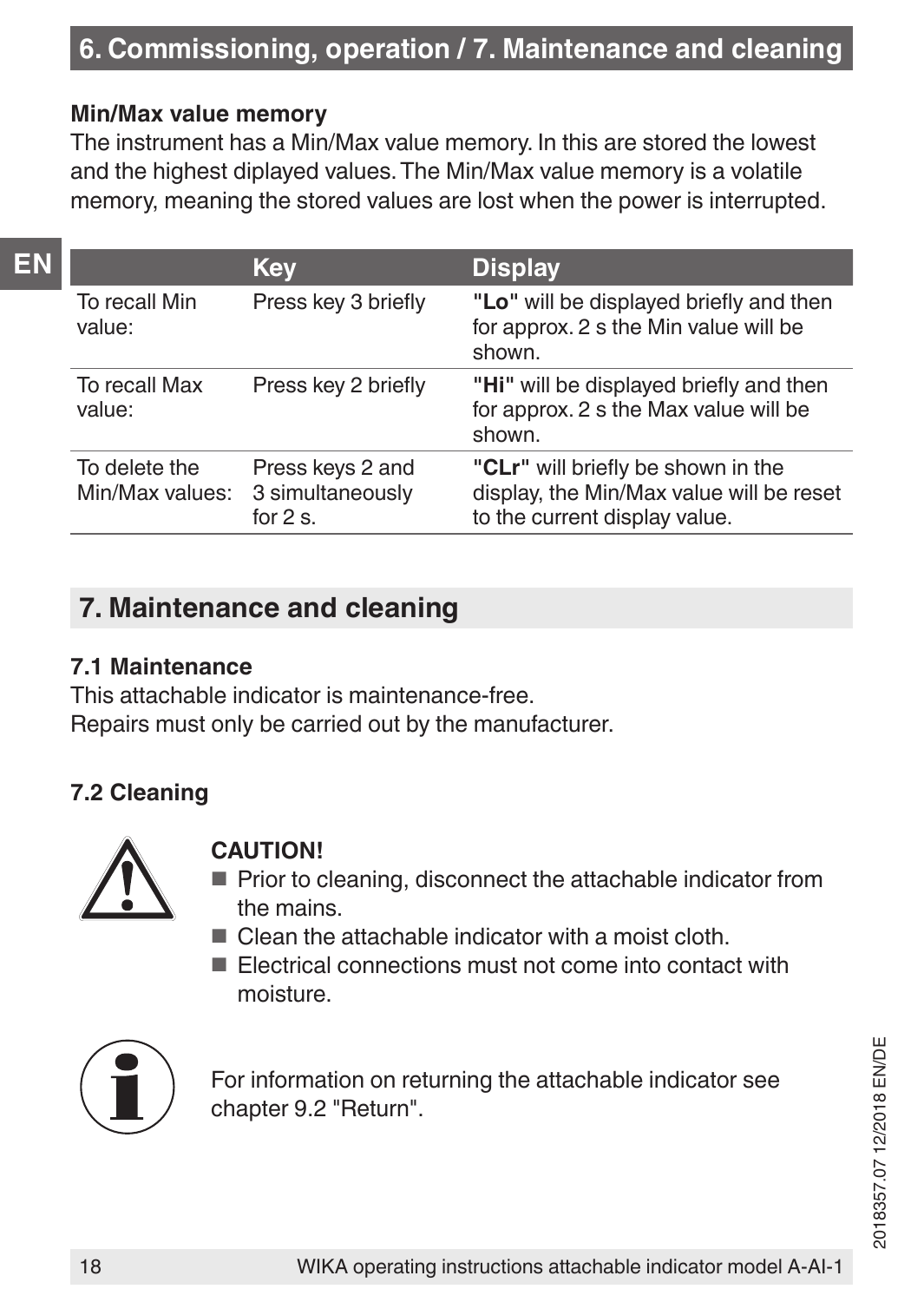# **8. Faults**

# **8. Faults**

If the instrument detects any fault conditions, the corresponding error code will be displayed.

The following error codes are defined:

| Error                                               | <b>Causes</b>                                                                           | <b>Measures</b>                                                                                                                                                                                         |
|-----------------------------------------------------|-----------------------------------------------------------------------------------------|---------------------------------------------------------------------------------------------------------------------------------------------------------------------------------------------------------|
| Err.1<br>Measuring range<br>hebeeded                | Input signal too high<br>Faulty connection<br>■                                         | The error message will reset<br>itself once the input signal is<br>once more within the permis-<br>sible limits.<br>■ Check the transmitter and<br>the instrument configuration<br>(e.g. input signal). |
| Err.2<br>Measured value<br>below allowable<br>range | Input signal too low, or<br>ш<br>negative<br>■ Current less than 4 mA<br>Sensor burnout | The error message will reset<br>itself once the input signal is<br>once more within the permis-<br>sible limits.<br>■ Check the transmitter and<br>the instrument configuration<br>(e.g. input signal). |
| Err.3<br>Indication range<br>exceeded               | Scaling incorrect                                                                       | The error message will be<br>reset once the display value<br>is once more $<$ 9999.                                                                                                                     |
| Err.4<br>Under the indica-<br>tion range            | Scaling incorrect<br><b>CONTRACTOR</b>                                                  | The error message will reset<br>itself once the display value<br>is once more within the<br>permissible limits.                                                                                         |
| Err.7<br>System error                               | Permissible operating<br>п.<br>temperature too high or<br>too low.<br>Instrument faulty | Abide by the operating<br>temperature limits<br>Replace instrument                                                                                                                                      |
| Err.11<br>Value could not be<br>calculated          | Scaling incorrect                                                                       | ■ Check the setting and the<br>input signal                                                                                                                                                             |

WIKA operating instructions attachable indicator model A-AI-1 19

**EN**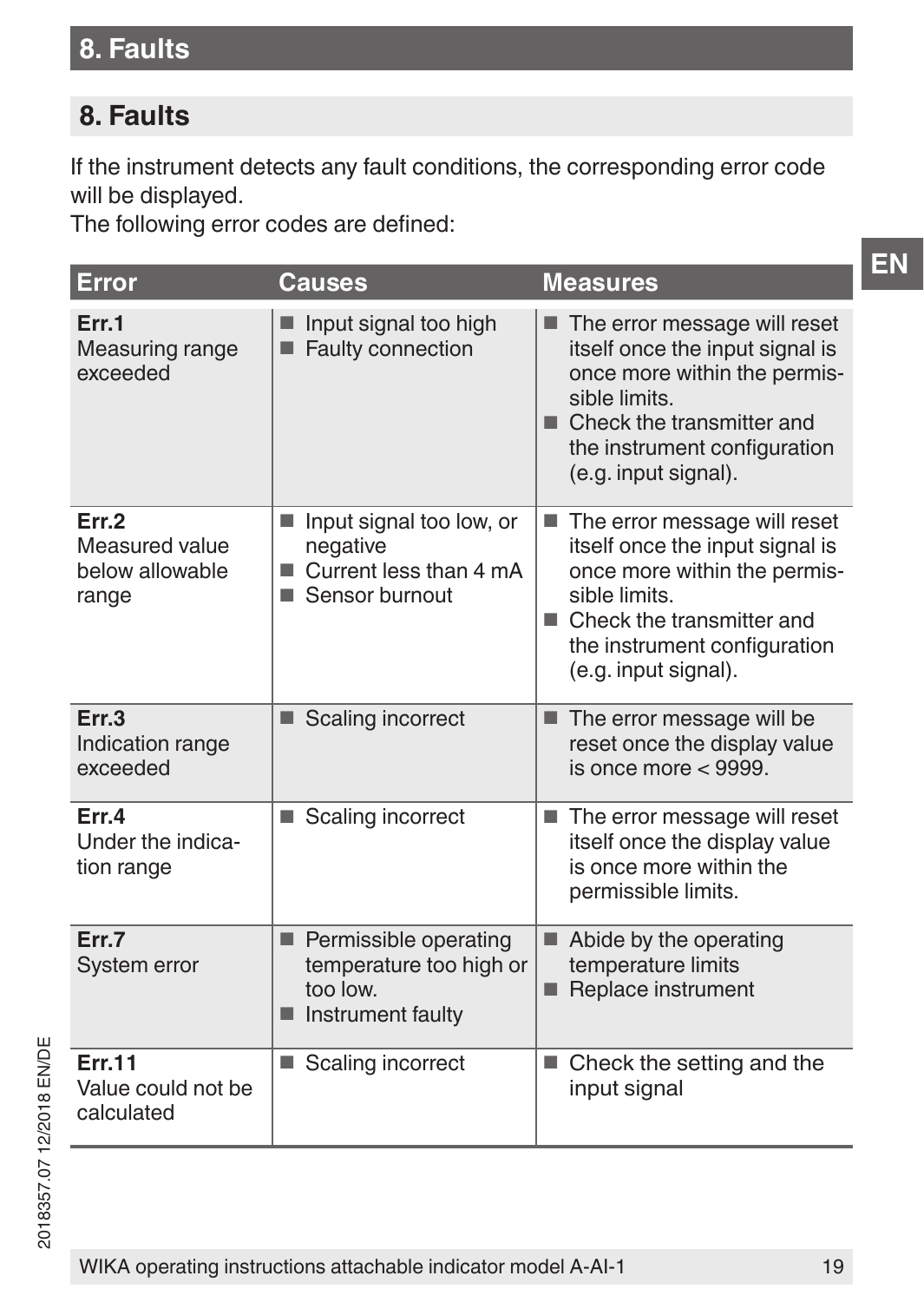# **8. Faults / 9. Dismounting, return and disposal**



## **CAUTION!**

If faults cannot be eliminated by means of the measures listed above, the attachable indicator must be shut down immediately, and it must be ensured that signal is no longer present. and it must be prevented from being inadvertently put back into service.

In this case, contact the manufacturer.

If a return is needed, follow the instructions given in chapter 9.2 "Returns".

# **9. Dismounting, return and disposal**



#### **WARNING!**

Residual media in dismounted instruments can result in a risk to persons, the environment and equipment. Take sufficient precautionary measures.

## **9.1 Dismounting**

First disconnect the power supply, then loosen the angle screw, with which the angular connector, attachable indicator and transmitter are connected. Remove the plug and the attachable indicator. Then replace the angular connector onto the transmitter and secure it. For this, use the screw originally supplied with the transmitter, it is shorter.

#### **9.2 Returns**



#### **WARNING! Strictly observe the following when shipping the attachable indicator:**

All instruments delivered to WIKA must be free from any kind of hazardous substances (acids, leachate, solutions, etc.).

When returning the instrument, use the original packaging or a suitable transport package.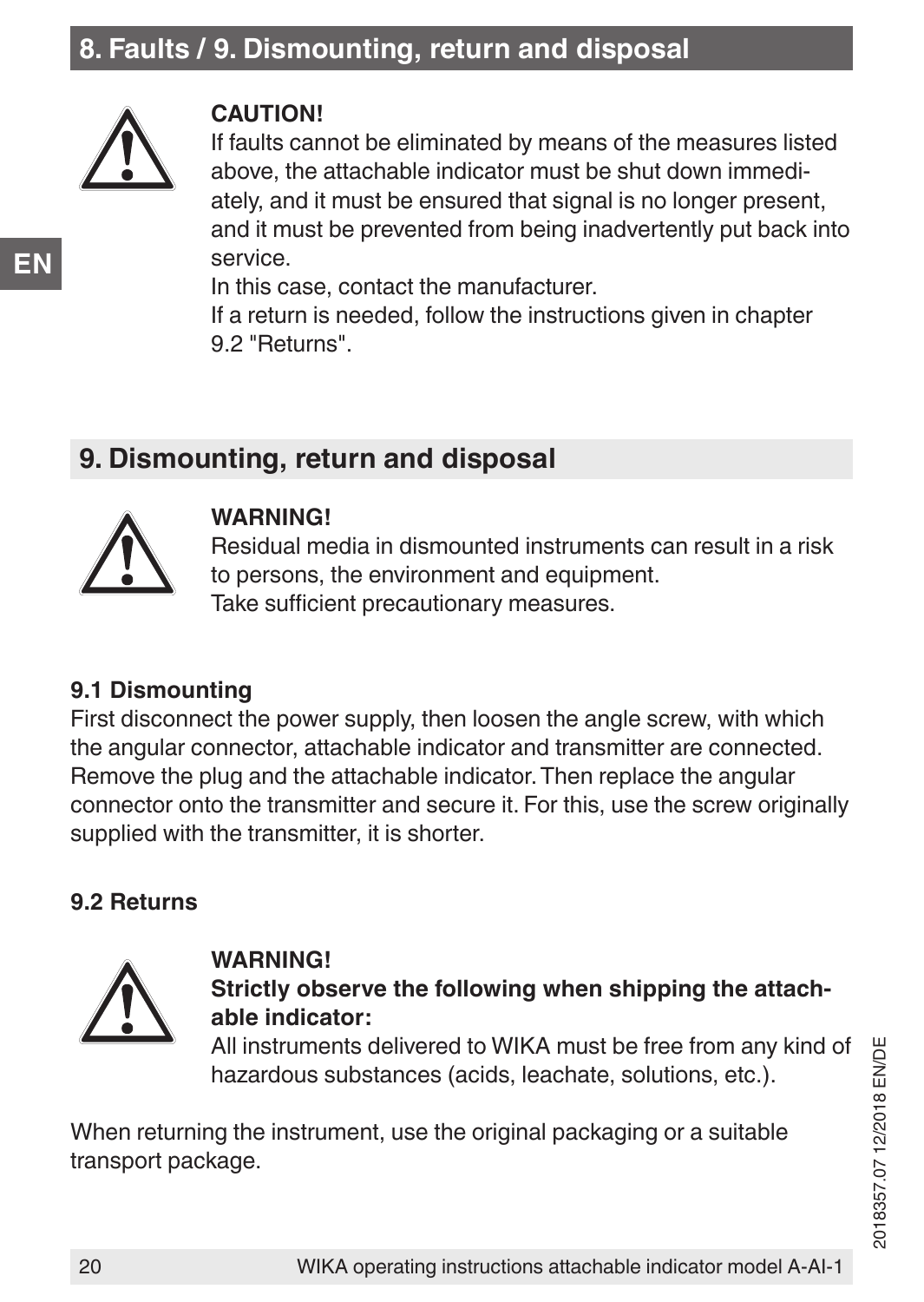# **9. Dismounting, return and disposal**

## **To avoid damage:**

- 1. Wrap the instrument in an antistatic plastic film.
- 2. Place the instrument, along with shock-absorbent material, in the packaging. Place shock-absorbent material evenly on all sides of the shipping box.
- 3. If possible, place a bag containing a desiccant inside the packaging.
- 4. Label the shipment as transport of a highly-sensitive measuring instrument.



Information on returns can be found under the heading "Service" on our local website.

#### **9.3 Disposal**

Incorrect disposal can put the environment at risk.

Dispose of instrument components and packaging materials in an environmentally compatible way and in accordance with the country-specific waste disposal regulations.

**EN**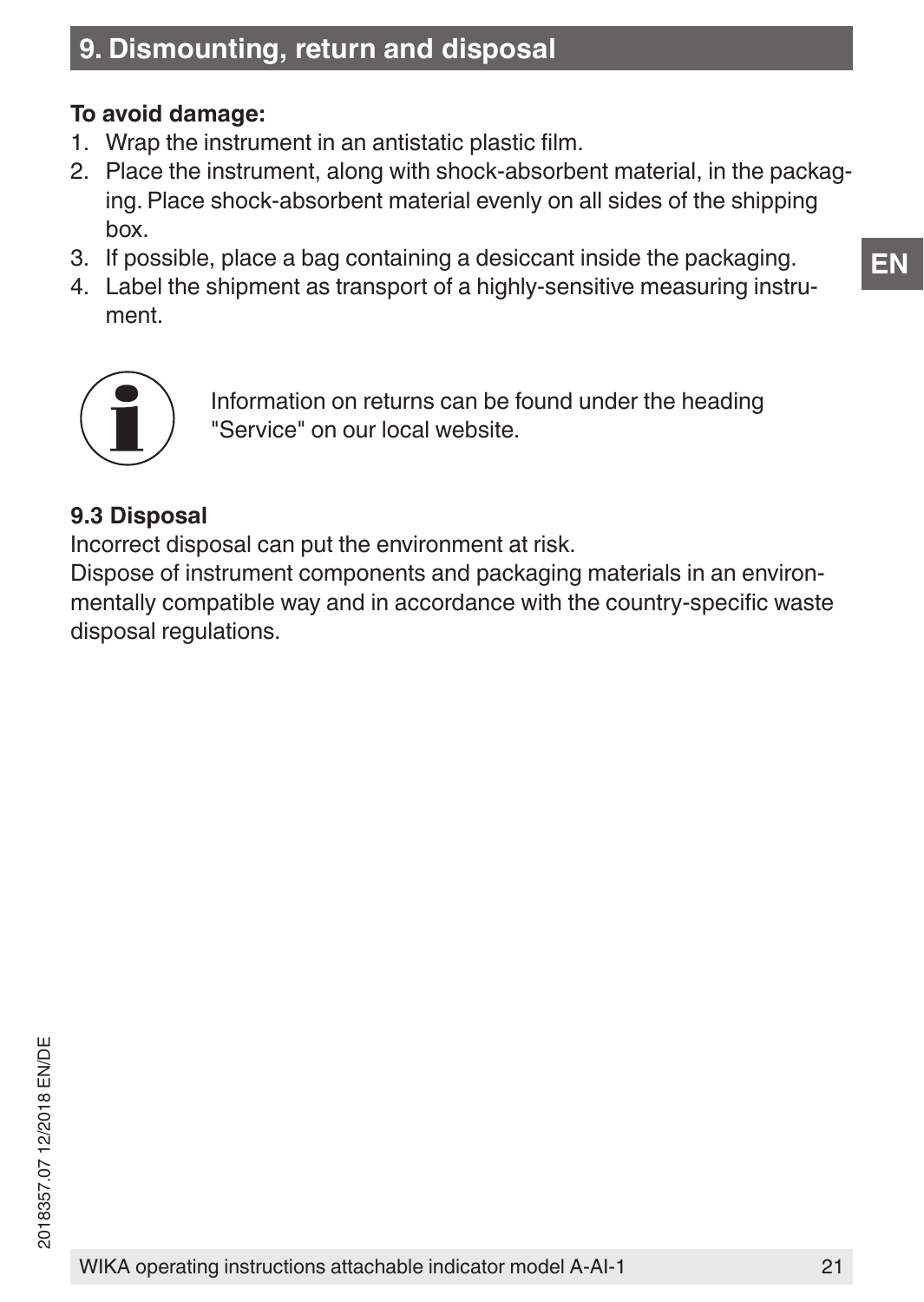# **Appendix 1: EC Declaration of conformity for model A-AI-1**

|                                                            |                                                                                                                                                              | EU-Konformitätserklärung                                                                                                                                                                    |                                                                                                                                                                                                                                       |  |
|------------------------------------------------------------|--------------------------------------------------------------------------------------------------------------------------------------------------------------|---------------------------------------------------------------------------------------------------------------------------------------------------------------------------------------------|---------------------------------------------------------------------------------------------------------------------------------------------------------------------------------------------------------------------------------------|--|
|                                                            |                                                                                                                                                              | <b>EU Declaration of Conformity</b>                                                                                                                                                         |                                                                                                                                                                                                                                       |  |
| Dokument Nr.:<br>Document No.:                             |                                                                                                                                                              | 11534117.02                                                                                                                                                                                 |                                                                                                                                                                                                                                       |  |
|                                                            | Wir erklären in alleiniger Verantwortung, dass die mit CE gekennzeichneten Produkte<br>We declare under our sole responsibility that the CE marked products  |                                                                                                                                                                                             |                                                                                                                                                                                                                                       |  |
| <b>Type Designation:</b>                                   | Typenbezeichnung:                                                                                                                                            | $A-AI-1$                                                                                                                                                                                    |                                                                                                                                                                                                                                       |  |
| Beschreibung:<br><b>Description:</b>                       |                                                                                                                                                              | Austeckanzeige für Messumformer<br>Attachable Indicator for Transmitter                                                                                                                     |                                                                                                                                                                                                                                       |  |
|                                                            | gemäß gültigem Datenblatt:<br>according to the valid data sheet:                                                                                             | AC 80.07                                                                                                                                                                                    |                                                                                                                                                                                                                                       |  |
|                                                            | die grundlegenden Schutzanforderungen der folgenden Richtlinien erfüllen:<br>comply with the essential protection requirements of the directives:            |                                                                                                                                                                                             | Harmonisierte Normen:<br>Harmonized standards:                                                                                                                                                                                        |  |
|                                                            | 2011/65/EU Gefährliche Stoffe (RoHS)<br>2011/65/EU Hazardous substances (RoHS)                                                                               |                                                                                                                                                                                             | EN 50581:2012                                                                                                                                                                                                                         |  |
|                                                            | 2014/30/EU Elektromagnetische Verträglichkeit (EMV)<br>2014/30/EU Electromagnetic Compatibility (EMC)                                                        |                                                                                                                                                                                             | EN 61326-1:2013                                                                                                                                                                                                                       |  |
|                                                            |                                                                                                                                                              |                                                                                                                                                                                             |                                                                                                                                                                                                                                       |  |
|                                                            |                                                                                                                                                              |                                                                                                                                                                                             |                                                                                                                                                                                                                                       |  |
|                                                            | Unterzeichnet für und im Namen von / Signed for and on behalf of                                                                                             |                                                                                                                                                                                             |                                                                                                                                                                                                                                       |  |
|                                                            | WIKA Alexander Wiegand SE & Co. KG                                                                                                                           |                                                                                                                                                                                             |                                                                                                                                                                                                                                       |  |
|                                                            | Klingenberg, 2016-06-14                                                                                                                                      |                                                                                                                                                                                             |                                                                                                                                                                                                                                       |  |
|                                                            |                                                                                                                                                              |                                                                                                                                                                                             |                                                                                                                                                                                                                                       |  |
|                                                            |                                                                                                                                                              |                                                                                                                                                                                             | chlosiona                                                                                                                                                                                                                             |  |
|                                                            | Electronic Products - Industrial Instrumentation                                                                                                             |                                                                                                                                                                                             | Industrial Instrumentation                                                                                                                                                                                                            |  |
| Alexander-Wegand-Straße 30<br>63911 Klingenberg<br>Germany | Fokko Stuke, Director Operations<br>Tel. +49 9372 132-0<br>WIKA Alexander Wiegand SE & Co. KG<br>Fax +49 9372 132-406<br>E-Mail info@wika.do<br>www.wikia.de | Kommandigesellschaft. Sitz Klingenberg -<br>Amtsgericht Aschaffenburg HRA 1819<br>Komplementärin: WIKA Verwaltungs SE & Co. KG -<br>Sitz Kingenberg - Amtsgericht Aschaffenburg<br>HRA 4685 | Steffen Schlesiona, Director Quality Management<br>Komplementarin<br>WIKA International SE - Sitz Klingerberg -<br>Arrogericht Aschaffenburg HRB 10505<br>Vorstand: Alexander Wegand<br><b>Montreager Sea Autoridates Dr. May Enk</b> |  |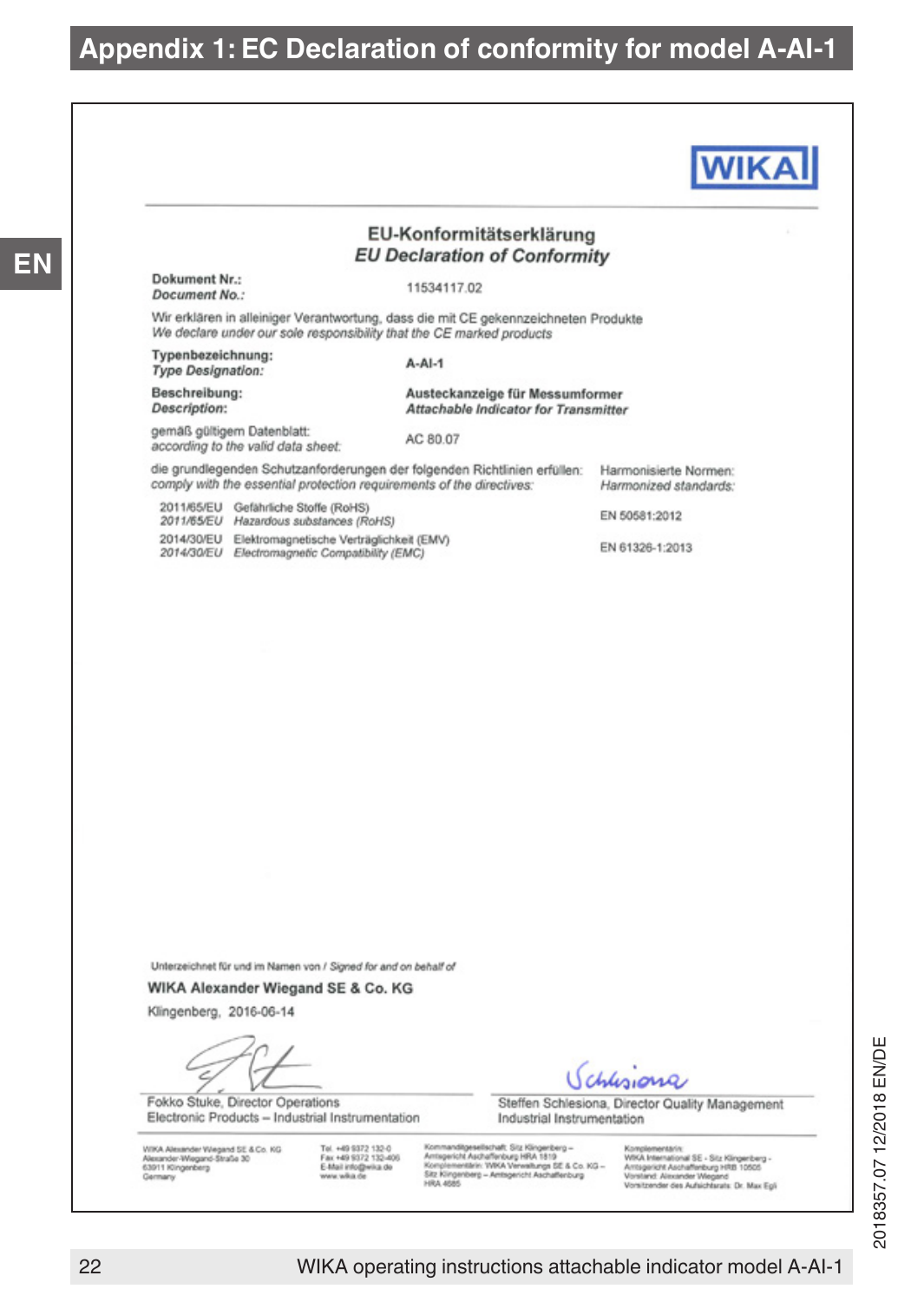# **Inhalt**

# **Inhalt**

| 1.  | <b>Allgemeines</b>                             | 24 |
|-----|------------------------------------------------|----|
| 2.  | <b>Sicherheit</b>                              | 25 |
|     | 2.1 Bestimmungsgemäße Verwendung               | 25 |
|     | 2.2 Personalgualifikation                      | 26 |
|     | 2.3 Besondere Gefahren                         | 27 |
|     | 2.4 Beschilderung / Sicherheitskennzeichnungen | 28 |
| 3.  | <b>Technische Daten</b>                        | 30 |
| 4.  | <b>Aufbau und Funktion</b>                     | 31 |
|     | 4.1 Beschreibung                               | 31 |
|     | 4.2 Lieferumfang                               | 32 |
| 5.  | Transport, Verpackung und Lagerung             | 32 |
| 5.1 | Transport                                      | 32 |
|     | 5.2 Verpackung                                 | 32 |
|     | 5.3 Lagerung                                   | 32 |
| 6.  | Inbetriebnahme, Betrieb                        | 33 |
|     | 6.1 Flektrischer Anschluss                     | 33 |
|     | 6.2 Anschlussbelegung                          | 33 |
|     | 6.3 Konfiguration der Anzeige                  | 35 |
| 7.  | <b>Wartung und Reinigung</b>                   | 38 |
|     | 7.1 Wartung                                    | 38 |
|     | 7.2 Reinigung                                  | 38 |
| 8.  | Störungen                                      | 39 |
| 9.  | Demontage, Rücksendung und Entsorgung          | 40 |
| 9.1 | Demontage                                      | 40 |
|     | 9.2 Rücksendung                                | 40 |
|     | 9.3 Entsorgung                                 | 41 |
|     | Anlage 1: EU-Konformitätserklärung Typ A-AI-1  | 42 |
|     |                                                |    |

Konformitätserklärungen finden Sie online unter www.wika.de.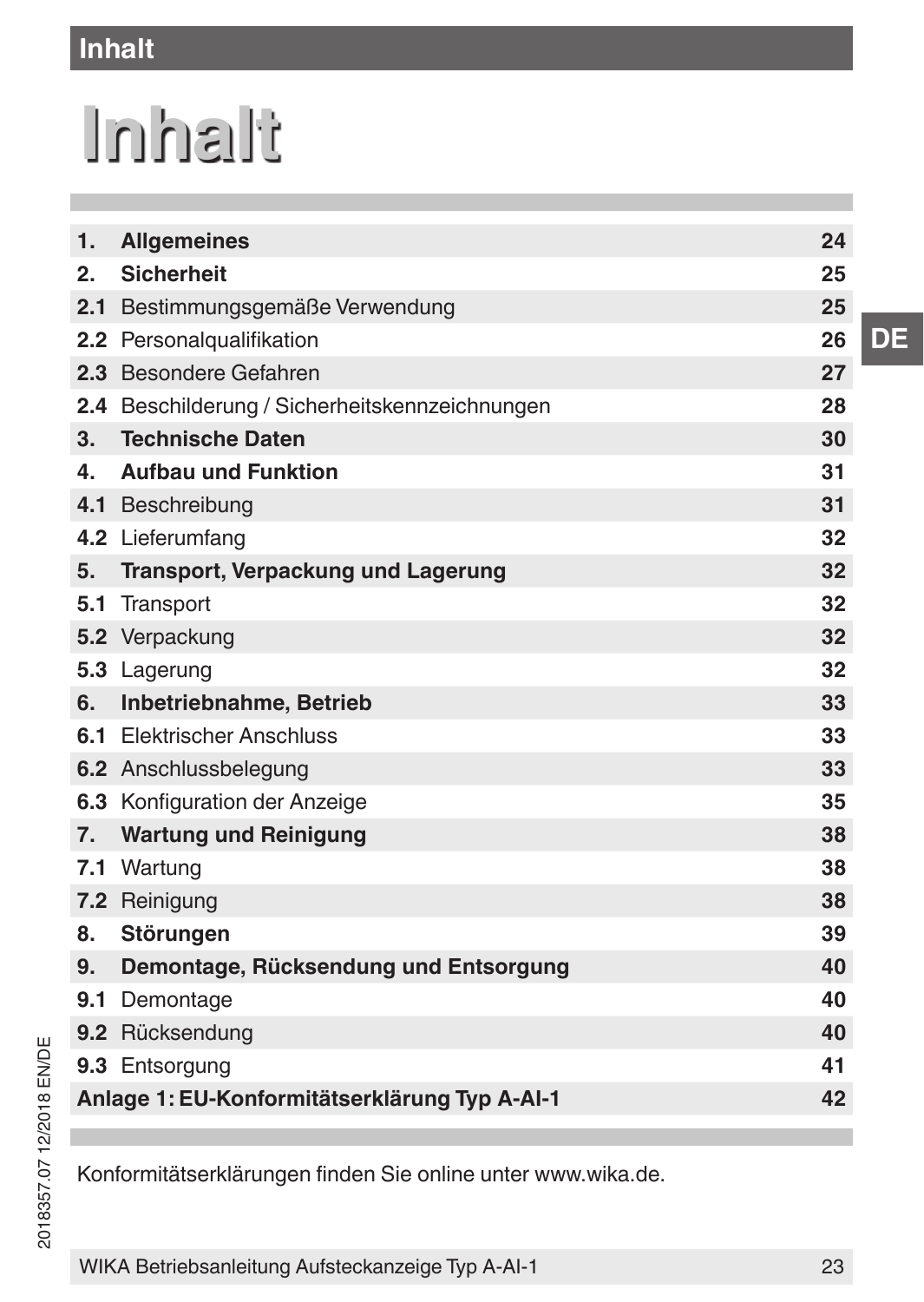# **1. Allgemeines**

# **1. Allgemeines**

■ Die in der Betriebsanleitung beschriebene Aufsteckanzeige Typ A-AI-1 wird nach dem aktuellen Stand der Technik gefertigt. Alle Komponenten unterliegen während der Fertigung strengen Qualitätsund Umweltkriterien. Unsere Managementsysteme sind nach ISO 9001 und ISO 14001 zertifiziert.

- **DE** ■ Diese Betriebsanleitung gibt wichtige Hinweise zum Umgang mit dem Gerät. Voraussetzung für sicheres Arbeiten ist die Einhaltung aller angegebenen Sicherheitshinweise und Handlungsanweisungen.
	- Die für den Einsatzbereich des Gerätes geltenden örtlichen Unfallverhütungsvorschriften und allgemeinen Sicherheitsbestimmungen einhalten.
	- Die Betriebsanleitung ist Produktbestandteil und muss in unmittelbarer Nähe des Gerätes für das Fachpersonal jederzeit zugänglich aufbewahrt werden.
	- Das Fachpersonal muss die Betriebsanleitung vor Beginn aller Arbeiten sorgfältig durchgelesen und verstanden haben.
	- Die Haftung des Herstellers erlischt bei Schäden durch bestimmungswidrige Verwendung, Nichtbeachten dieser Betriebsanleitung, Einsatz ungenügend qualifizierten Fachpersonals sowie eigenmächtiger Veränderung am Gerät.
	- Es gelten die allgemeinen Geschäftsbedingungen in den Verkaufsunterlagen.
	- Technische Änderungen vorbehalten.
	- Weitere Informationen:
		-
		- zugehöriges Datenblatt: AC 80.07
		-

- Internet-Adresse: www.wika.de / www.wika.com - Anwendungsberater: Tel.: (+49) 9372/132-9986 Fax: (+49) 9372/132-8767 E-Mail: info@wika.de

2018357.07 12/2018 EN/DE 2018357.07 12/2018 EN/DE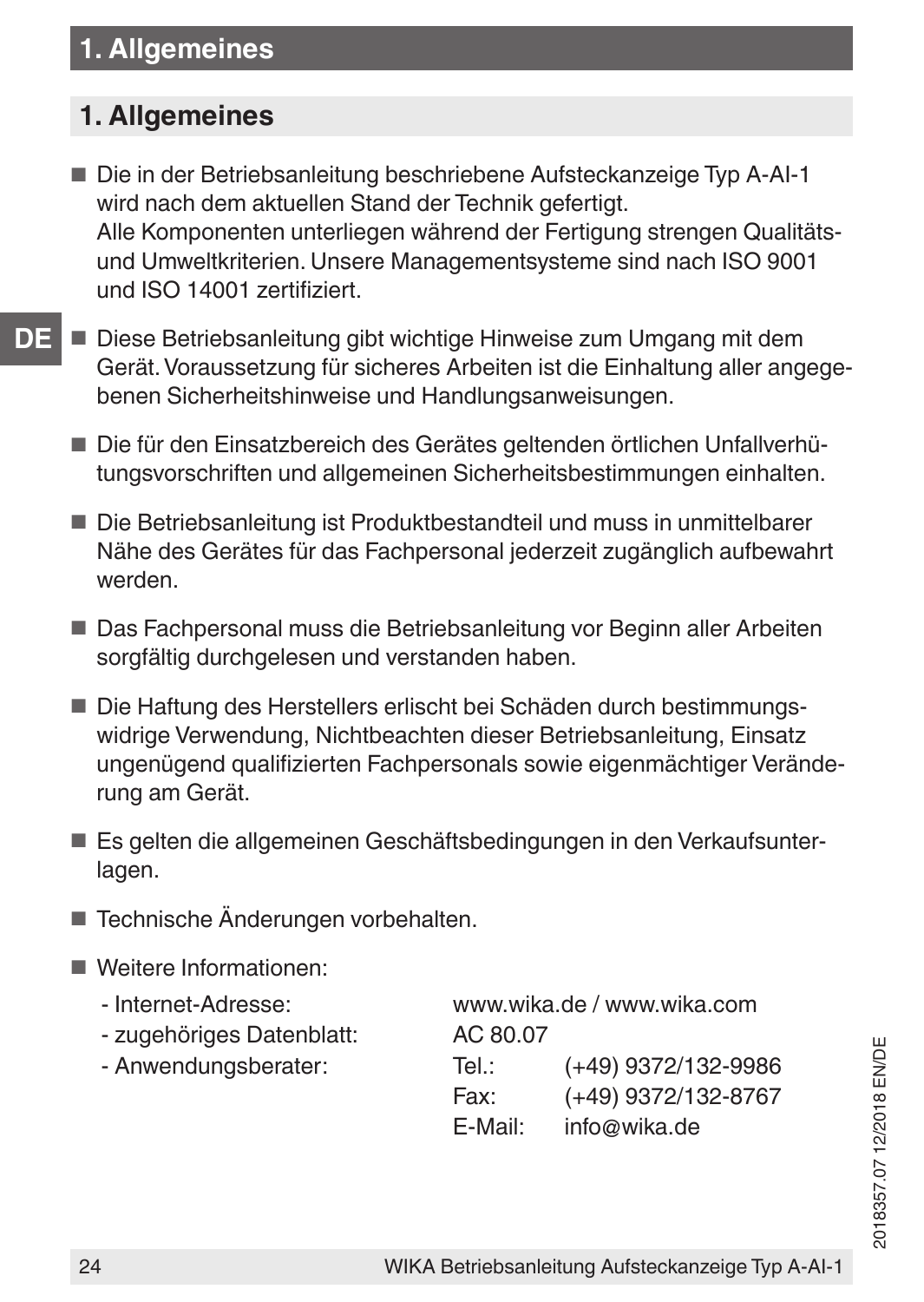## **Symbolerklärung**



## **WARNUNG!**

... weist auf eine möglicherweise gefährliche Situation hin, die zum Tod oder zu schweren Verletzungen führen kann, wenn sie nicht gemieden wird.



## **VORSICHT!**

... weist auf eine möglicherweise gefährliche Situation hin, die zu geringfügigen oder leichten Verletzungen bzw. Sach- und Umweltschäden führen kann, wenn sie nicht gemieden wird.



## **Information**

... hebt nützliche Tipps und Empfehlungen sowie Informationen für einen effizienten und störungsfreien Betrieb hervor.



#### **GEFAHR!**

... kennzeichnet Gefährdungen durch elektrischen Strom. Bei Nichtbeachtung der Sicherheitshinweise besteht die Gefahr schwerer oder tödlicher Verletzungen.

## **2. Sicherheit**



#### **WARNUNG!**

Vor Montage, Inbetriebnahme und Betrieb sicherstellen, dass das richtige Gerät hinsichtlich Messbereich, Ausführung und spezifischen Messbedingungen ausgewählt wurde. Bei Nichtbeachten können schwere Körperverletzungen und/ oder Sachschäden auftreten.



Weitere wichtige Sicherheitshinweise befinden sich in den einzelnen Kapiteln dieser Betriebsanleitung.

#### **2.1 Bestimmungsgemäße Verwendung**

Die Aufsteckanzeige Typ A-AI-1 ist zum Zwischenstecken zwischen einem Transmitter und dem dazugehörigen Ausgangsstecker (Winkelstecker) geeignet.

2018357.07 12/2018 EN/DE

2018357.0712/2018 EN/DE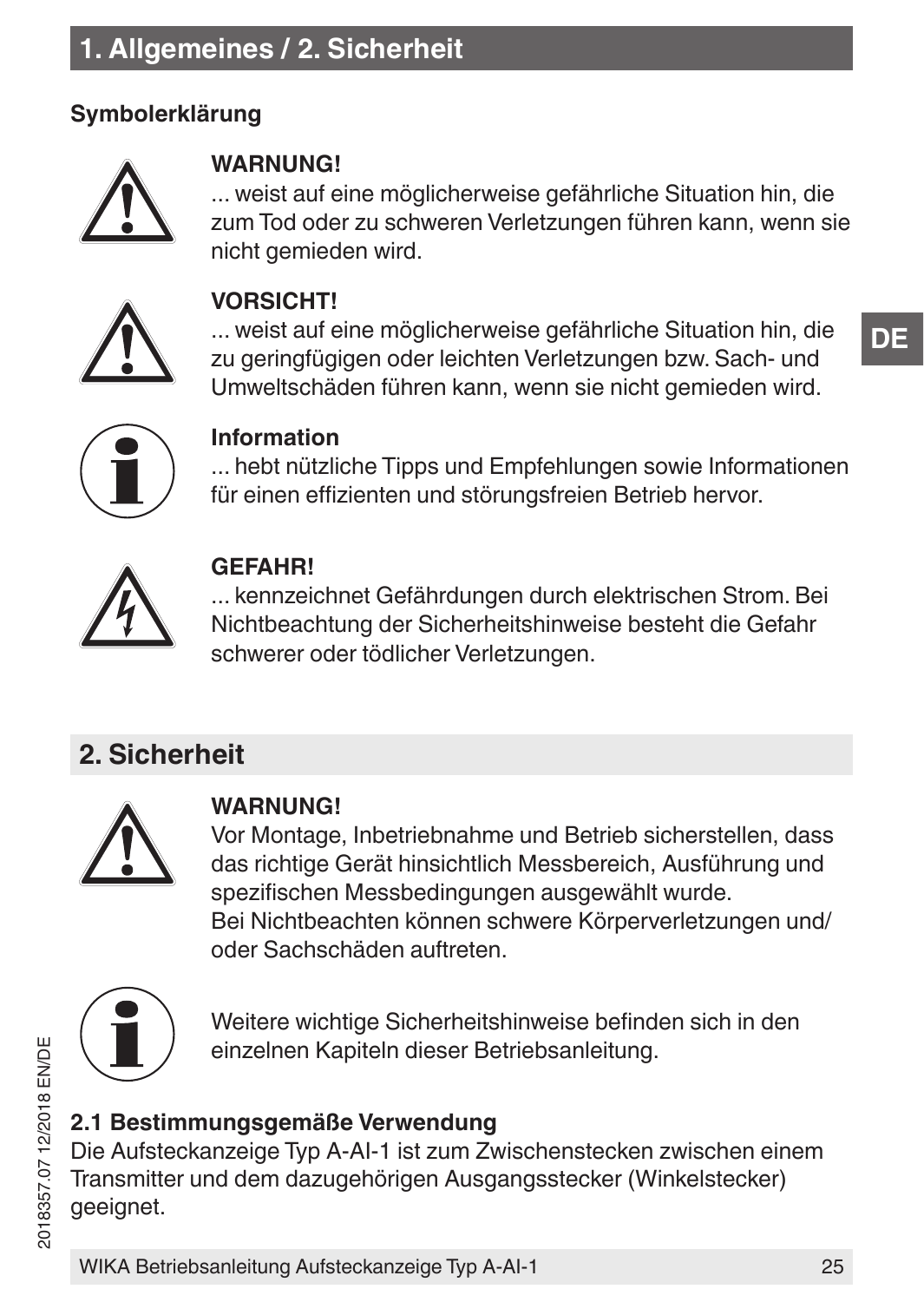# **2. Sicherheit**

**DE**

Das Gerät ist ausschließlich für den hier beschriebenen bestimmungsgemäßen Verwendungszweck konzipiert und konstruiert und darf nur dementsprechend verwendet werden.

Die technischen Spezifikationen in dieser Betriebsanleitung sind einzuhalten. Eine unsachgemäße Handhabung oder ein Betreiben der Aufsteckanzeige außerhalb der technischen Spezifikationen macht die sofortige Stilllegung und Überprüfung durch einen autorisierten WIKA-Servicemitarbeiter erforderlich.

Elektronische Präzisionsmessgeräte mit erforderlicher Sorgfalt behandeln (vor Nässe, Stößen, starken Magnetfeldern, statische Elektrizität und extremen Temperaturen schützen, keine Gegenstände in das Gerät bzw. Öffnungen einführen). Stecker und Buchsen vor Verschmutzung schützen.

Wird das Gerät von einer kalten in eine warme Umgebung transportiert, so kann durch Kondensatbildung eine Störung der Gerätefunktion eintreten. Vor einer erneuten Inbetriebnahme die Angleichung der Gerätetemperatur an die Raumtemperatur abwarten.

Ansprüche jeglicher Art aufgrund von nicht bestimmungsgemäßer Verwendung sind ausgeschlossen.

#### **2.2 Personalqualifikation**



#### **WARNUNG! Verletzungsgefahr bei unzureichender Qualifikation!** Unsachgemäßer Umgang kann zu erheblichen Personen- und Sachschäden führen.

- Die in dieser Betriebsanleitung beschriebenen Tätigkeiten nur durch Fachpersonal nachfolgend beschriebener Qualifikation durchführen lassen.
- Unqualifiziertes Personal von den Gefahrenbereichen fernhalten.

#### **Elektrofachpersonal**

Das Elektrofachpersonal ist aufgrund seiner fachlichen Ausbildung, Kenntnisse und Erfahrungen sowie Kenntnis der landesspezifischen Vorschriften,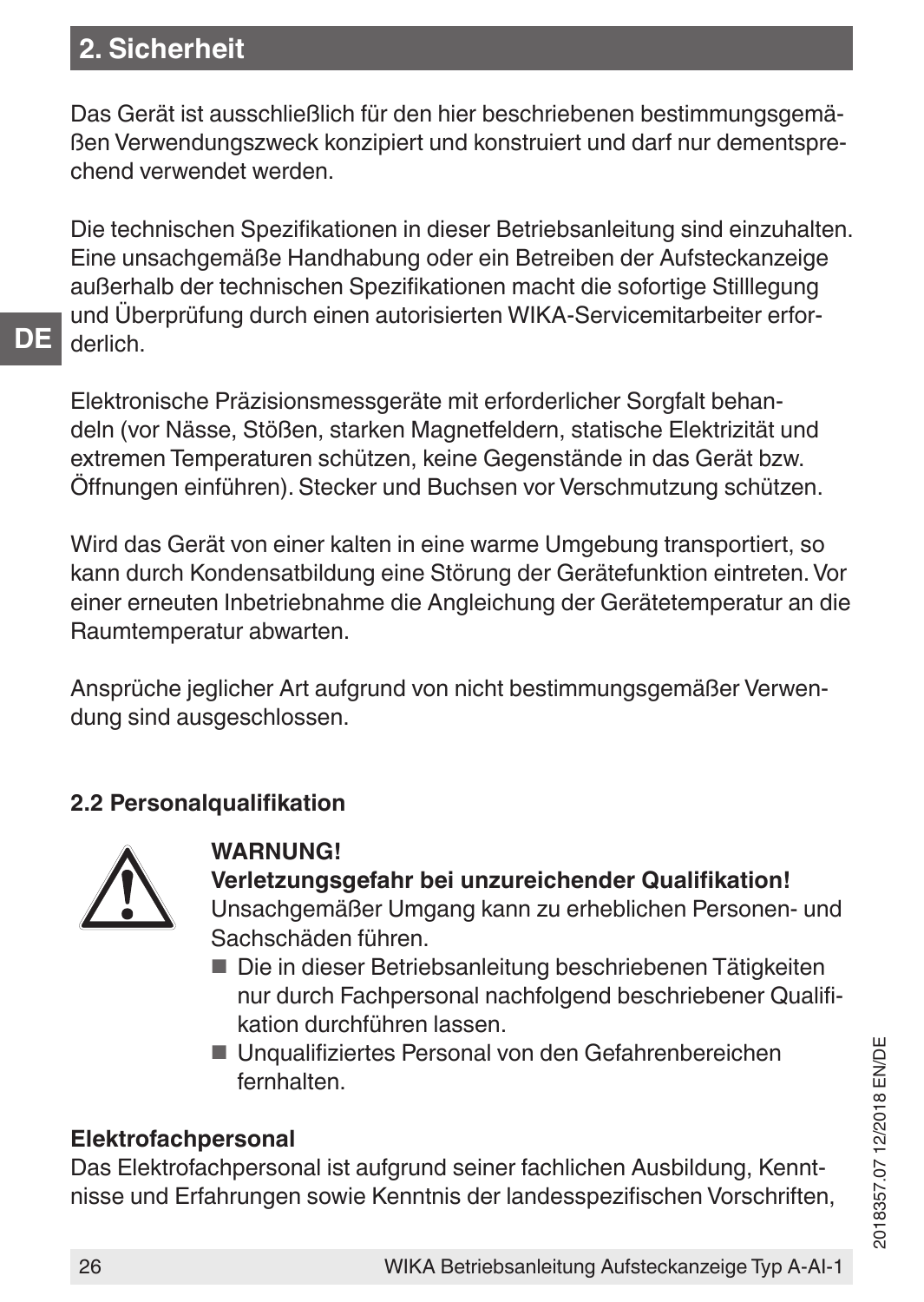# **2. Sicherheit**

geltenden Normen und Richtlinien in der Lage, Arbeiten an elektrischen Anlagen auszuführen und mögliche Gefahren selbstständig zu erkennen und zu vermeiden.

Das Elektrofachpersonal ist speziell für das Arbeitsumfeld, in dem es tätig ist, ausgebildet und kennt die relevanten Normen und Bestimmungen.

Das Elektrofachpersonal muss die Bestimmungen der geltenden gesetzlichen Vorschriften zur Unfallverhütung erfüllen.

#### **2.3 Besondere Gefahren**



#### **GEFAHR!**

Lebensgefahr durch elektrischen Strom Bei Berührung mit spannungsführenden Teilen besteht unmittelbare Lebensgefahr.

Einbau und Montage des Gerätes dürfen nur durch Fachpersonal erfolgen.



#### **WARNUNG!**

Dieses Gerät nicht in Sicherheits- oder in Not-Aus-Einrichtungen benutzen. Fehlerhafte Anwendungen des Gerätes können zu Verletzungen oder materiellen Schäden führen.

Dieses Gerät ist gemäß den Sicherheitsbestimmungen für elektronische Messgeräte gebaut und geprüft. Die einwandfreie Funktion und Betriebssicherheit des Gerätes kann nur dann gewährleistet werden, wenn bei der Benutzung die allgemein üblichen Sicherheitsvorkehrungen sowie die gerätespezifischen Sicherheitshinweise in dieser Bedienungsanleitung beachtet werden.



2018357.07 12/2018 EN/DE

2018357.0712/2018 EN/DE

#### **WARNUNG!**

- Betriebsparameter gemäß Kapitel 3 "Technische Daten" beachten.
- Das Gerät vor dem Öffnen von der Versorgungsspannung trennen. Darauf achten, dass bei der Montage von Gerät und Anschlüssen alle Teile gegen direktes Berühren geschützt sind.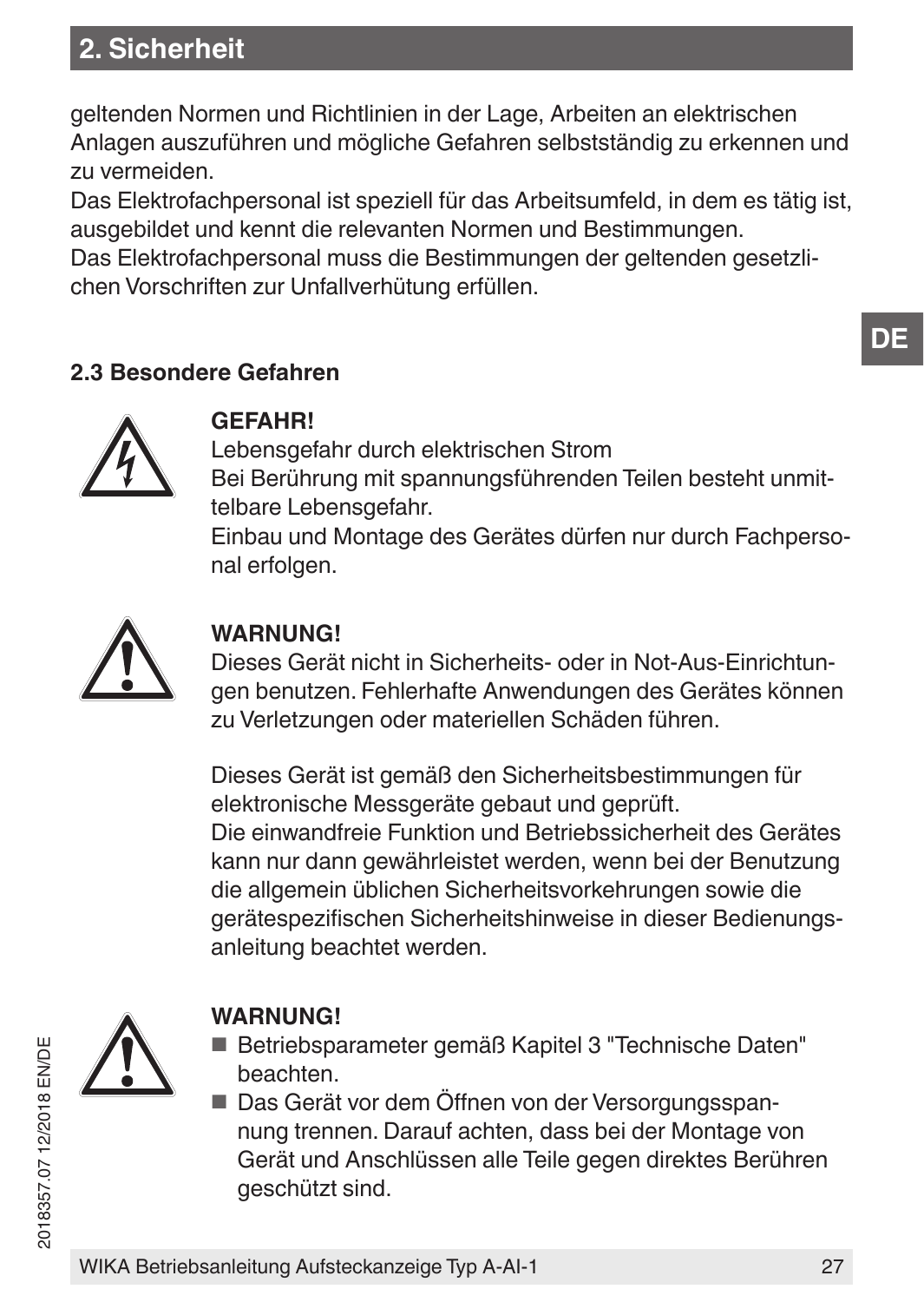# **2. Sicherheit**



## **WARNUNG!**

- Die üblichen Vorschriften und Sicherheitsbestimmungen für Elektro-, Schwach- und Starkstromanlagen, insbesondere die landesüblichen Sicherheitsbestimmungen (z. B. VDE 0100) beachten.
- Die Beschaltung besonders sorgfältig beim Anschluss an andere Geräte (z. B. PC) konzipieren. Unter Umständen können interne Verbindungen in Fremdgeräten (z. B. Verbindung GND mit Schutzerde) zu nicht erlaubten Spannungspotentialen führen.
- Wenn die angeschlossene Leitung länger als 30 Meter ist oder das Gebäude verlässt, muss ein zusätzlicher geeigneter Überspannungsschutz verwendet werden.

Die Sicherheit des Benutzers kann durch das Gerät beeinträchtigt sein, wenn es zum Beispiel:

- sichtbare Schäden aufweist.
- nicht mehr wie vorgeschrieben arbeitet.
- längere Zeit unter ungeeigneten Bedingungen gelagert wurde.

In Zweifelsfällen das Gerät grundsätzlich an den Hersteller zur Reparatur bzw. Wartung einschicken.

#### **2.4 Beschilderung / Sicherheitskennzeichnungen**

## **2.4.1 Typenschild**



**DE**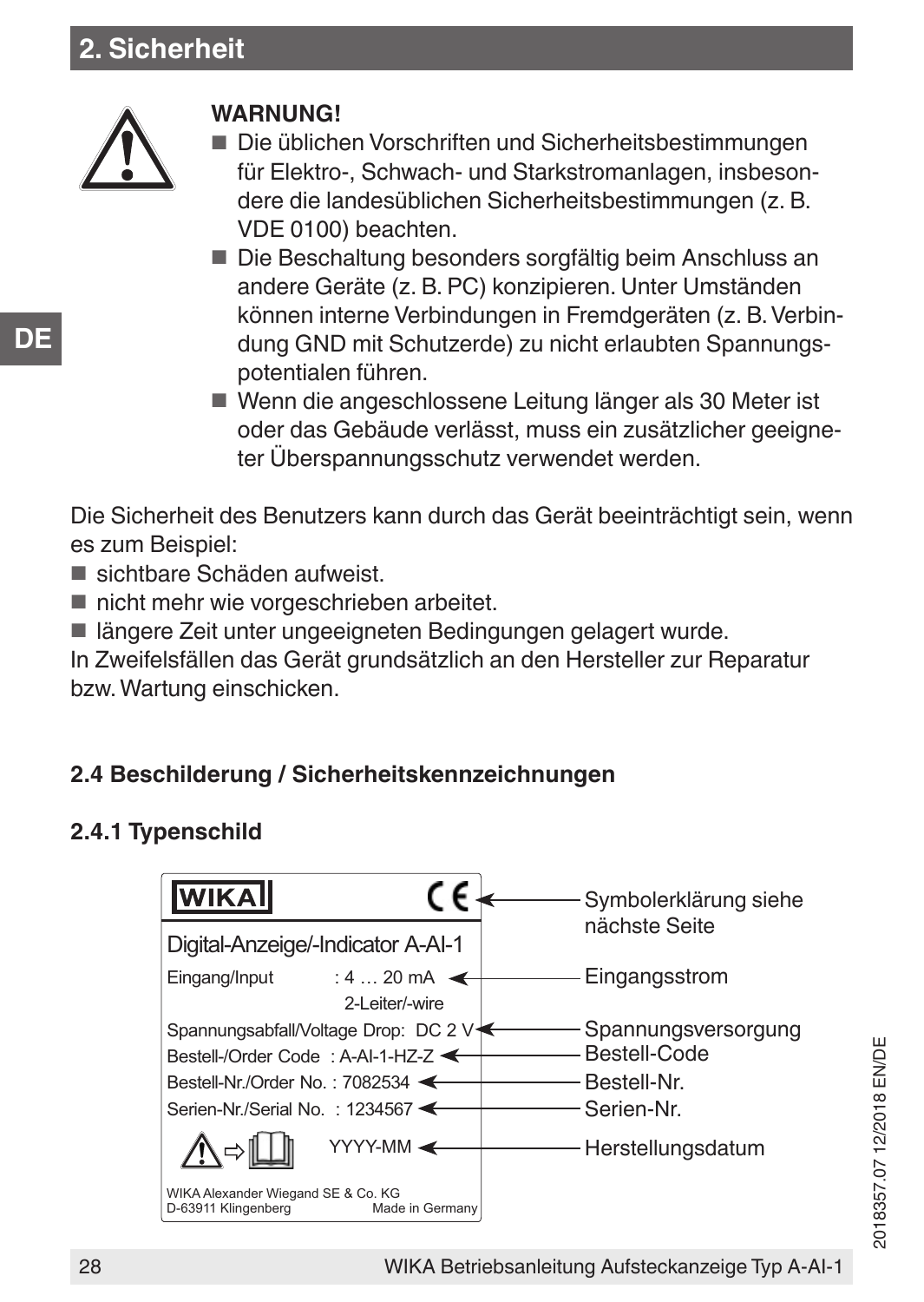## **2.4.2 Symbolerklärung**



Vor Montage und Inbetriebnahme des Gerätes unbedingt die Betriebsanleitung lesen!



# **CE, Communauté Européenne**

Geräte mit dieser Kennzeichnung stimmen überein mit den zutreffenden europäischen Richtlinien.

# **3. Technische Daten**

| Aufsteckanzeige              |                                                                                        |
|------------------------------|----------------------------------------------------------------------------------------|
| Anzeige                      |                                                                                        |
| Prinzip                      | 7-Segment-LCD, 4-stellig, Ziffernhöhe 10 mm                                            |
| Display-Anzeigebereich       | $-19999999$                                                                            |
| Genauigkeit                  | $\pm$ 0,2 % der Messspanne $\pm$ 1 Digit                                               |
| Messrate                     | 5 Messungen/sek                                                                        |
| Spannungsversorgung          |                                                                                        |
| Elektrischer Anschluss       | An Messumformer mit Ausgang 4  20 mA und<br>Winkelstecker nach DIN 175301-803 A.       |
| Hilfsenergie                 | Nicht erforderlich, da die Aufsteckanzeige aus<br>der 4  20 mA-Schleife versorgt wird. |
| Spannungsabfall              | ca. DC 2 V                                                                             |
| Zulässige Strombelastbarkeit | max. 25 mA (40 mA kurzzeitig)                                                          |

| l Gehäuse i     |                                                                                               |
|-----------------|-----------------------------------------------------------------------------------------------|
| <b>Material</b> | ABS, Frontscheibe aus Polycarbonat                                                            |
| Schutzart       | IP 65 nach EN 60529 / IEC 529                                                                 |
| Abmessungen     | ca. 48,5 x 48,5 x 35,5 mm (ohne Winkelstecker)<br>ca. 90 x 50,5 x 39,5 mm (mit Winkelstecker) |
| Gewicht         | ca. 80 g                                                                                      |

WIKA Betriebsanleitung Aufsteckanzeige Typ A-AI-1 29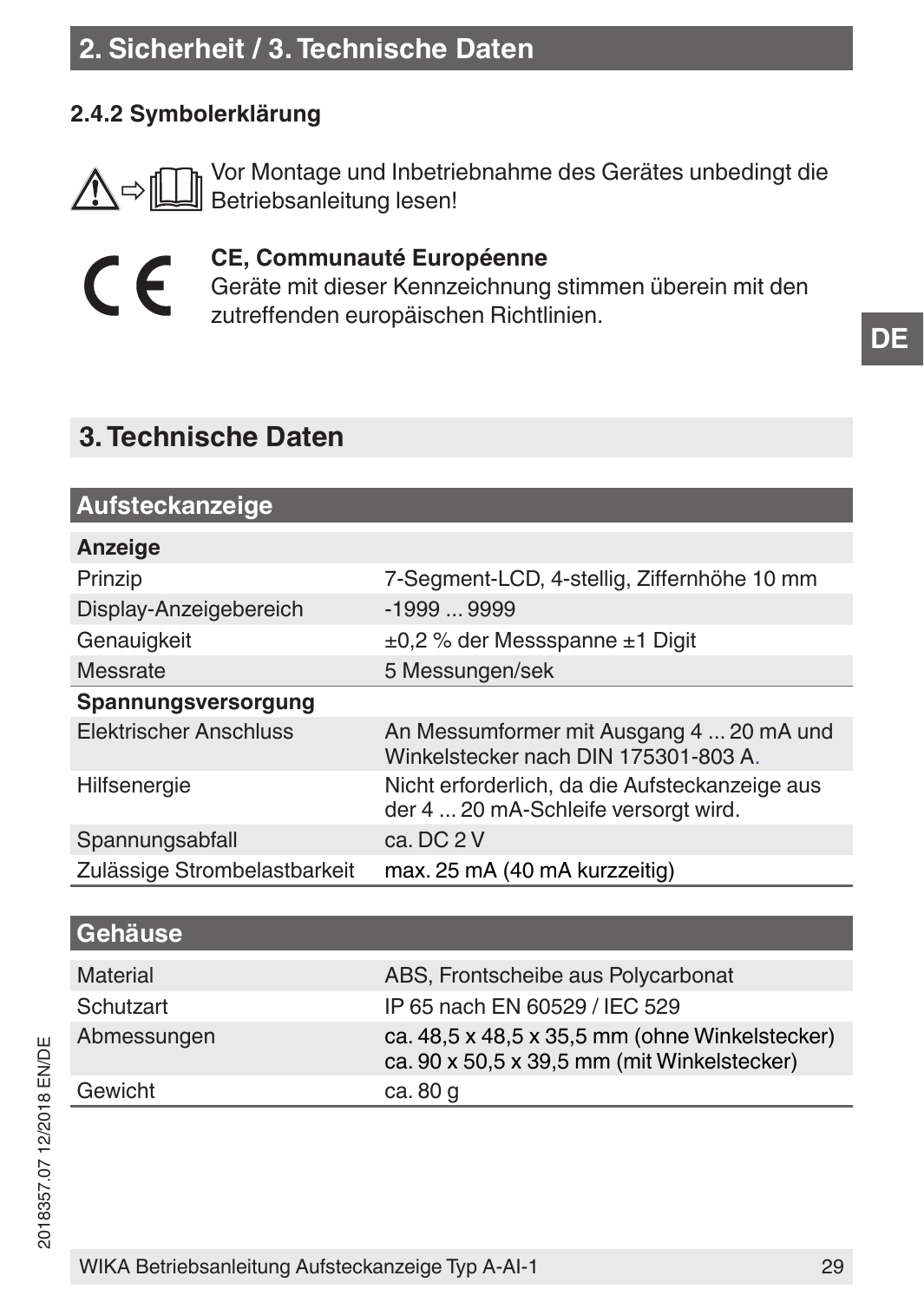# **3. Technische Daten**

## **Zulässige Umgebungsbedingungen**

| Betriebstemperatur                    | $-2050 °C$                       |
|---------------------------------------|----------------------------------|
| Lagertemperatur                       | $-20+70 °C$                      |
| <b>Relative Luftfeuchte</b>           | < 80 % r. F. nicht kondensierend |
| Temperatureinfluss auf die<br>Anzeige | $0.1\% / 10K$                    |

## **DE**

## **CE-Konformität**

| EMV-Richtlinie |
|----------------|
|----------------|

EN 61326 Emission (Gruppe 1, Klasse B) und Störfestigkeit (industrieller Bereich)

RoHS Richtlinie

Weitere technische Daten siehe WIKA Datenblatt AC 80.07 und Bestellunterlagen.

## **Abmessungen in mm**

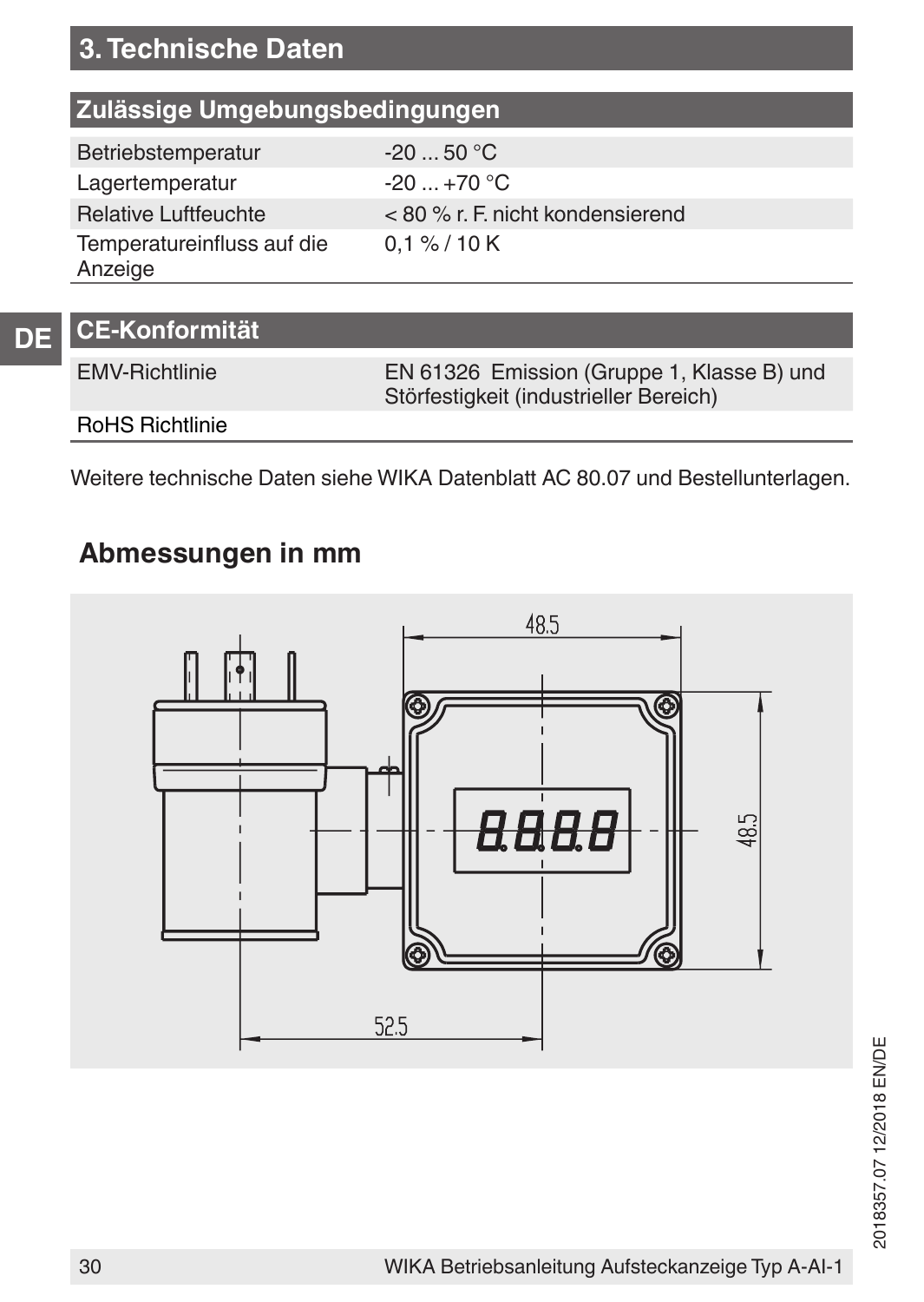# **4. Aufbau und Funktion**

## **4.1 Beschreibung**

Die Aufsteckanzeige Typ A-AI-1 ist ein universell einsetzbares, mikroprozessorgesteuertes Anzeigegerät für 4 ... 20 mA Normsignale. Sie benötigt keine eigene Hilfsspannung sondern versorgt sich direkt aus dem Messstrom. Die Anzeige des Messwertes erfolgt auf einem 4-stelligen LCD-Display mit einem maximalen Display-Anzeigebereich von -1999 ... 9999 Digit.

Die A-AI-1 ist für den Anschluss beliebiger Messumformer (mit 4 ... 20 mA Ausgang) ausgelegt. Die Bereichsanpassung des Anzeigegerätes an den Transmitter erfolgt ohne externe Hilfsmittel durch direkte Eingabe der oberen und unteren Messbereichsgrenze und der Dezimalpunktposition. Die Parameter und Grenzwerte werden über drei, nach Abnahme des Deckels, zugängliche Tasten eingegeben. Alle programmierbaren Parameter werden in einem EEProm gesichert und bleiben bei Stromausfall für mindestens 10 Jahre erhalten.

Die Aufsteckanzeige hat eine integrierte Eigendiagnose, die ständig wesentliche Teile des Gerätes auf einwandfreie Funktion kontrolliert. Diese Eigendiagnose, sowie die Überwachung des Messwertaufnehmers auf Bereichsüber- bzw. Bereichsunterschreitung sind der Garant für eine hohe Betriebssicherheit.

Die Aufsteckanzeige wird geprüft und komplett kalibriert geliefert. Damit sie betriebsbereit ist, muss sie aber noch für die jeweilige Anwendung konfiguriert werden. Siehe Kapitel 6.3 "Konfiguration der Anzeige".

## **4.2 Lieferumfang**

Der Lieferumfang umfasst folgende Teile:

- Aufsteckanzeige
- 2 Befestigungsschrauben (68 mm und 75 mm)
- Blaue Profildichtung
- Betriebsanleitung

Lieferumfang mit dem Lieferschein abgleichen.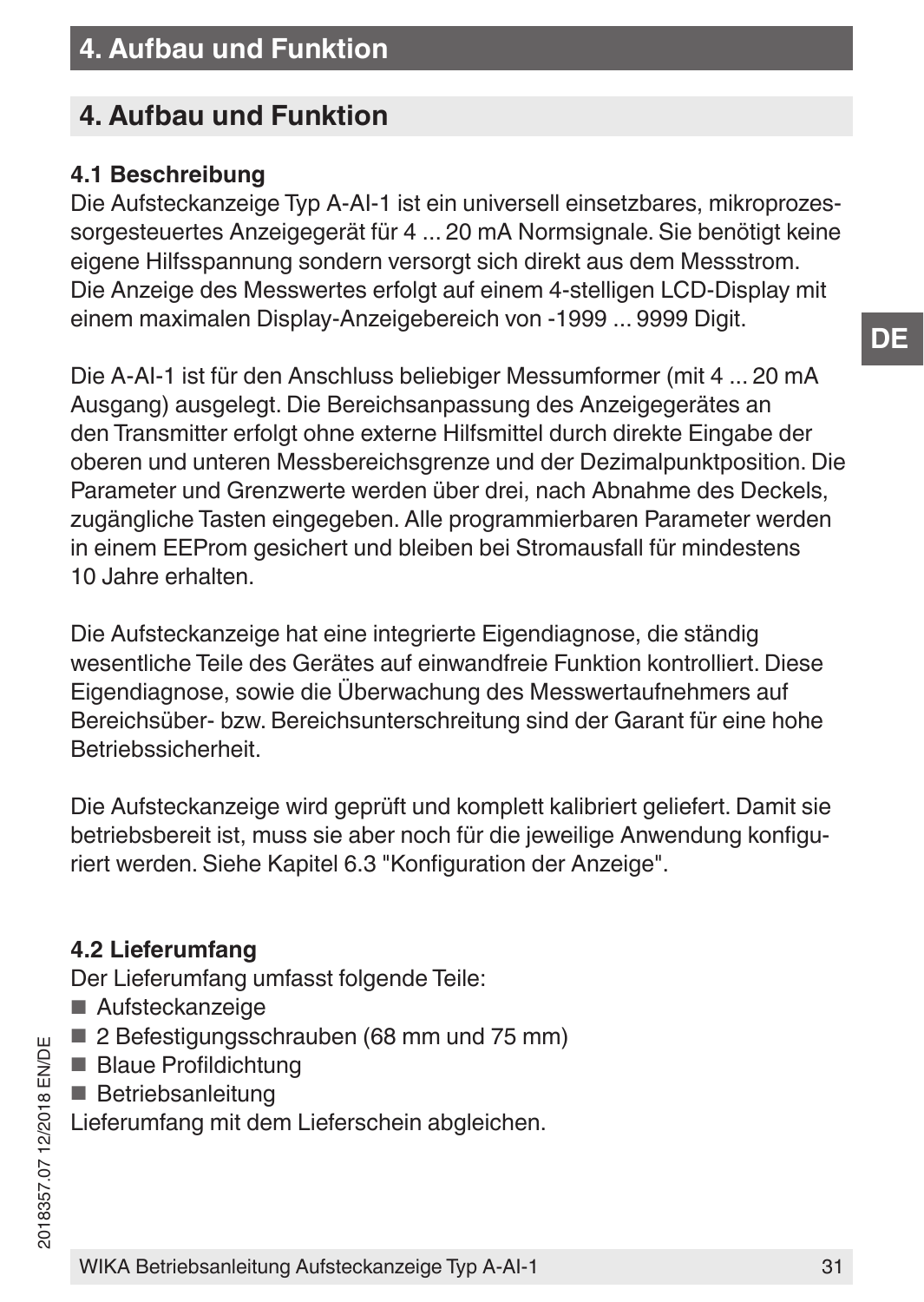# **5. Transport, Verpackung und Lagerung**

# **5. Transport, Verpackung und Lagerung**

#### **5.1 Transport**

Aufsteckanzeige auf eventuell vorhandene Transportschäden untersuchen. Offensichtliche Schäden unverzüglich mitteilen.

#### **5.2 Verpackung**

**DE**

Verpackung erst unmittelbar vor der Montage entfernen.

Die Verpackung aufbewahren, denn diese bietet bei einem Transport einen optimalen Schutz (z. B. wechselnder Einbauort, Reparatursendung).

#### **5.3 Lagerung**

#### **Zulässige Bedingungen am Lagerort:**

- Lagertemperatur: -20 ... +70 °C
- Feuchtigkeit: 0 ... 80 % r. F. (keine Betauung)

#### **Folgende Einflüsse vermeiden:**

- Direktes Sonnenlicht oder Nähe zu heißen Gegenständen
- Mechanische Vibration, mechanischer Schock (hartes Aufstellen)
- Ruß, Dampf, Staub und korrosive Gase
- Explosionsgefährdete Umgebung, entzündliche Atmosphären

Die Aufsteckanzeige in der Originalverpackung an einem Ort lagern, der die oben gelisteten Bedingungen erfüllt. Wenn die Originalverpackung nicht vorhanden ist, dann das Gerät wie folgt verpacken und lagern:

- 1. Das Gerät in eine antistatische Plastikfolie einhüllen.
- 2. Das Gerät mit dem Dämmmaterial in der Verpackung platzieren.
- 3. Bei längerer Einlagerung (mehr als 30 Tage) einen Beutel mit Trocknungsmittel der Verpackung beilegen.



#### **WARNUNG!**

Vor der Einlagerung des Gerätes (nach Betrieb) alle anhaftenden Messstoffreste entfernen. Dies ist besonders wichtig, wenn der Messstoff gesundheitsgefährdend ist, wie z. B. ätzend, giftig, krebserregend, radioaktiv, usw.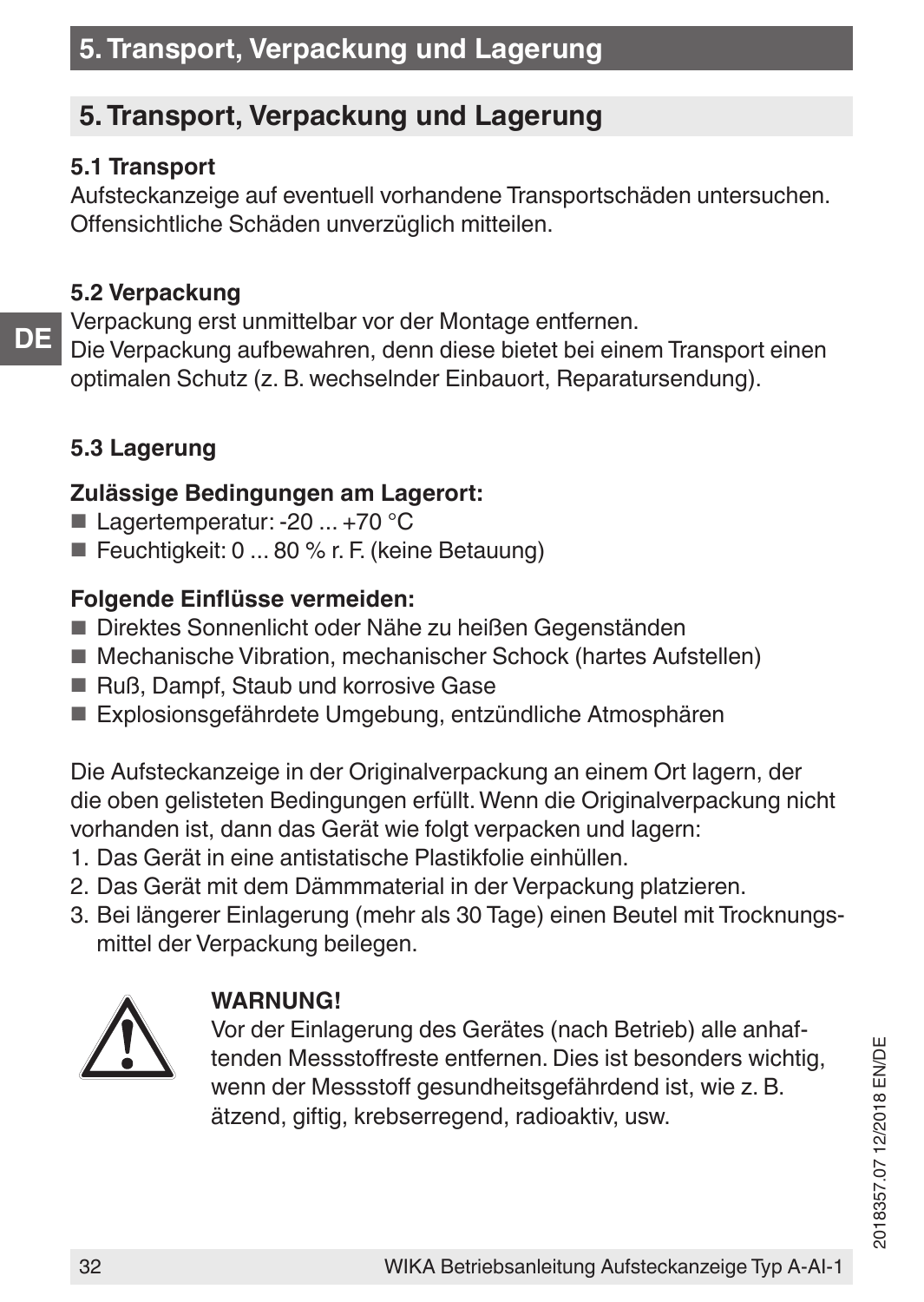# **6. Inbetriebnahme, Betrieb**

#### **6.1 Elektrischer Anschluss**

Der Anschluss der Aufsteckanzeige erfolgt durch einfaches Dazwischenstecken an einen vorhandenen Transmitter mit Hilfe einer Spezial-Adapterkonstruktion für Würfelstecker nach DIN 175301-803 A.

Es ist keine separate Versorgungsspannung notwendig, da sich das Gerät direkt aus dem Messstrom versorgt.



Der Anschluss bzw. die Inbetriebnahme darf nur durch fachlich qualifizierte Personen erfolgen. Bei falschem Anschluss kann das Anzeigegerät zerstört werden!



#### **VORSICHT!**

Unbedingt den max. zulässigen Eingangsstrom von 40 mA beachten!

#### **6.2 Anschlussbelegung**

Die Winkelsteckerbelegung ist auf die gebräuchlichste Belegung des jeweiligen Eingangssignals ausgelegt. Da diese Belegung jedoch nicht genormt ist, kann es vorkommen, dass die Belegung des anzuschließenden Transmitters nicht mit der Belegung der Aufsteckanzeige übereinstimmt.

#### **Standard-Belegung des Winkelsteckers Typ A-AI-1**

| Kontakt-Nr. | Adernfarbe | <b>Stift</b> | <b>Buchse</b> |
|-------------|------------|--------------|---------------|
|             | grau       | Anzeige +    | Anzeige -     |
| 2           | rot        | verbunden    |               |
| 3           | $-$        | n.c.         | n.c.          |
|             | $- -$      | n.c.         | n.c.          |

#### n.c. = not connected

**DE**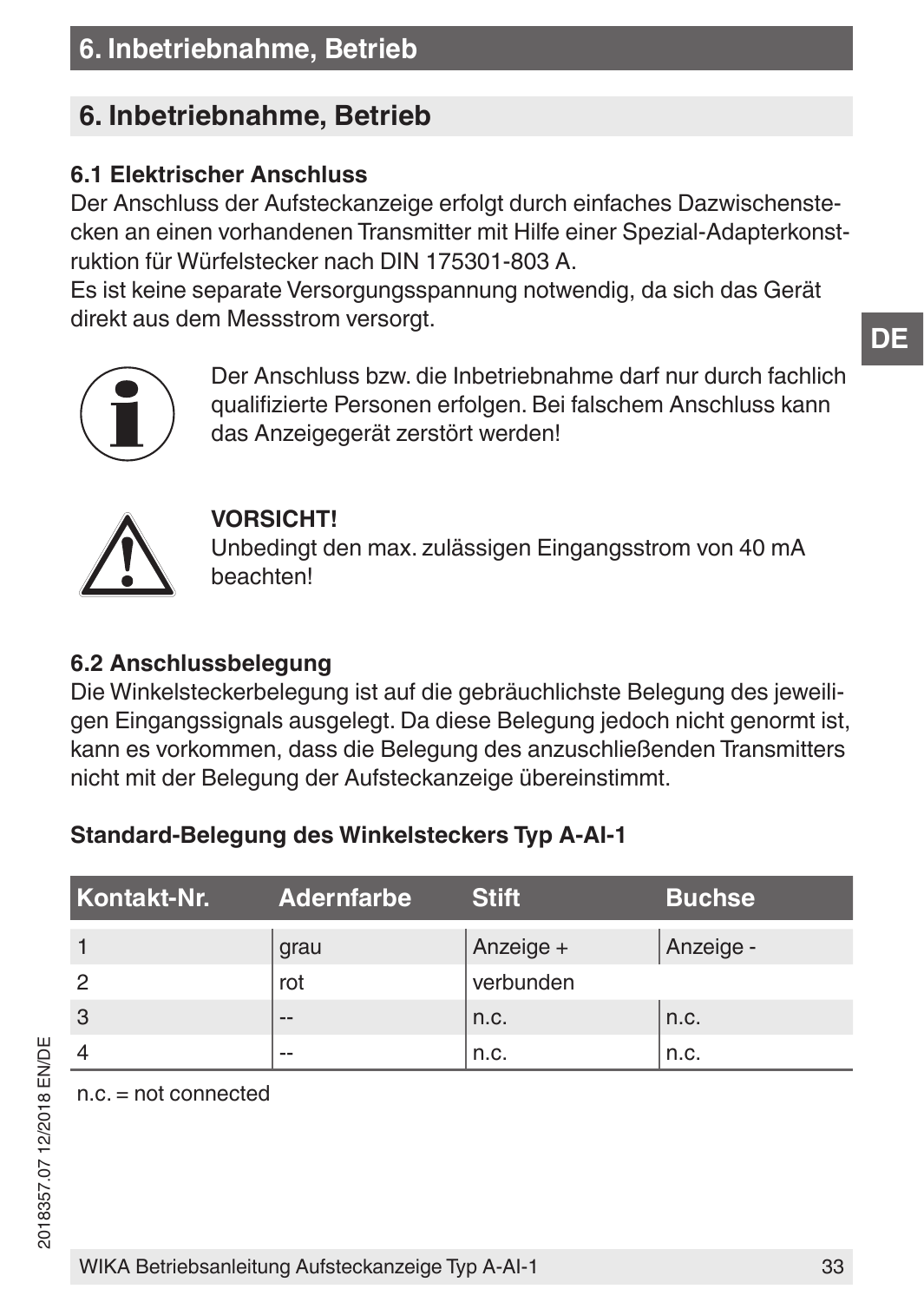Im Winkelstecker ist der Stiftkontakt 2 direkt 1:1 mit der Buchse verbunden. Zwischen Stiftkontakt 1 (+) und Buchsenkontakt 1 (-) befindet sich die A-AI-1.





Hat der anzuschließende Transmitter den negativen Versorgungsanschluss nicht auf Kontakt 2 und den positiven Versorgungsanschluss nicht auf Kontakt 1, so muss die Belegung des Winkelsteckers der A-AI-1 und des externen Winkelsteckers dementsprechend angepasst werden. Hierzu den Winkelstecker der A-AI-1 öffnen und die Drähte von Kontakt 1 und Kontakt 2 so austauschen, dass diese dem Anschluss des anzuschließenden Transmitters entsprechen.

Nun noch die beiden Kontakte im Winkelstecker der Zuleitung entsprechend verdrahten.

## **Allgemeine Hinweise zum Ändern der Winkelsteckerbelegung**

Den Kupplungseinsatz mit Hilfe eines Schraubendrehers an der entsprechenden seitlichen Vertiefung heraus anheben. Die Belegung entsprechend der Hinweise des jeweiligen Eingangssignals ändern.

Den Kupplungseinsatz nun wieder in die Abdeckkappe einschnappen. Es stehen hierbei 4 verschiedene - jeweils um 90° gedrehte - Ausgangsrichtungen zur Auswahl. Den Winkelstecker aufstecken und mit der mitgelieferten längeren Schraube die Stecker zusammenschrauben (Dichtungen nicht vergessen).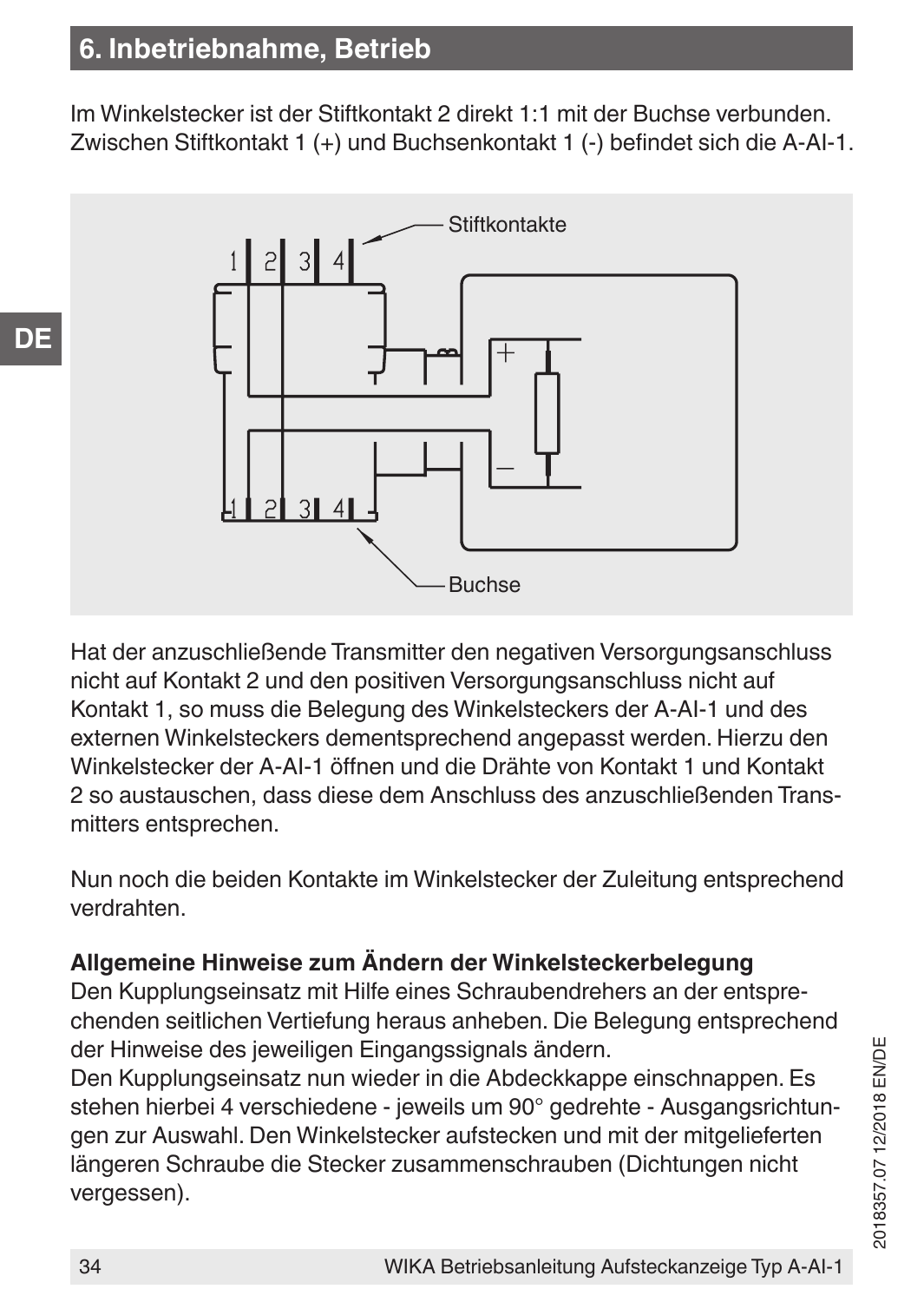# **6. Inbetriebnahme, Betrieb**

## **6.3 Konfiguration der Anzeige**

Für die Konfiguration des Gerätes muss zuerst der Deckel vorsichtig abgenommen werden, um die darunter liegenden Tasten zu erreichen. Hierzu die vier Schrauben an den Ecken des Gehäuses lösen.

#### **Bedientasten:**

- Taste 1: Aufrufen von Menüpunkten und Speichern von Einstellungen
- Taste 2: Erhöhen der Parameterwerte
- Taste 3: Erniedrigen der Parameterwerte



Nach Abnahme des Gehäusedeckels zur Konfiguration des Gerätes wie folgt vorgehen:

- Um in das Menü zu gelangen, während der Istwertanzeige Taste 2 für 2 Sekunden drücken, bis im Display "**dP**" erscheint.
- Zur Einstellung der Parameterwerte die Tasten 2 und 3 drücken.
- Zum Speichern des eingestellten Wertes die Taste 1 drücken. Anschließend erscheint der Parametername wieder im Display.
- Um zum nächsten Parameter zu wechseln. Taste 1 drücken. Der Name des Parameters erscheint im Display.



Wird bei der Eingabe länger als 60 Sekunden keine Taste gedrückt, so wird die Konfiguration des Gerätes abgebrochen. Bereits gespeicherte Werte gehen nicht verloren.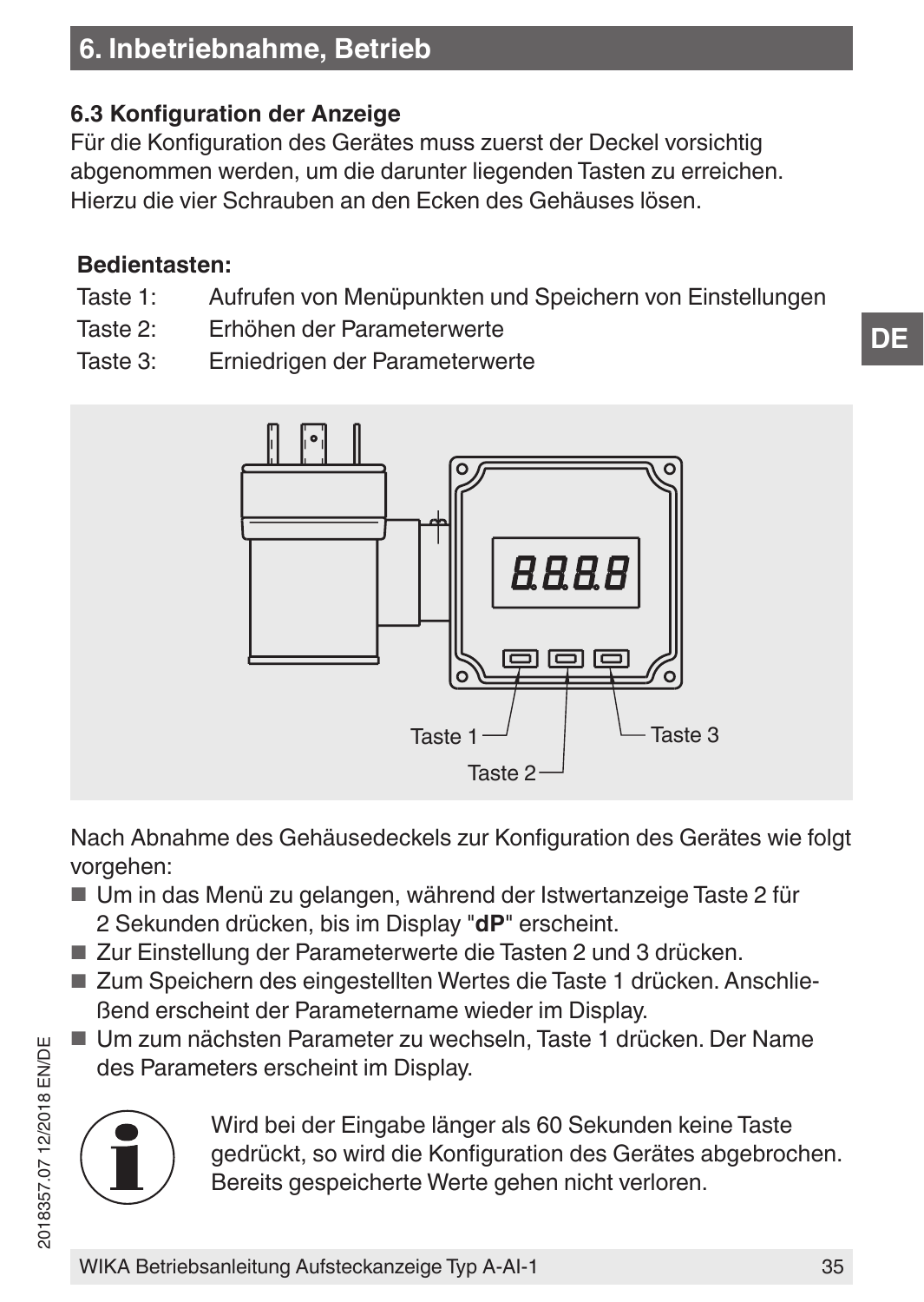## **Parameter der Aufsteckanzeige Typ A-AI-1**

| <b>Parameter Werte</b> |                                                                                                                                                                                                                            | <b>Bedeutung</b>                                                                                                                                                                                                                                                                   |  |
|------------------------|----------------------------------------------------------------------------------------------------------------------------------------------------------------------------------------------------------------------------|------------------------------------------------------------------------------------------------------------------------------------------------------------------------------------------------------------------------------------------------------------------------------------|--|
| Taste 1                | Tasten 2 und 3                                                                                                                                                                                                             |                                                                                                                                                                                                                                                                                    |  |
| dP                     | Position des Dezimalpunktes (decimal point)                                                                                                                                                                                |                                                                                                                                                                                                                                                                                    |  |
|                        | ----                                                                                                                                                                                                                       | Max. Display-Anzeigebereich: -1999  9999                                                                                                                                                                                                                                           |  |
|                        | ---.-                                                                                                                                                                                                                      | Max. Display-Anzeigebereich: -199,9  999,9                                                                                                                                                                                                                                         |  |
|                        | --.--                                                                                                                                                                                                                      | Max. Display-Anzeigebereich: -19,99  99,99                                                                                                                                                                                                                                         |  |
|                        | -.---                                                                                                                                                                                                                      | Max. Display-Anzeigebereich: -1,999  9,999                                                                                                                                                                                                                                         |  |
| di.Lo                  |                                                                                                                                                                                                                            | Untere Display-Anzeigebereichsgrenze (display low)                                                                                                                                                                                                                                 |  |
|                        | $-19999999$                                                                                                                                                                                                                | Dieser Wert wird bei Eingangssignal = 4 mA<br>angezeigt                                                                                                                                                                                                                            |  |
| di.Hi                  |                                                                                                                                                                                                                            | Obere Display-Anzeigebereichsgrenze (display high)                                                                                                                                                                                                                                 |  |
|                        | $-19999999$                                                                                                                                                                                                                | Dieser Wert wird bei Eingangssignal = 20 mA<br>angezeigt                                                                                                                                                                                                                           |  |
| Li                     |                                                                                                                                                                                                                            | Messbereichsbegrenzung (limit)                                                                                                                                                                                                                                                     |  |
|                        | oFF                                                                                                                                                                                                                        | deaktiviert:<br>Überschreitung der Messbereichsgrenzen bis zur<br>Messgrenze (siehe Hinweis) ist zulässig.                                                                                                                                                                         |  |
|                        | on.Er                                                                                                                                                                                                                      | aktiv, (Fehleranzeige):<br>Messbereich ist genau auf das Eingangssignal<br>begrenzt. Bei Über-/Unterschreitung wird eine<br>entsprechende Fehlermeldung angezeigt.                                                                                                                 |  |
|                        | on.rG                                                                                                                                                                                                                      | aktiv, (Anzeige Messbereichsgrenze):<br>Messbereich ist genau auf das Eingangssignal<br>begrenzt. Bei Über-/Unterschreitung wird die<br>Display-Anzeigebereichsgrenze angezeigt. z. B. für<br>Feuchte 0  100 % r. F: bei Unter-/Überschreitung<br>wird weiter 0 bzw. 100 angezeigt |  |
|                        | Bei einer Unter-/Überschreitung der Messgrenzen wird unabhängig<br>von der Limit-Einstellung immer die entsprechende Fehlermeldung<br>("Err.1" bzw. "Err.2") angezeigt. Die Messgrenzen liegen bei ca. 3.7<br>und 20,8 mA. |                                                                                                                                                                                                                                                                                    |  |
| <b>FiLt</b>            | Filter (filter)                                                                                                                                                                                                            |                                                                                                                                                                                                                                                                                    |  |
|                        | oFF                                                                                                                                                                                                                        | Filter deaktiviert                                                                                                                                                                                                                                                                 |  |
|                        | 0.12.0                                                                                                                                                                                                                     | Filter aktiviert, um das "Springen" der Anzeige bei<br>kleinsten Änderungen zu vermeiden und um einzel-<br>ne Störimpulse zu unterdrücken. Größere Zahlen<br>bedeuten stärkere Filterung.                                                                                          |  |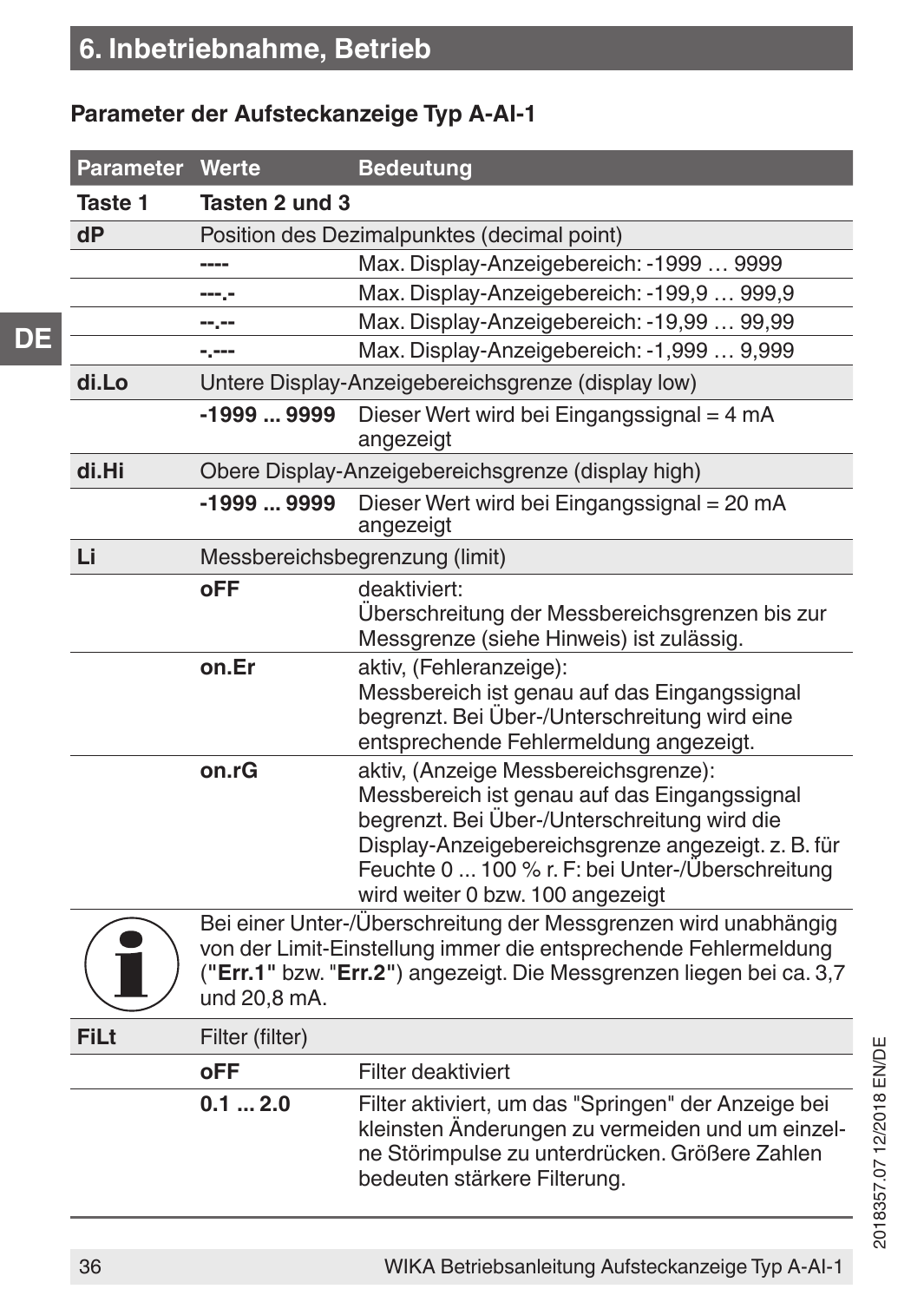## **Offset- und Steigungskorrektur**

Die Offset- und Steigungskorrektur dient zum Ausgleich von Sensortoleranzen bzw. zur Feinjustierung von Abweichungen des Messumformers bzw. Signalgebers.

Zur Einstellung der Offset- und Steigungskorrektur wie folgt vorgehen:

- Während der Istwertanzeige die Taste 3 für 2 Sekunden drücken, bis im Display **"oFFS"** erscheint.
- Zur Einstellung der Parameterwerte die Tasten 2 und 3 drücken.
- Zum Speichern des eingestellten Wertes die Taste 1 drücken. Anschließend erscheint der Parametername wieder im Display.
- Um zum nächsten Parameter zu wechseln. Taste 1 drücken. Der Name des Parameters erscheint im Display.

| <b>Parameter</b> | Werte                          | <b>Bedeutung</b>                                                                                                                                                                                               |  |
|------------------|--------------------------------|----------------------------------------------------------------------------------------------------------------------------------------------------------------------------------------------------------------|--|
| Taste 1          | Tasten 2 und 3                 |                                                                                                                                                                                                                |  |
| <b>oFFS</b>      | Nullpunktverschiebung (offset) |                                                                                                                                                                                                                |  |
|                  | $-5.005.00$                    | Die Eingabe des Offset erfolgt in Digit. Der einge-<br>stellte Offsetwert wird von dem gemessenen Wert<br>abgezogen.                                                                                           |  |
| <b>ScAL</b>      | Steigung (scale)               |                                                                                                                                                                                                                |  |
|                  | $-5.005.00$                    | Die Eingabe der Steigungskorrektur erfolgt in %.<br>Der Anzeigewert wird nach folgender Formel<br>berechnet:<br>Anzeige = (gemessener Wert - Offset - di.Lo) $*$ (1 +<br>Steigungskorrektur [% / 100]) + di.Lo |  |

## **Beispiel für Offset- und Steigungskorrektur**

Anschluss eines Druckmessumformers Die Geräteanzeige ohne Offset und Steigungskorrektur ist wie folgt: bei 0 bar = 0,08, bei 20 bar = 20,02

Hieraus errechnet sich:

| Nullpunkt:               | 0.08 |                                                                     |
|--------------------------|------|---------------------------------------------------------------------|
| Steigung:                |      | $20.02 - 0.08 = 19.94$                                              |
|                          |      | Abweichung: $0.06$ = Soll-Steigung - Ist-Steigung = $20.00 - 19.94$ |
| Daher sind einzustellen: |      |                                                                     |
| $Offset =$               | 0.08 | = Nullpunktabweichung                                               |
|                          |      |                                                                     |

WIKA Betriebsanleitung Aufsteckanzeige Typ A-AI-1 37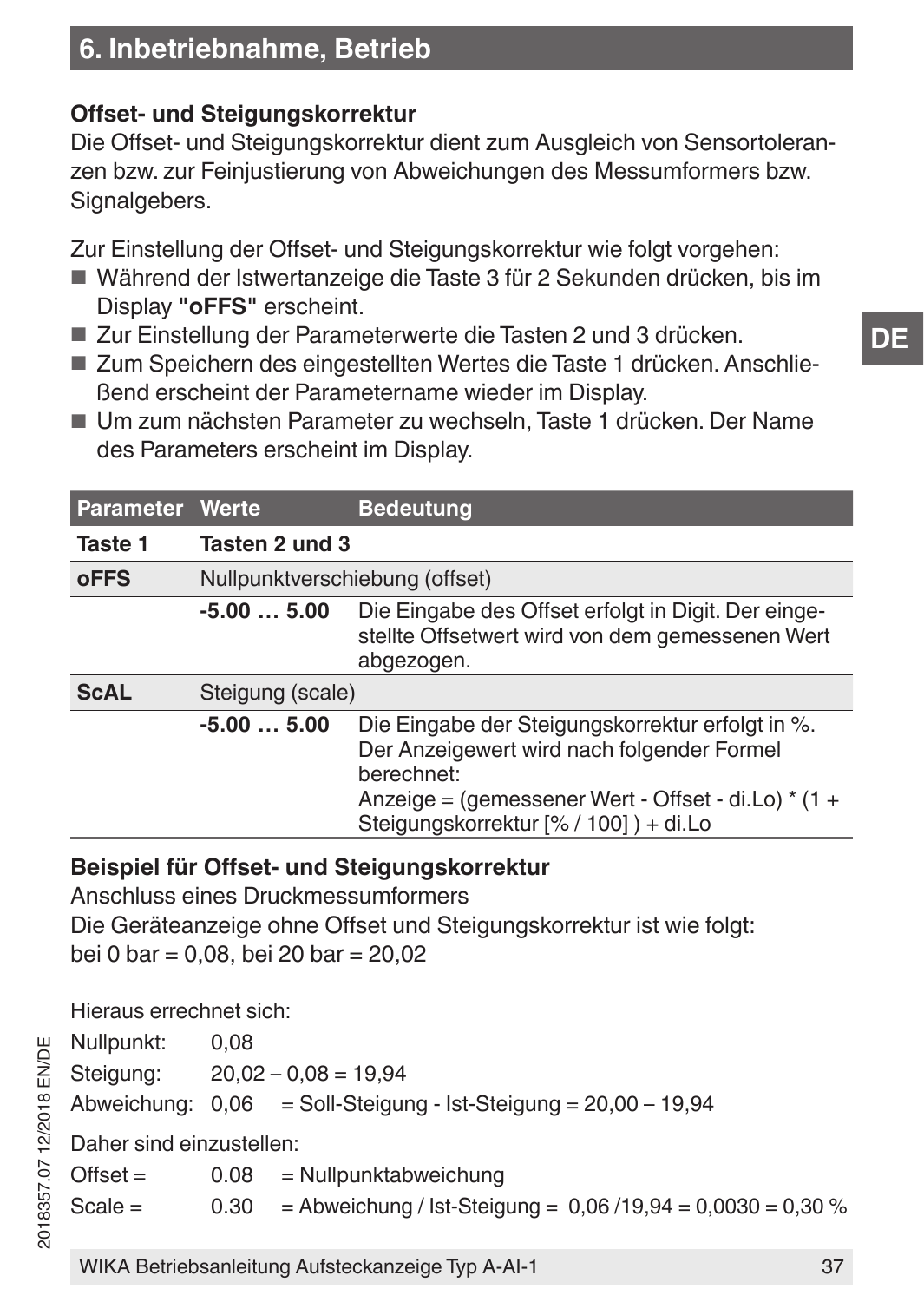# **6. Inbetriebnahme, Betrieb / 7. Wartung und Reinigung**

#### **Min-/Max-Wertspeicher**

Das Gerät besitzt einen Min-/Max-Wertspeicher. Darin werden der niedrigste und der höchste Anzeigewert gespeichert. Der Min-/Max-Wertspeicher ist ein flüchtiger Speicher, d. h. die gespeicherten Messwerte gehen nach Abschalten der Hilfsenergie verloren.

|    |                                     | <b>Taste</b>                                    | Anzeige                                                                                                                     |
|----|-------------------------------------|-------------------------------------------------|-----------------------------------------------------------------------------------------------------------------------------|
| DE | Abruf des<br>Min-Wertes:            | Taste 3 kurz drücken                            | es wird kurz "Lo" und anschließend für<br>ca. 2 s der Min-Wert angezeigt.                                                   |
|    | Abruf des<br>Max-Wertes:            | Taste 2 kurz drücken                            | es wird kurz "Hi" und anschließend für<br>ca. 2 s der Max-Wert angezeigt.                                                   |
|    | Löschen<br>des Min-/<br>Max-Wertes: | Taste 2 und 3 gleich-<br>zeitig für 2 s drücken | es wird in der Anzeige kurz "CLr"<br>angezeigt, der Min-/Max-Wert wird auf<br>den aktuellen Anzeigewert zurückge-<br>setzt. |

## **7. Wartung und Reinigung**

#### **7.1 Wartung**

Diese Aufsteckanzeige ist wartungsfrei. Reparaturen sind ausschließlich vom Hersteller durchzuführen.

## **7.2 Reinigung**



#### **VORSICHT!**

- Vor der Reinigung die Aufsteckanzeige ordnungsgemäß von vom Netz trennen.
- Das Gerät mit einem feuchten Tuch reinigen.
- Elektrische Anschlüsse nicht mit Feuchtigkeit in Berührung bringen.



Hinweise zur Rücksendung der Aufsteckanzeige siehe Kapitel 9.2 "Rücksendung".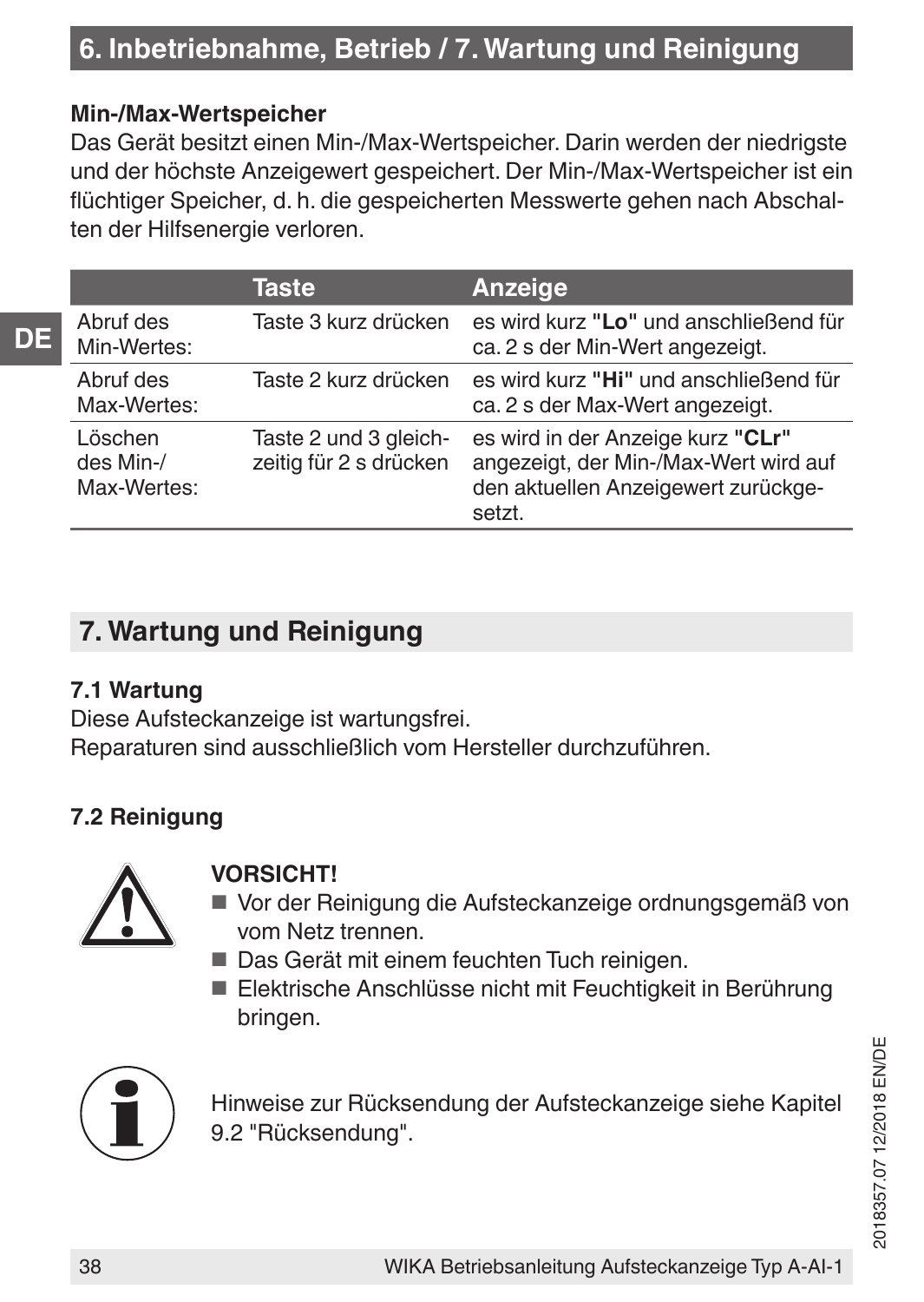# **8. Störungen**

Erkennt das Gerät unzulässige Betriebszustände, wird ein entsprechender Fehlercode angezeigt.

Folgende Fehlercodes sind definiert:

| <b>Fehler</b>                                       | <b>Ursachen</b>                                                                | <b>Maßnahmen</b>                                                                                                                                                                                                     |
|-----------------------------------------------------|--------------------------------------------------------------------------------|----------------------------------------------------------------------------------------------------------------------------------------------------------------------------------------------------------------------|
| Err.1<br>Messbereich<br>überschritten               | Eingangssignal zu groß<br>Fehlanschluss<br>■                                   | Die Fehlermeldung wird<br>п<br>zurückgesetzt, sobald das<br>Eingangssignal wieder<br>innerhalb der zugelassenen<br>Grenzen liegt.<br>Messumformer und Geräte-<br>konfiguration überprüfen (z.<br>B. Eingangssignal). |
| Err.2<br>Messbereich unter-<br>schritten            | Eingangssignal zu klein<br>bzw. negativ<br>Strom kleiner 4 mA<br>Fühlerbruch   | Die Fehlermeldung wird<br>zurückgesetzt, sobald das<br>Eingangssignal wieder<br>innerhalb der zugelassenen<br>Grenzen liegt.<br>Messumformer und Geräte-<br>konfiguration überprüfen (z.<br>B. Eingangssignal).      |
| Err.3<br>Display-Anzeigebe-<br>reich überschritten  | Skalierung fehlerhaft                                                          | Die Fehlermeldung wird<br>■<br>zurückgesetzt, sobald der<br>Anzeigewert wieder < 9999<br>ist.                                                                                                                        |
| Err.4<br>Display-Anzeigebe-<br>reich unterschritten | Skalierung fehlerhaft                                                          | Die Fehlermeldung wird<br>П<br>zurückgesetzt, sobald<br>der Anzeigewert wieder<br>innerhalb der zugelassenen<br>Grenzen liegt.                                                                                       |
| Err.7<br>Systemfehler                               | zulässige Betriebs-<br>temperatur über- bzw.<br>unterschritten<br>Gerät defekt | Betriebstemperatur einhalten<br>■<br>■ Gerät austauschen                                                                                                                                                             |
| Er.11<br>Wert konnte nicht<br>berechnet werden      | ■ Skalierung fehlerhaft                                                        | ■ Einstellung und Eingangs-<br>signal überprüfen                                                                                                                                                                     |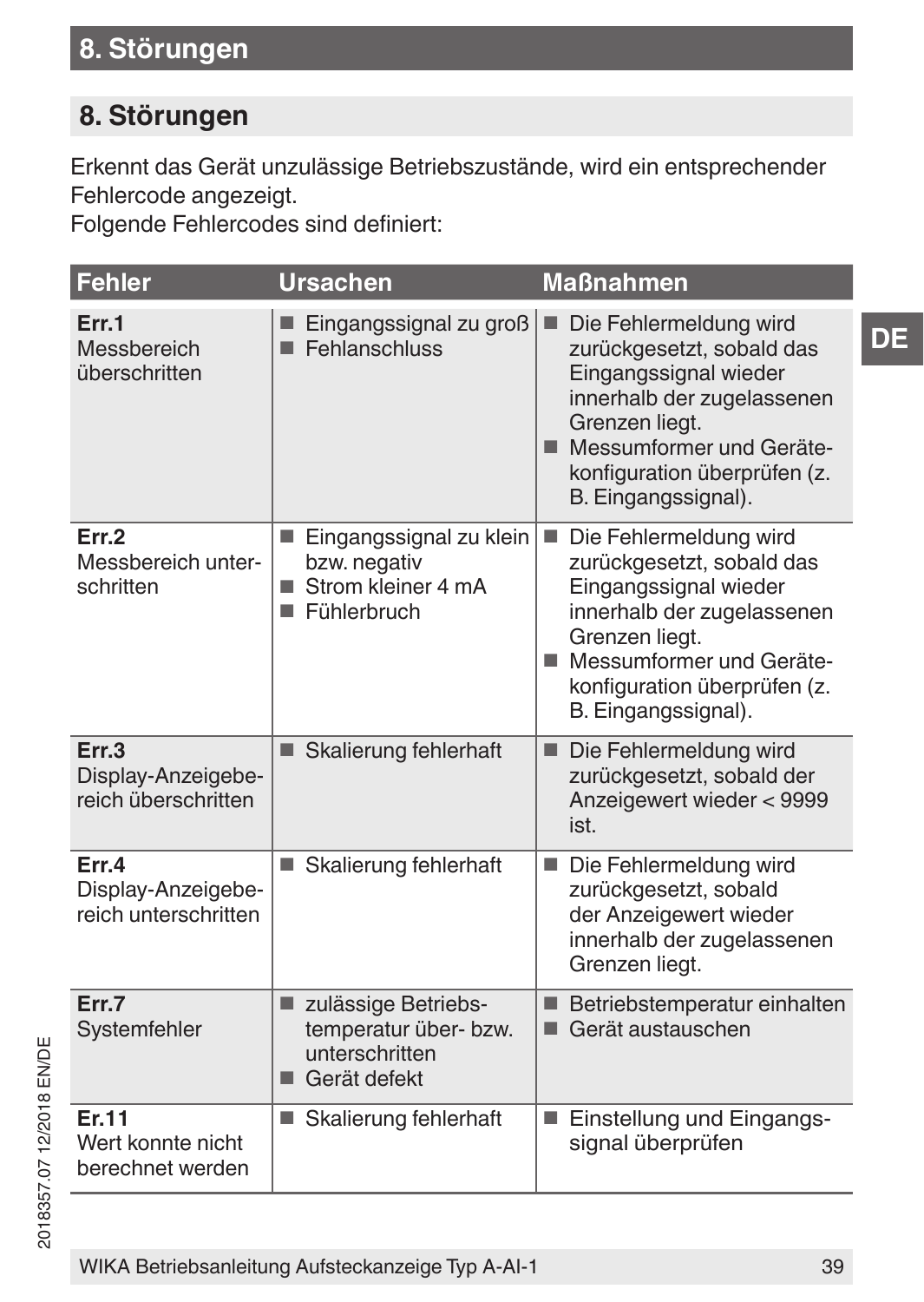# **8. Störungen / 9. Demontage, Rücksendung und Entsorgung**



**DE**

#### **VORSICHT!**

Können Störungen mit Hilfe der oben aufgeführten Maßnahmen nicht beseitigt werden, ist die Aufsteckanzeige unverzüglich außer Betrieb zu setzen, sicherzustellen, dass kein Signal mehr anliegt und gegen versehentliche Inbetriebnahme zu schützen.

In diesem Falle Kontakt mit dem Hersteller aufnehmen. Bei notwendiger Rücksendung die Hinweise unter Kapitel 9.2 "Rücksendung" beachten.

## **9. Demontage, Rücksendung und Entsorgung**



#### **WARNUNG!**

Messstoffreste in ausgebauten Geräten können zur Gefährdung von Personen, Umwelt und Einrichtung führen. Ausreichende Vorsichtsmaßnahmen ergreifen.

#### **9.1 Demontage**

Zunächst die Stromversorgung trennen, anschließend die Winkelschraube, mit der Winkelstecker, Aufsteckanzeige und Transmitter verbunden sind, lösen. Stecker und Aufsteckanzeige entfernen. Danach Winkelstecker wieder auf den Transmitter aufstecken und festschrauben. Hierzu die Schaube aus dem Originalzubehör des Transmitters verwenden, diese ist kürzer.

#### **9.2 Rücksendung**



**WARNUNG! Beim Versand der Aufsteckanzeige unbedingt beachten:** Alle an WIKA gelieferten Geräte müssen frei von Gefahrstoffen (Säuren, Laugen, Lösungen, etc.) sein.

Zur Rücksendung des Gerätes die Originalverpackung oder eine geeignete Transportverpackung verwenden.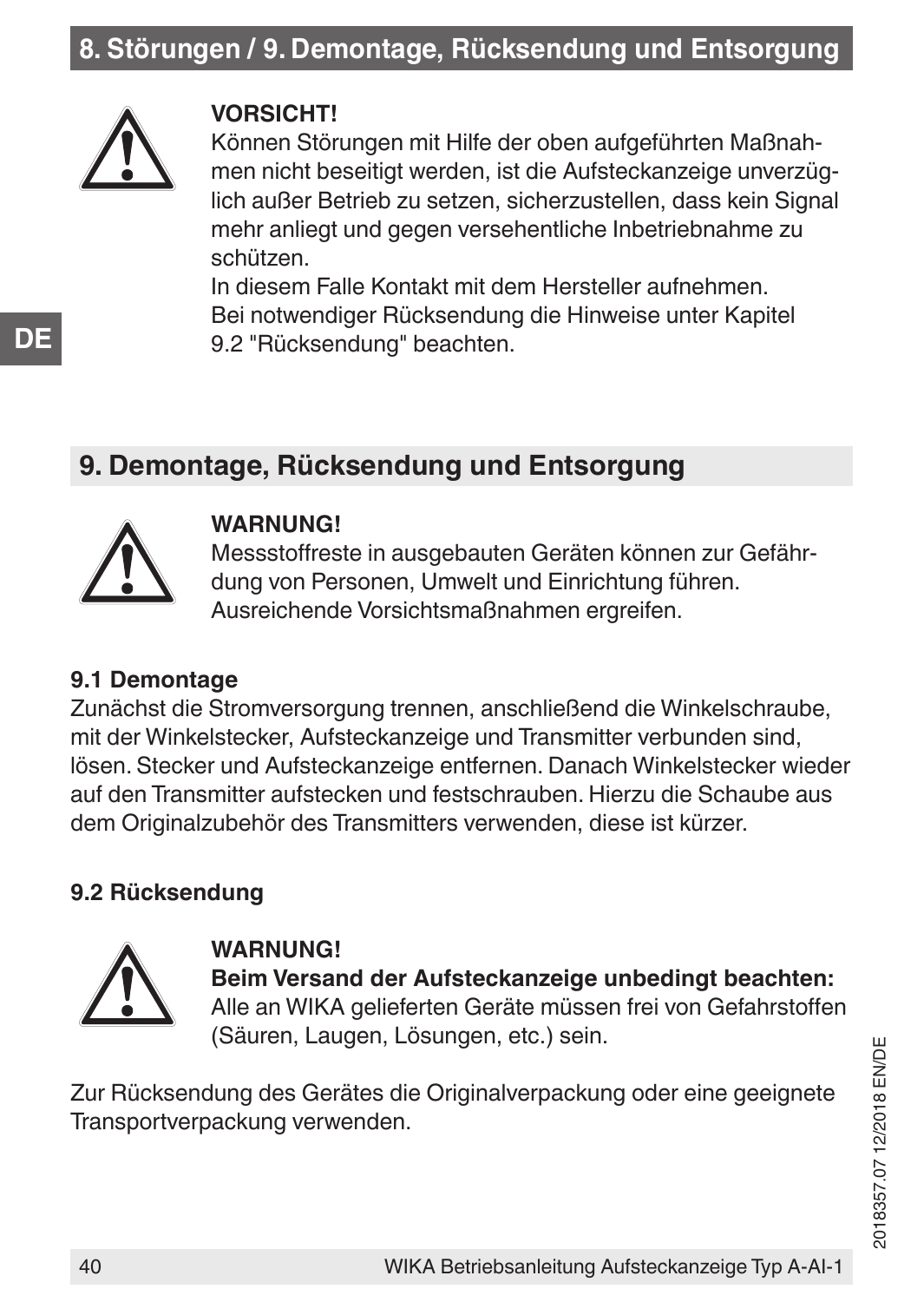# **9. Demontage, Rücksendung und Entsorgung**

#### **Um Schäden zu vermeiden:**

- 1. Das Gerät in eine antistatische Plastikfolie einhüllen.
- 2. Das Gerät mit dem Dämmmaterial in der Verpackung platzieren. Zu allen Seiten der Transportverpackung gleichmäßig dämmen.
- 3. Wenn möglich einen Beutel mit Trocknungsmittel der Verpackung beifügen.
- 4. Sendung als Transport eines hochempfindlichen Messgerätes kennzeichnen.



Hinweise zur Rücksendung befinden sich in der Rubrik "Service" auf unserer lokalen Internetseite.

#### **9.3 Entsorgung**

Durch falsche Entsorgung können Gefahren für die Umwelt entstehen. Gerätekomponenten und Verpackungsmaterialien entsprechend den landesspezifischen Abfallbehandlungs- und Entsorgungsvorschriften umweltgerecht entsorgen.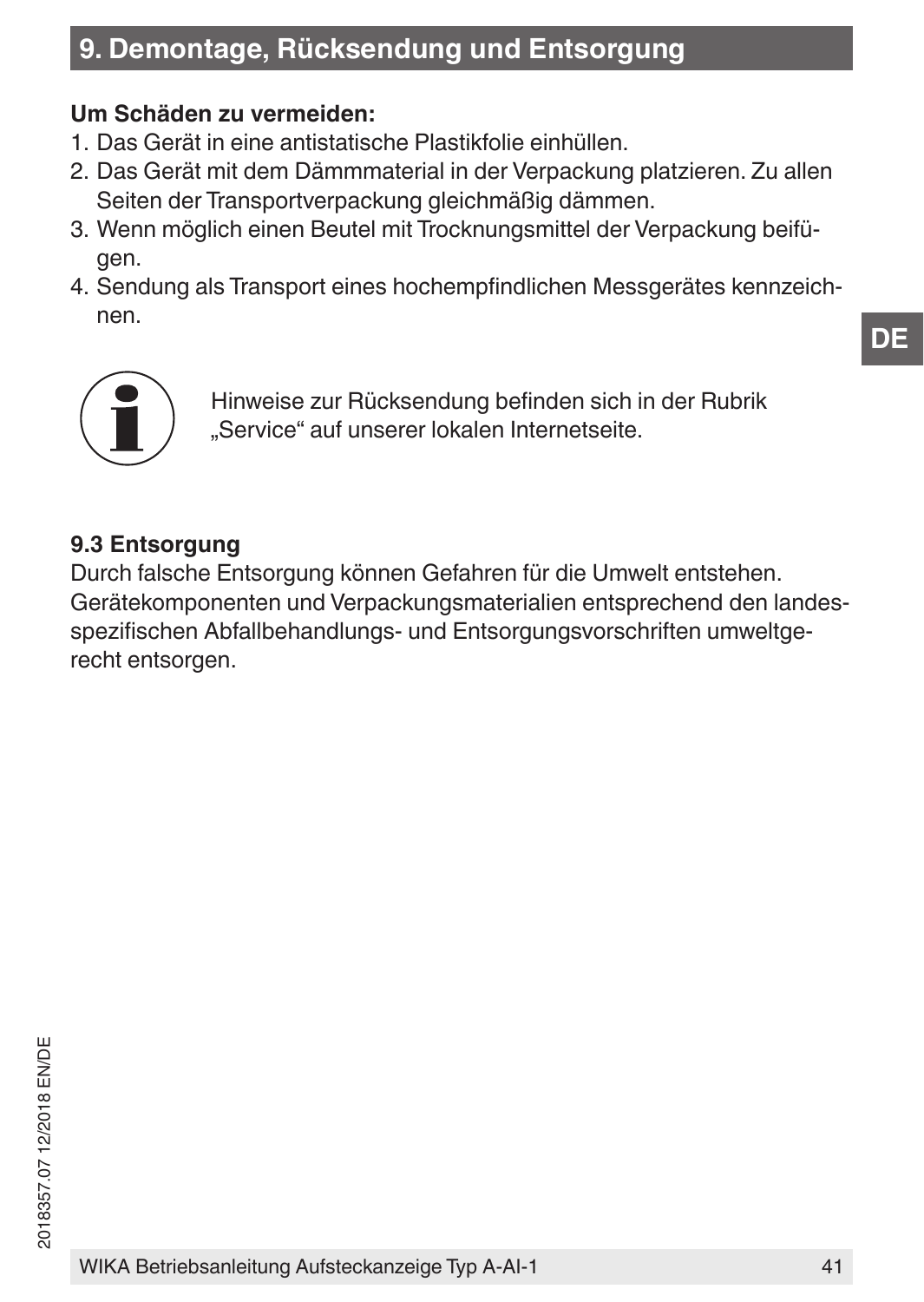|                                                                                                                                                   |                                                                                                       | EU-Konformitätserklärung<br><b>EU Declaration of Conformity</b>                                                                                             |                                                |
|---------------------------------------------------------------------------------------------------------------------------------------------------|-------------------------------------------------------------------------------------------------------|-------------------------------------------------------------------------------------------------------------------------------------------------------------|------------------------------------------------|
| Dokument Nr.:<br><b>Document No.:</b>                                                                                                             |                                                                                                       | 11534117.02                                                                                                                                                 |                                                |
|                                                                                                                                                   |                                                                                                       | Wir erklären in alleiniger Verantwortung, dass die mit CE gekennzeichneten Produkte<br>We declare under our sole responsibility that the CE marked products |                                                |
| Typenbezeichnung:<br><b>Type Designation:</b>                                                                                                     |                                                                                                       | $A - AI - 1$                                                                                                                                                |                                                |
| Beschreibung:<br><b>Description:</b>                                                                                                              |                                                                                                       | Austeckanzeige für Messumformer<br>Attachable Indicator for Transmitter                                                                                     |                                                |
|                                                                                                                                                   | gemäß gültigem Datenblatt:<br>according to the valid data sheet:                                      | AC 80.07                                                                                                                                                    |                                                |
| die grundlegenden Schutzanforderungen der folgenden Richtlinien erfüllen:<br>comply with the essential protection requirements of the directives: |                                                                                                       |                                                                                                                                                             | Harmonisierte Normen:<br>Harmonized standards: |
|                                                                                                                                                   | 2011/65/EU Gefährliche Stoffe (RoHS)<br>2011/65/EU Hazardous substances (RoHS)                        |                                                                                                                                                             | EN 50581:2012                                  |
|                                                                                                                                                   | 2014/30/EU Elektromagnetische Verträglichkeit (EMV)<br>2014/30/EU Electromagnetic Compatibility (EMC) |                                                                                                                                                             | EN 61326-1:2013                                |
|                                                                                                                                                   |                                                                                                       |                                                                                                                                                             |                                                |
|                                                                                                                                                   |                                                                                                       |                                                                                                                                                             |                                                |
|                                                                                                                                                   |                                                                                                       |                                                                                                                                                             |                                                |
|                                                                                                                                                   | Unterzeichnet für und im Namen von / Signed for and on behalf of                                      |                                                                                                                                                             |                                                |
|                                                                                                                                                   | WIKA Alexander Wiegand SE & Co. KG                                                                    |                                                                                                                                                             |                                                |
| Klingenberg, 2016-06-14                                                                                                                           |                                                                                                       |                                                                                                                                                             |                                                |
|                                                                                                                                                   |                                                                                                       |                                                                                                                                                             |                                                |
|                                                                                                                                                   |                                                                                                       |                                                                                                                                                             | chlosiona                                      |

WIKA Alexander Wiegand SE & Co. KG<br>Alexander-Wiegand-Straße 30<br>63911 Kingenberg mary

Tel. +49 9372 132-0<br>Fax +49 9372 132-406<br>E-Mail info@wika.de<br>www.wika.de

Electronic Products - Industrial Instrumentation

Industrial Instrumentation

Kommandigesellschaft, Siz Kängerberg –<br>Antisperiol Authoritions (#44), 813<br>Kompisserinkund Wirksburg (#44), 813 – Wirksburg (#45), 1950–1968<br>Ste Kingerberg – Antisperiol Authorities – Antisperiol Australianskap (#81)<br>1954–

**DE**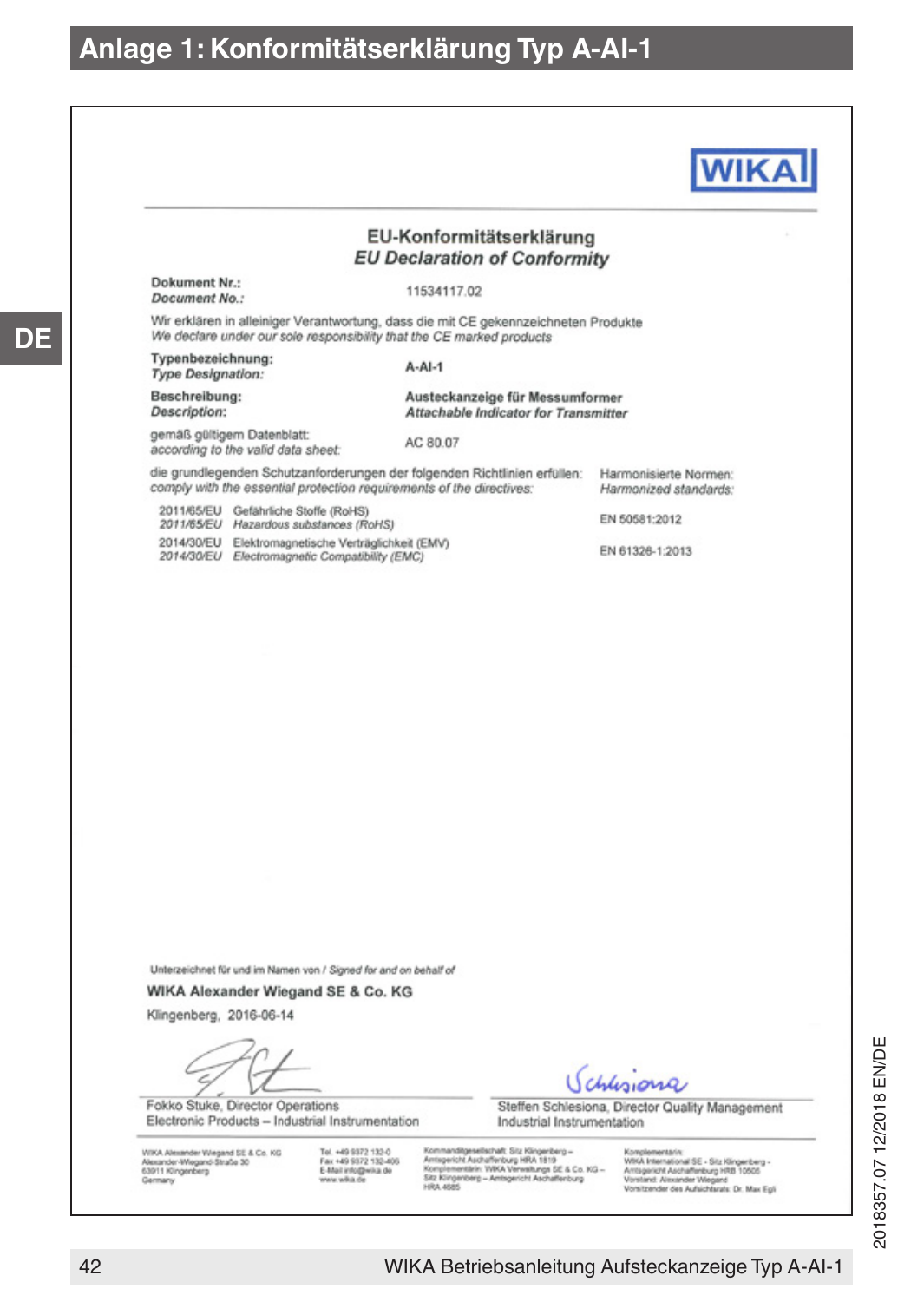WIKA operating instructions attachable indicator model A-AI-1 43